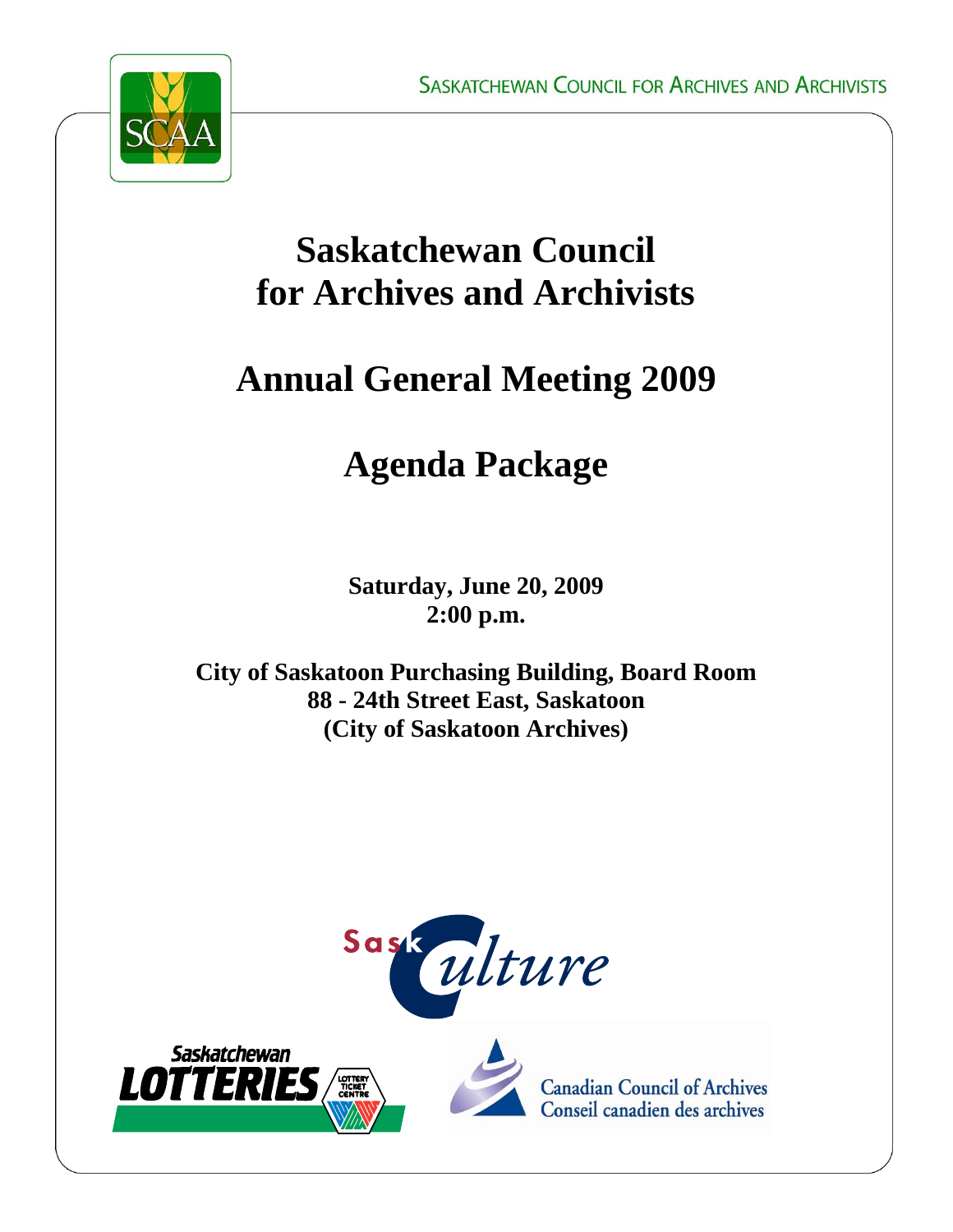#### **Saskatchewan Council for Archives and Archivists Annual General Meeting**

#### **Saturday, June 20, 2009 – 2:00 p.m. City of Saskatoon Purchasing Building, Board Room 88 - 24th Street East, Saskatoon (City of Saskatoon Archives)**

#### **Proposed Agenda**

- 1. Call to Order
- 2. Approval of Agenda
- 3. Approval of 2008 minutes (pp. 2-11)
- 4. Executive Reports
	- President (pp. 12-13)
	- Vice-President (p. 14)
	- Treasurer (p. 15)
		- o Budget (pp. 16-18)
			- o Financial Motions (pp. 19-21)
	- Secretary (p. 22)
- 5. Committee Reports
	- Communications (pp. 23-34)
	- Education  $(p. 35)$
	- Grants (pp.  $36-37$ )
	- Public Awareness (pp. 38-40)
- 6. Executive Director/Archives Advisor's Report
- 7. SAIN Archivist's Report (p. 41)
- 8. Constitutional Amendments (pp. 42-43)
- 9. Election of Executive Committee

*The 2009 Nominations Committee has presented the following nominees for the open positions on the Executive Committee:* 

 Vice President (2 years): Mark Vajcner, University of Regina Archives and Special Collections Treasurer (2 years): May Chan, Regina Public Library Prairie History Room Institutional Member-at-Large (2 years): Rob Nestor, First Nations University of Canada Member-at-Large (2 years): Frank Korvemaker, Saskatchewan Archives Board Member-at-Large (1 year): Chad Arie, Saskatchewan Archives Board

Nominations will also be accepted from the floor.

- 10. Other Business
- 11. Adjournment

*Following adjournment, there will be a member forum – an informal opportunity to share ideas, ask questions, seek advice, and generally discuss issues of concern.*

Saskatchewan Council for Archives and Archivists – Annual General Meeting, 20 June 2009 1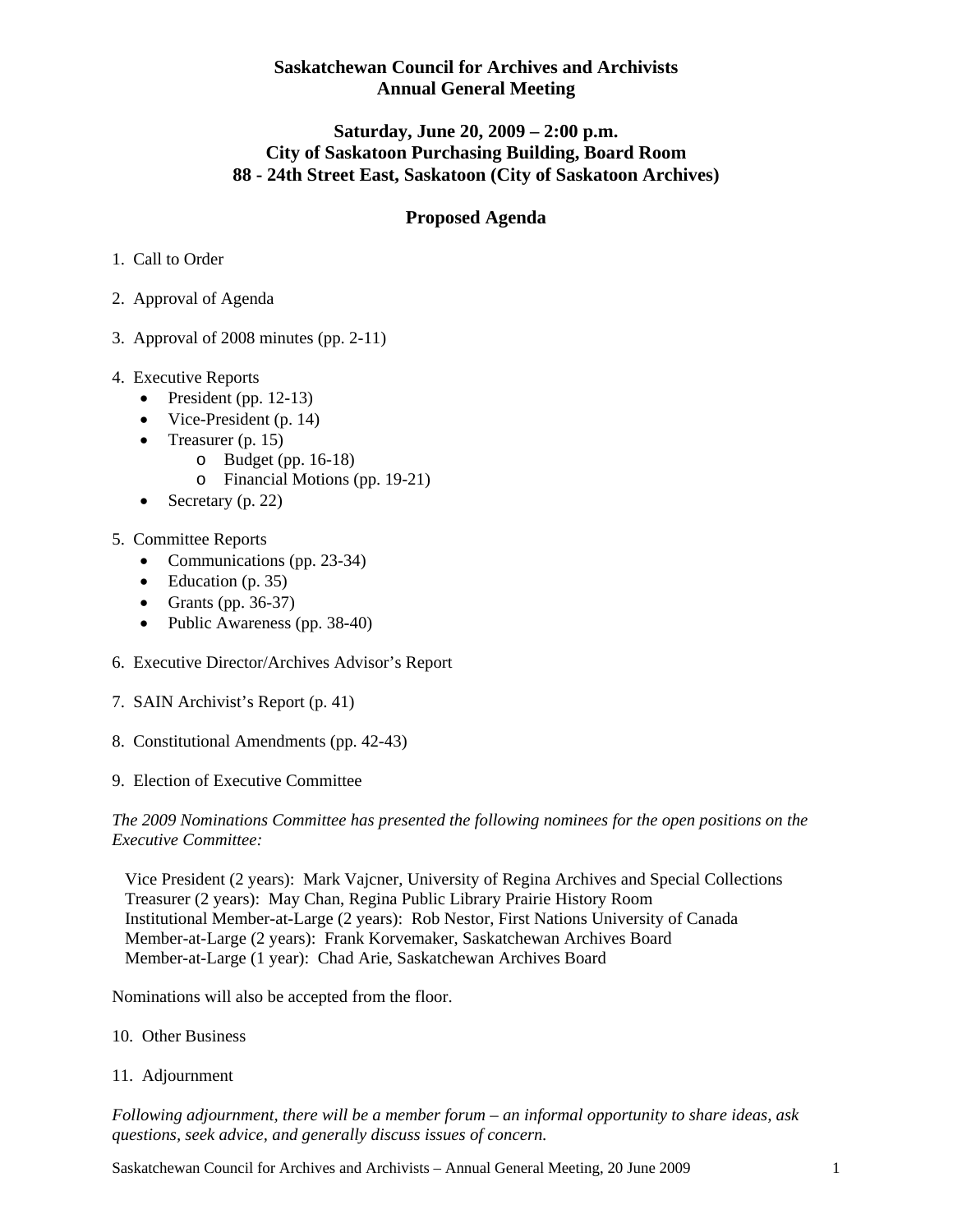#### **Saskatchewan Council for Archives and Archivists Annual General Meeting Friday, May 23, 2008 – 2:30 p.m. University of Regina Archives**

#### **Minutes (draft)**

#### **Present**

Tim Hutchinson, University of Saskatchewan Archives Stephen Roth, Saskatchewan Archives Board Jamie Benson, Prince Albert Historical Society Graham Guest, Northern Saskatchewan Archives Karon Selzer, Moose Jaw Public Library May Chan, Regina Public Library Cheryl Avery, University of Saskatchewan Archives Jeff O'Brien, City of Saskatoon Archives Cameron Hart, Saskatchewan Council for Archives and Archivists Lenora Toth, Saskatchewan Archives Board Trina Gillis, Saskatchewan Archives Board Mark Vajcner, University of Regina Archives Carey Isaak, Saskatchewan Council for Archives and Archivists Jennifer Hoesgen, Humboldt Archives Kathy Burianyk, Legislative Assembly Office Linda Putz, Saskatchewan Archives Board Joe Leclair, Saskatchewan Archives Board Crista L. Bradley, University of Regina Archives [Secretary on behalf of Jen Baetz]

#### **1. Call to Order**

Tim Hutchinson (chair) called the meeting to order at 2:30 p.m. All present introduced themselves.

#### **2. Approval of Agenda**

The agenda was approved as presented. (moved by Cheryl Avery/seconded by Stephen Roth/carried)

#### **3. Approval of 2007 minutes**

The minutes of the 2007 SCAA Annual General Meeting were approved as presented. (moved by Cameron Hart/seconded by Stephen Roth/carried)

#### **4. Executive Reports**

• **President (circulated)** 

Tim Hutchinson presented his report. Highlights from the past year include the SCAA's transition to PCO status, changes in the SCAA's office and staffing situation, and a focus on policy development. Public awareness initiatives and professional development opportunities also figured prominently in the Council's activities in 2007-08.

Tim reminded the group that funds are available to help members participate in professional development opportunities.

#### • **Vice-President (circulated)**

Crista L. Bradley presented her report. Over the course of the last year, the Executive made an effort to add ongoing assignments to the Vice President's position. In addition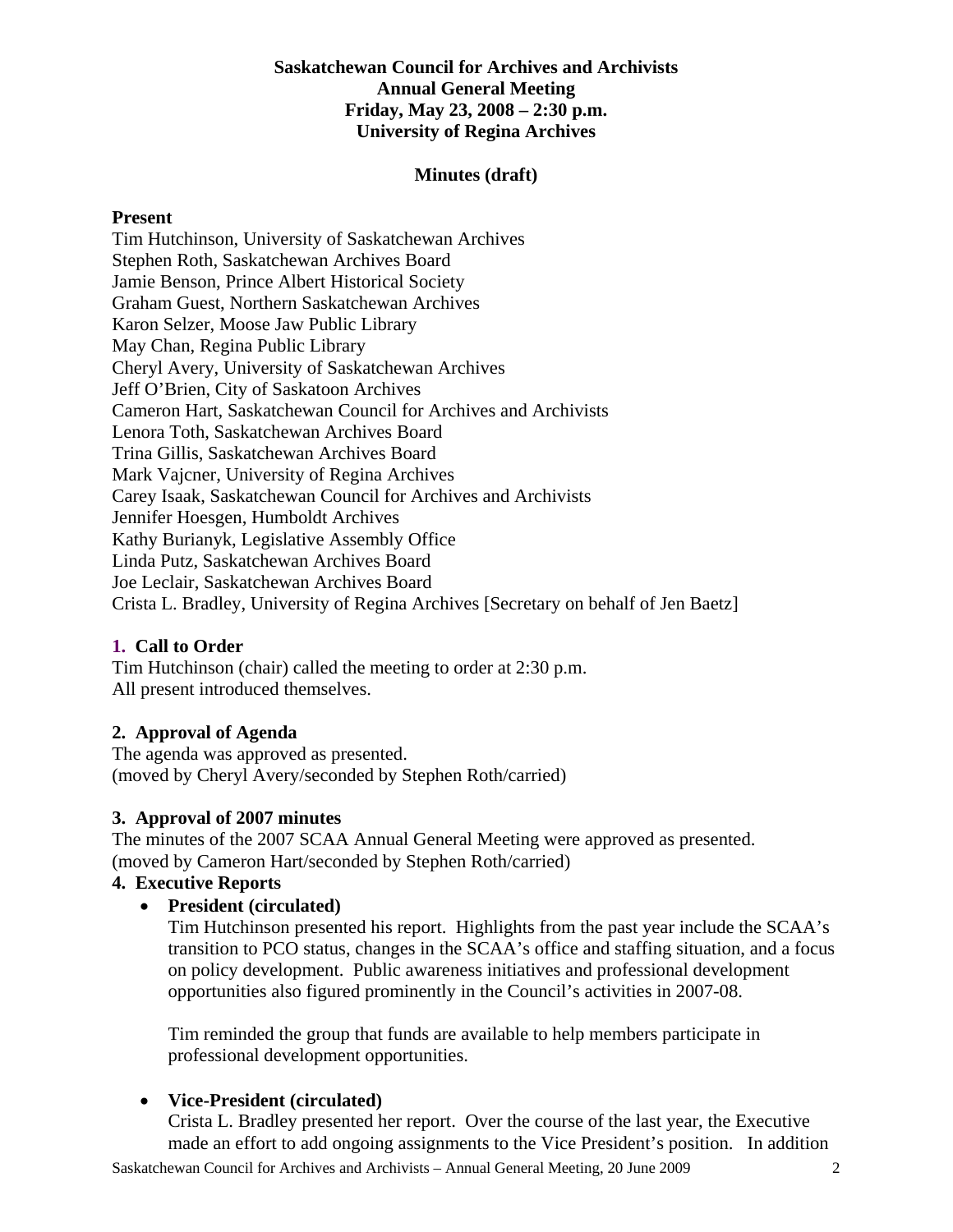to participation in the day to day business of the Council, as of 2007-08, the Vice President now serves as the Executive's representative to the Public Awareness Committee and SaskCulture. Starting in 2008-09, the Vice President will also serve as the Executive's representative on the Nominations Committee.

#### • **Treasurer (circulated)**

Jamie Benson presented his report. He highlighted key activities since joining the Executive last fall:

- o Developed new "Procedures for Financial Control" document
- o Reviewed and suggested amendments for financial portions of the Constitution and Bylaws
- o Worked to define the role between the Treasurer and the office
- o Created revisions for the SCAA's accounting software
- o Prepared various reports

The Council will be notified about the status of applications to the National Archival Development Program in the coming weeks. There has been no indication about the timing of potential payments from this program to date.

The SCAA's audited statement will not be available until late June. Members are invited to contact the office if they would like to receive a copy.

Several financial motions were brought before the membership for discussion and a vote:

#### 1. Financial policy

Whereas the Executive Committee has prepared and approved a policy entitled "Procedures for Financial Control", including specific banking procedures and on line access and money transfers between SCAA bank accounts, as authorized by the President or the Treasurer:

#### Motion:

That this policy be approved and adopted for implementation by the Executive Committee, and may be amended by the Executive Committee, with such amendments to be ratified at the SCAA Annual General Meeting.

(moved by Jamie Benson/seconded by Linda Putz/carried)

#### 2. Office Expenses

Whereas the SCAA has opened a permanent office from which to conduct SCAA business, to provide work areas for the Executive Director/Archives Advisor and other staff, and for the maintenance and storage of SCAA documentation: Motion:

That the Executive Director/Archives Advisor be given the authority within the "Procedures for Financial Control" to arrange payment of all expenses related to the day-to-day operation of the SCAA office.

(moved by Jamie Benson/seconded by Kathy Burianyk/carried)

#### 3. Executive Director/Archives Advisor Expenses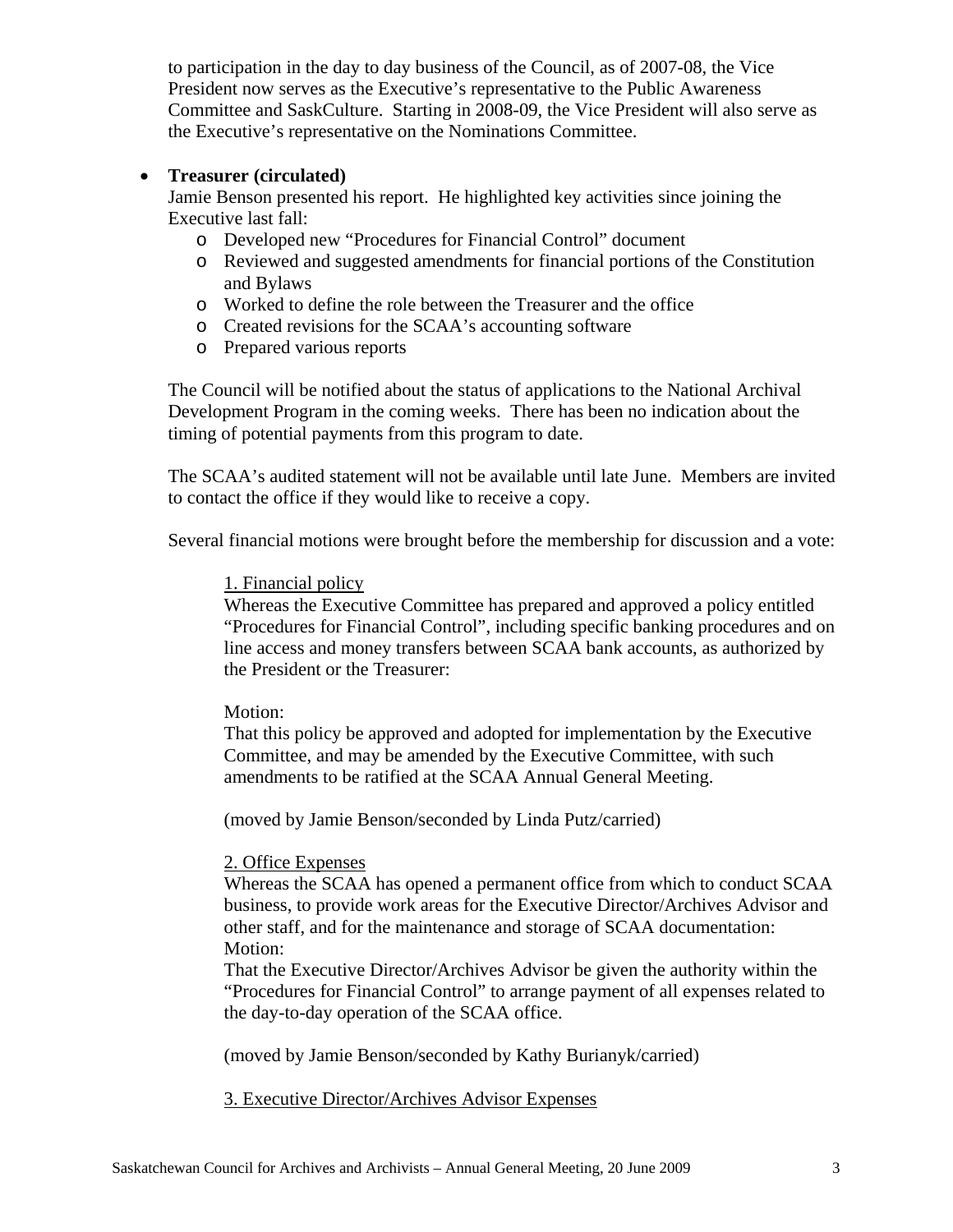Whereas as part of the regular duties, the Executive Director/Archives Advisor is expected to travel to various locations in Saskatchewan, and is expected to represent the SCAA at functions inside and outside Saskatchewan: Motion:

That the Executive Director/Archives Advisor be given the authority within the "Procedures for Financial Control" and in accordance with the SCAA travel guidelines, to use the Office bank account to pay the expenses associated with such travel.

(moved by Jamie Benson/seconded by Linda Putz/carried)

4. Executive Committee Expenses

Whereas members of the Executive Committee and other committees may be required to travel on approved Council business: Motion:

That in accordance with the SCAA travel guidelines, members of the Executive Committee and other committees be reimbursed for the expenses of such travel.

(moved by Jamie Benson/seconded by Jennifer Hoesgen/carried)

5. Project Expenditures

Whereas the SCAA and/or the SCAA Executive Committee may create and approve funded projects toward meeting the objectives of the SCAA: Motion:

That within the "Procedures for Financial Control" and within the established budgets and approval for each project, expenditures may be made without specific Executive Committee approval for each expenditure.

(moved by Jamie Benson/seconded by Stephen Roth/carried)

#### 6. 2008/2009 Budget

Motion: That the 2008-09 budget be approved as presented.

(moved by Jamie Benson/seconded by Lenora Toth/carried)

#### 7. Budget adjustments

Whereas the SCAA conducts its financial affairs within the constraints of an approved Annual Budget and adjustments to that budget may be needed during implementation:

Motion:

That adjustments to the Annual Budget may be made with the approval of a majority of the Executive Committee.

(moved by Jamie Benson/seconded by Jeff O'Brien/carried)

#### • **Secretary (circulated)**

-In the absence of Jen Baetz, her report was received for information purposes. The SCAA had 23 Individual members and 44 Institutional members in 2007-08.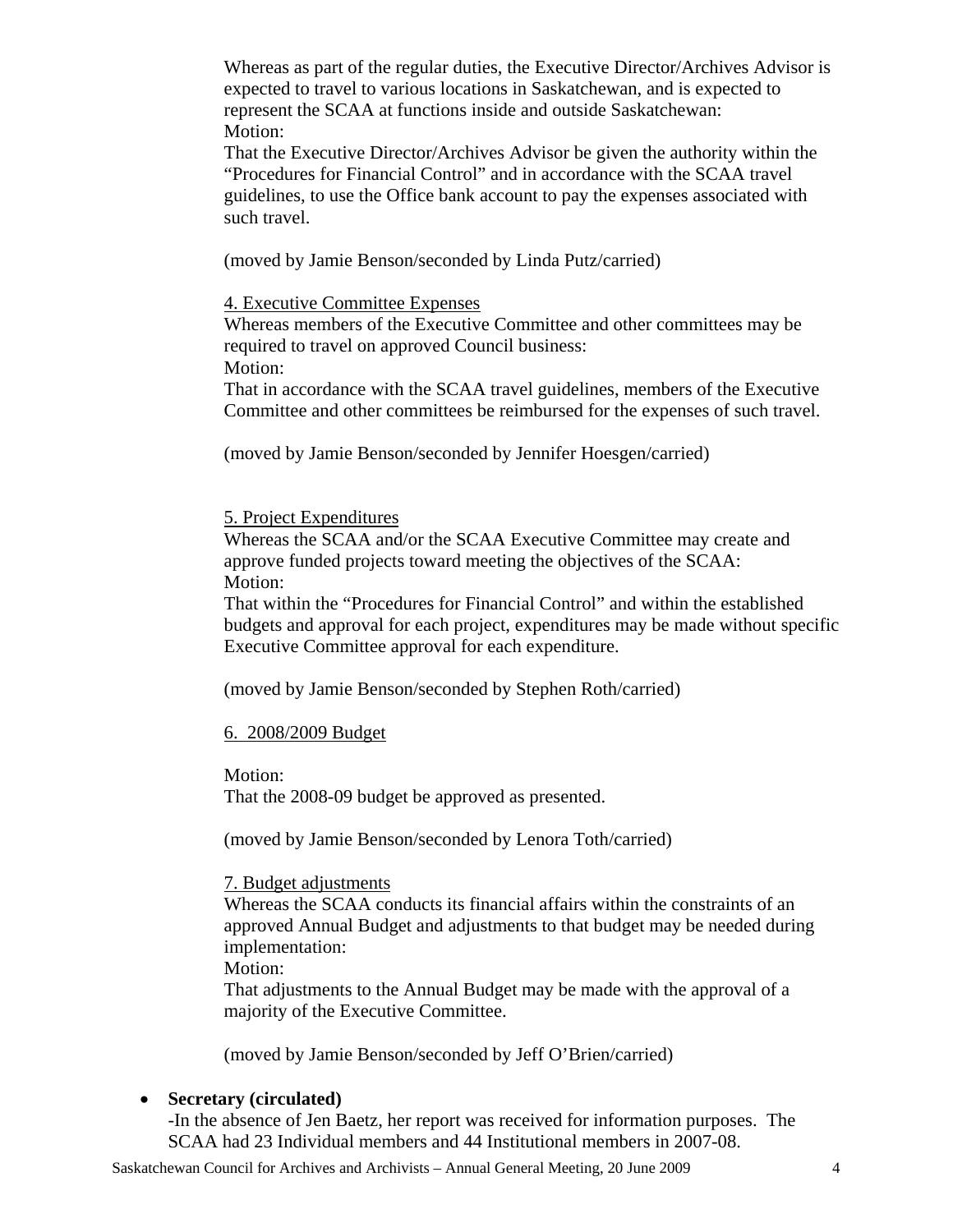#### Motion:

That all Executive reports be approved as presented.

(moved by Jeff O'Brien/seconded by Cameron Hart/carried)

#### **5. Committee Reports**

#### • **Education (circulated)**

Stephen Roth presented a report on behalf of the Education Committee. He reviewed the four workshops that were offered over the course of the last year and previewed three that are arranged for 2008-09.

The Committee developed a program evaluation form this year (circulated).

Stephen issued a reminder that funds are available to help members participate in professional development opportunities.

#### • **Grants (circulated)**

Jeff O'Brien presented a report on behalf of the Grants Committee.

The Committee reviewed and recommended nine grant applications for funds from the National Archival Development Program (eight were subsequently approved by the Canadian Council of Archives). Jeff noted that the NADP application and reporting requirements are challenging for many SCAA members and time-consuming for Grants Committee members.

The new SCAA Provincial Grants Program was also discussed. While this program was initially intended to provide members with matching funds for NADP applications, the program was quickly expanded to include stand-alone projects. A \$1000 application cap was imposed in order to maximize the impact of the \$10000 allocated to this fund. Eight applications were received, one was subsequently withdrawn and one was tied to the rejected NADP application referred to above. The \$4300 that remains in the fund will be distributed via a second round of applications once the results of the NADP applications are confirmed.

A discussion ensued about whether to raise the \$1000 cap in order to circumvent the NADP application and reporting process for small projects.

#### Motion:

That the membership authorize the Executive to investigate ways to make the SCAA's Provincial Grants Program more accessible and flexible for smaller institutions and that the Executive then move forward with the option that it deems to be best for the archival community in Saskatchewan.

(Moved by Jeff O'Brien/seconded by Mark Vajcner/carried)

#### • **Public Awareness (circulated)**

Cheryl Avery presented a report on behalf of the Public Awareness Committee. Highlights in 2007-08 included a busy Archives Week, an awareness workshop and toolkit, digital projects, a partnership with the Saskatchewan Youth Heritage Fair Association, and the creation of short films. Cheryl also briefed the group on a potential SCAA book project (application for funds pending with NADP).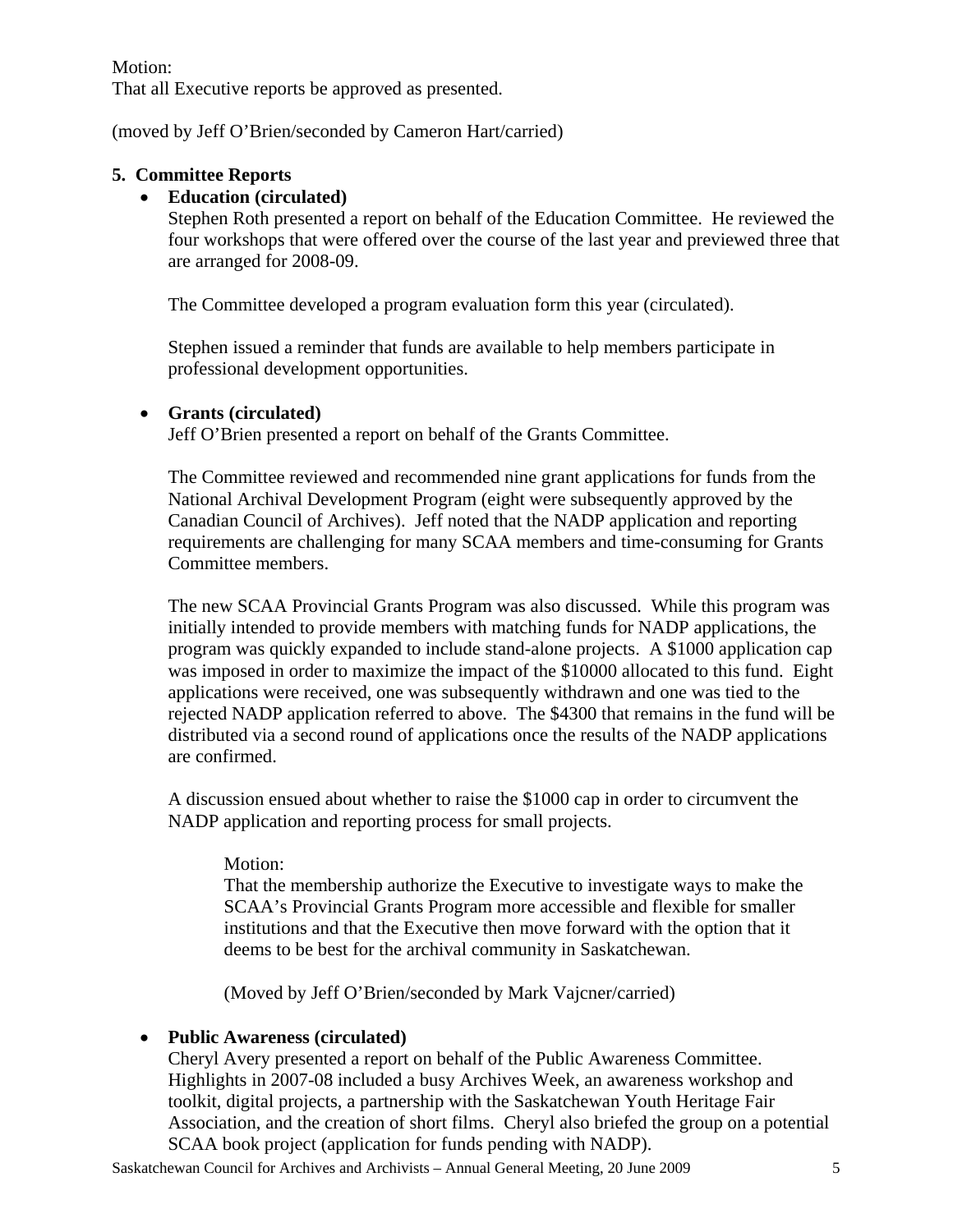Several other awareness ideas were identified, including a monthly discussion about archives on CBC radio, an awards program for archives' users, and increased opportunities to reach out to Saskatchewan youth.

The group was briefed on recent discussions about the date of Archives Week. Motion:

Archives Week will take place each year during the first full week of February (Monday to Sunday), unless the Executive sets an alternate week.

(Moved by Jeff O'Brien/seconded by Cameron Hart/carried)

## Motion:

That all Committee reports be approved as presented.

(moved by Jamie Benson/seconded by Cameron Hart/carried)

## **6. Executive Director/Archives Advisor's Report (circulated)**

Carey Isaak presented his report. Carey's highlights from the last year include familiarizing himself with the Council's operations as Executive Director and facilitating the transfer of some duties from the Executive to the SCAA office. Other activities included the coordination of professional development programming, Archives Week activities, the Youth Heritage Fair partnership and the SCAA's relations with other Provincial Cultural Organizations and potential members.

Carey noted that many developments in the last year demonstrate the SCAA's maturity as an organization.

(moved by Jeff O'Brien/seconded by Cheryl Avery/carried)

## **7. SAIN Archivist's Report (circulated)**

Cameron Hart presented his report. He indicated that over the course of the last year, the SAIN Archivist has assumed responsibility for the collections portion of the SAIN database, in addition to the photographs portion. Both portions continued to grow and evolve in the last year. Approximately 3500 new items were added.

(moved by Cameron Hart/seconded by Crista L. Bradley/carried)

## **8. Constitutional Amendments (circulated)**

Jeff O'Brien took the chair to enable Tim Hutchinson to lead a discussion of proposed amendments to the SCAA's Constitution and Bylaws.

Tim discussed the proposed changes as highlighted in the "Background and Explanatory notes" document that was circulated to all members prior to the meeting. The changes are intended to improve the administration of the organization, introduce better continuity on the Executive Committee, reflect the existence of an office, and address items in need of consistency/clarity. The proposed changes follow:

====

## **II. Membership**

7. The annual membership fee for each membership category shall be established at the Annual General Meeting **by the members in general meeting**.

 $=$ 

## **III. Executive Committee**

- 1. The affairs of the Saskatchewan Council for Archives and Archivists shall be vested in and carried out by an Executive Committee of **between** six **and eight** Directors who will fill the offices of:
	- a) President
	- b) Vice-President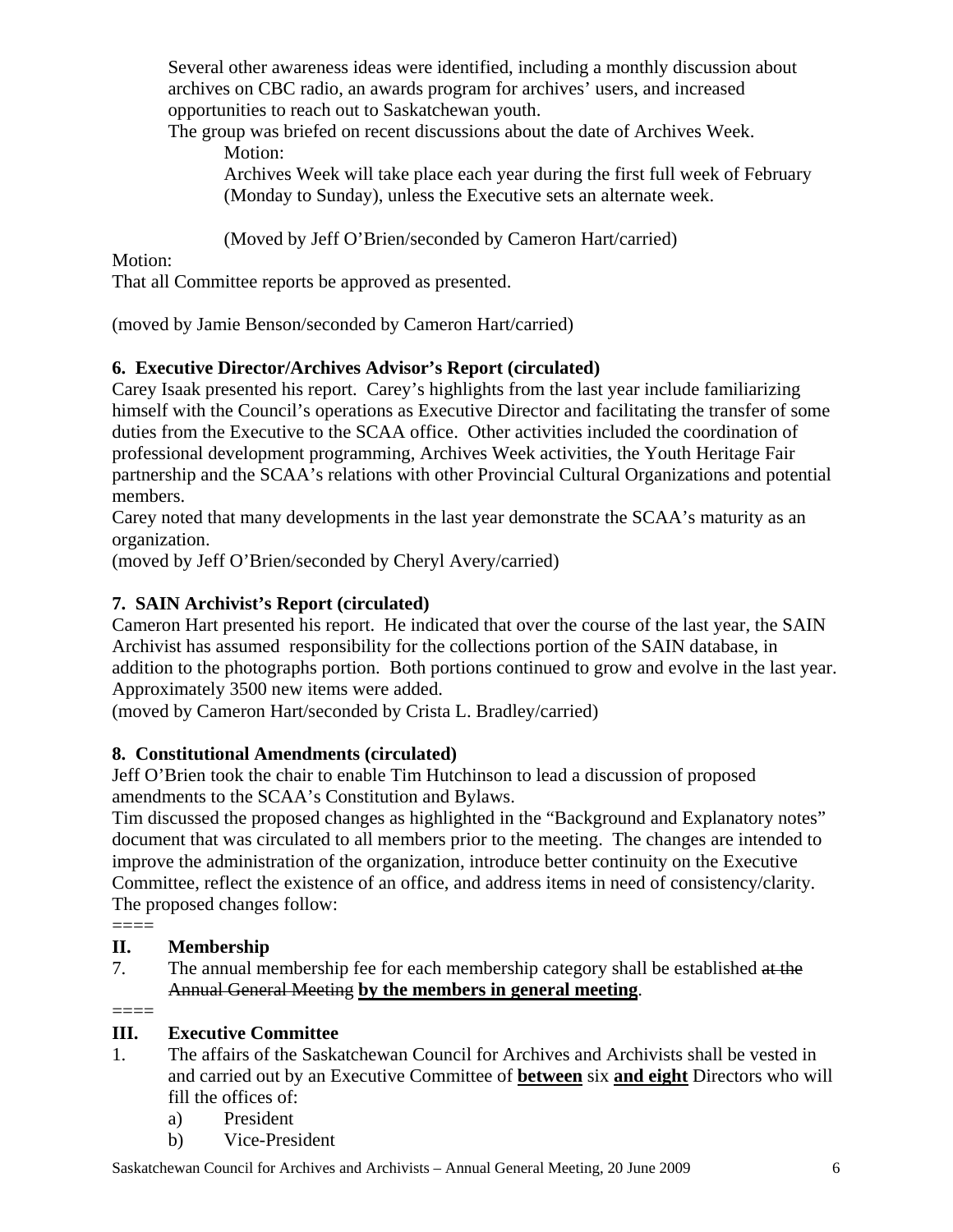- c) Secretary
- d) Treasurer
- e) Institutional Member-at-Large / Canadian Council of Archives Representative
- f) Individual Member-at-Large
- **g) Up to two additional Members-at-Large**
- 2. If necessary, the same person may hold the office of Secretary and Treasurer in a given year, in which case the Executive Committee will consist of only five **between five and seven** Directors.
- 3. All Directors shall be nominated from and elected by eligible members of the organization by a majority vote at the Annual General Meeting.
- 4. Each Director shall serve for one year beginning at the Annual General Meeting. No officer may serve for more than two consecutive years in any one office, with the exception of the Institutional Member-at-Large/CCA Representative and the Individual Member-at-Large, who may stand for re-election each year.
- **4. The Directors shall serve for overlapping two-year terms, each term beginning at the Annual General Meeting at which the Director was elected. The President, Vice-President, Secretary and Treasurer may not serve for more than one consecutive two-year term in any one office, except in the situations detailed below. (a) The overlapping terms will be arranged as follows:**
	- **President: elected in even years**
	- **Vice-President: elected in odd years**
	- **Secretary: elected in even years**
	- **Treasurer: elected in odd years**
	- **Individual Member-at-Large: elected in even years**
	- **Institutional Member-at-Large: elected in odd years**
	- **Two additional Members-at-Large: elected in alternating years**

 **(b) An individual appointed by the Executive Committee to fill a vacancy as per III.9, or elected at an Annual General Meeting for the second year of an uncompleted two-year term, will subsequently be eligible to be elected for a full twoyear term**

 **(c) Transitional provisions:**

 **- in 2008 only, the Vice-President, Treasurer, and Institutional Member-at-Large will be elected to one-year terms;**

 **- during the transitional period, a position generally limited to a two-year term may be filled by the same individual for three consecutive years, that is:**

 **- in 2008, either the President or Secretary (who have each completed a oneyear term) will be eligible to be elected for a full two-year term;**

 **- in 2009, if the Vice-President or Treasurer has not served for more than one consecutive year in that position, that individual will be eligible to be re-elected for a full two-year term;**

- 5. A majority of the members of the Executive Committee shall constitute a quorum for conducting the business of the Executive Committee.
- 6. The Membership of the Council shall have the power, by a majority vote on a special resolution at a General Meeting to remove from the Executive Committee any Director who, in the judgment of the membership, is no longer worthy of serving on the Executive. In order to be considered, the resolution must be accompanied by a petition signed by two-thirds of the membership.
- 7. The Executive Committee shall have the power to appoint committees. Appointed committees shall have the authority to regulate their own proceedings and to transact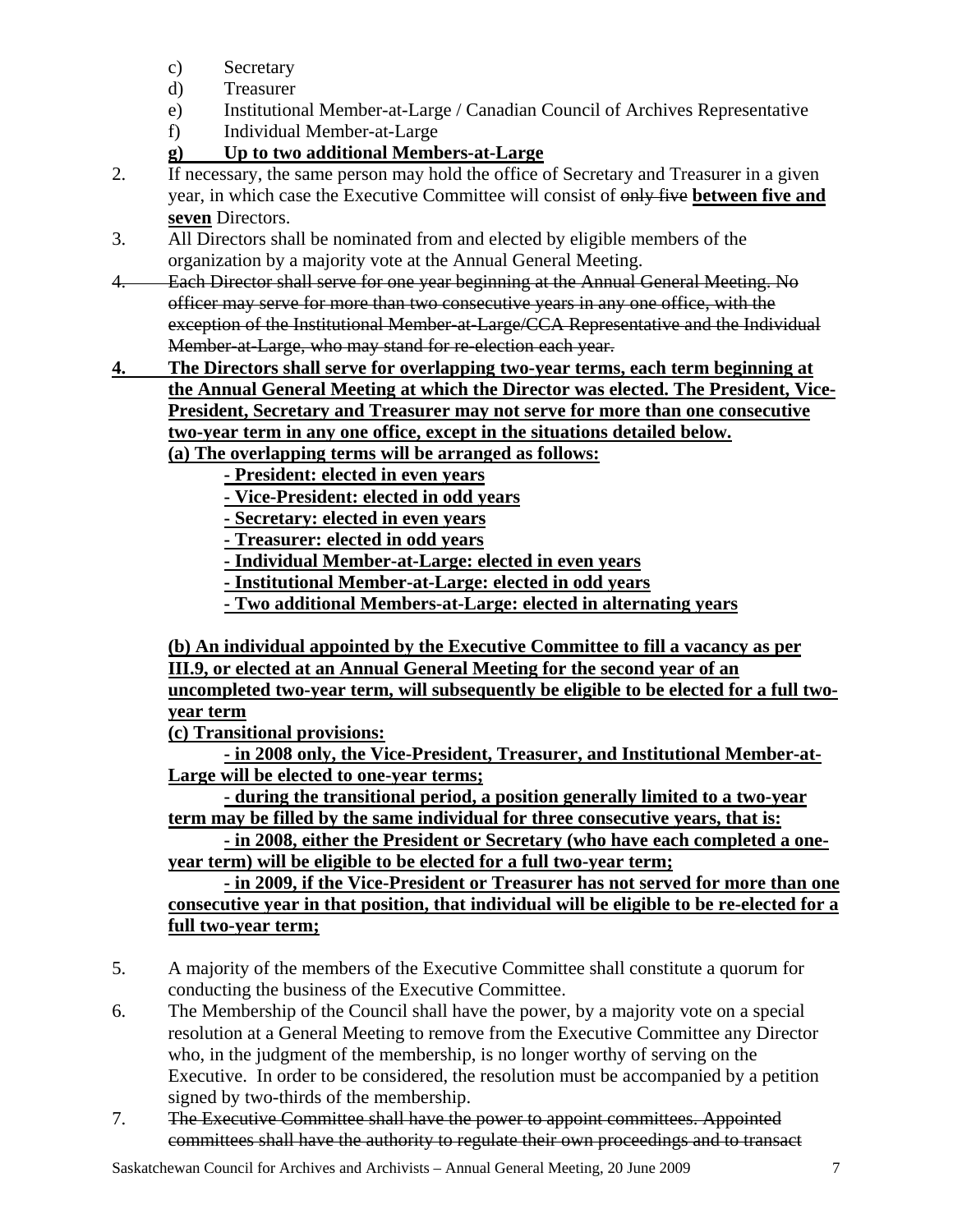business as may be delegated to them by the Executive Committee. Committees shall report to the Executive and shall not have the authority to bind the Executive Committee of the organization. **(Moved to section VI)**

- 8**7**. Members of the Executive Committee who find themselves in a conflict of interest with regard to any and all business and/or deliberations of the organization must declare such conflict immediately and absent themselves from the discussion and decision-making process with respect to such interests. Any Director determined to be in a conflict of interest without beforehand having declared such conflict, shall be liable for immediate removal from the Executive Committee by a two-thirds vote of the Executive Committee.
- 98. The Executive Committee shall have the power to fill all vacancies in office pro tem the person so elected to serve only until the next Annual General Meeting of the Council. **The Executive Committee may be assisted by the Nominations Committee in identifying potential candidates.**

#### $=$

## **IV. Election of Executive Committee**

1. At least two months prior to the Annual General Meeting of the Council, the Executive Committee shall appoint a Nominations Committee **to consist of the Vice-President plus at least one member** of not less than two members not holding a seat on the Executive Committee. This committee shall prepare a slate of nominees for election to be sent to the general membership at least one month prior to the AGM, together with a notice soliciting nomination for these positions. All nominees must be members of the Council in good standing.

#### $=$

## **V. Duties of the Executive Committee**

#### **1. All Directors will take an active role in the deliberations and activities of the Executive Committee.**

- **2.** The President shall have executive supervision of the activities of the Council and the Executive Committee and shall preside over its meetings.
- **3.** The Vice-President shall perform the duties of the President in the event of the President's absence or inability to act.
- **4.** The Secretary shall:
	- (a) ensure that the minutes of all meetings of the Council and its Executive Committee are recorded;
	- (b) **ensure that** maintain a list of the members **is maintained**;
	- (c) be responsible for all current records; and
	- (d) engage in correspondence in the name of the organization at the direction of the Executive Committee.
- **5.** The Treasurer shall:
	- (a) ensure that regular books of account are maintained for the Council;
	- (b) ensure that all duly approved accounts/payable and accounts/receivable are processed in a timely manner;
	- (c) ensure that a **financial statement** statement of the financial condition of the treasury and transactions by the Treasurer is rendered to the Executive Committee at its regular meetings **and to the Annual General Meeting, and for the annual audit** or when requested by the Executive Committee;
	- (d) ensure that all returns necessary for regulatory income tax and other official purposes are submitted.
- **6.** The Institutional Member-at-Large shall carry out duties and special projects as required by the Executive Committee and will serve as the Council's representative to the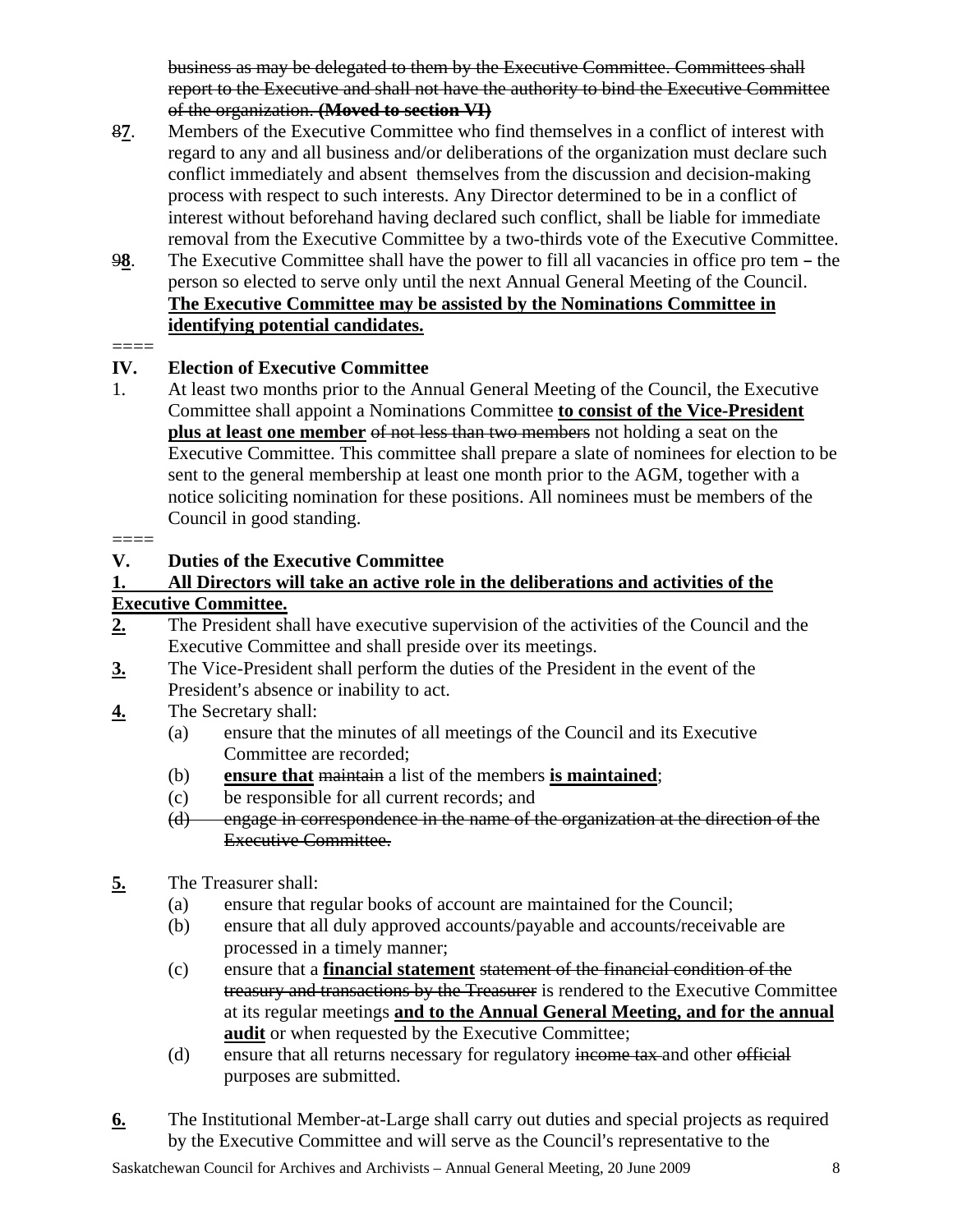Canadian Council of Archives (CCA). If the Institutional Member-at-Large is unable or unwilling to attend the CCA General Assembly, the Executive Committee may designate another institutional member to attend.

- **7.** The Individual Member-at-Large shall carry out duties and special projects as required by the Executive Committee.
- **8. The other Members-at-Large, when elected, shall carry out duties and special projects as required by the Executive Committee.**
- **9. The Executive Committee may appoint an Executive Director and other staff as may be required. The Executive Director will have overall responsibility for managing the administrative and financial operations of the Council, with specific division of responsibilities between the Executive Director and members of the Executive Committee to be determined from time to time by the Executive Committee.**

## ====

## **VI. Committees**

- 1. The Standing Committees of the **Council** organization shall be as follows:
	- **(a) Communications Committee: to coordinate and advise on communication products and tools used by the Council, particularly those used to reach members and potential members of the Council.**
	- **(b)** Education Committee: to develop and coordinate continuing training, educational and professional development programs at all levels for the membership. The Committee shall consist of three Council members in good standing.
	- **(c)** Grants Committee: to make representations, in conjunction with the Executive Committee, to government and other agencies for funding to fulfill the needs of the provincial archival community; to establish procedures for review and adjudication of applications for **institutional** financial assistance; and to make recommendations as to the success of any applications, except for programs assigned by the Executive Committee to a different committee. The Committee shall consist of **at least** two Institutional members and **at least** one Individual member. An Institutional member will act as Chair.
	- **(d) Public Awareness Committee: to coordinate and develop the Council's activities relating to public awareness about the Council and archives in Saskatchewan, including Archives Week.**
	- **(e) Nominations Committee: to seek nominees for election to the Executive Committee. The Nominations Committee will be appointed prior to each Annual General Meeting, under the terms of article IV.1, but may also be appointed to identify nominees for vacancies that arise between Annual General Meetings, under the terms of article III.9.**
- 2. The Executive Committee may, from time to time, appoint other committees as deemed necessary to carry out the business of the Council.
- **2. Unless other specified above, committees will consist of at least three Council members in good standing. All committees will carry out their work in partnership with the Council's Executive Director and/or other appropriate staff or contractors.**
- **3. The Executive Committee shall have the power to appoint additional committees. All committees, including the standing committees listed above, shall have the authority to regulate their own proceedings and to transact business as may be delegated to them by the Executive Committee. Committees shall report to the Executive Committee and shall not have the authority to bind the Executive Committee.**

====

#### **VIII. Amendments to Constitution and Bylaws – MOVE TO AFTER ARTICLE XI AND RENUMBER ACCORDINGLY**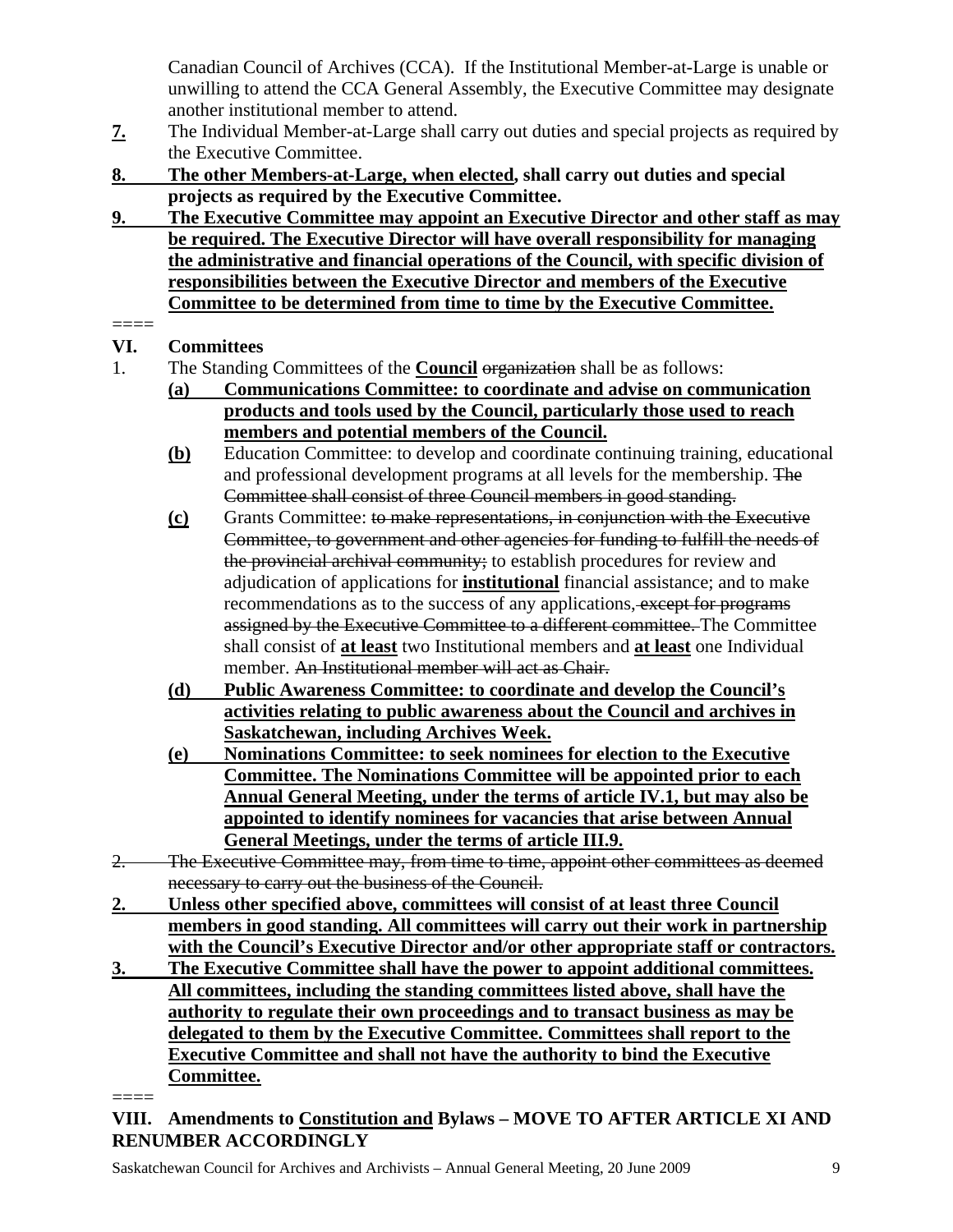- 1. The **Council** organization shall have the power to amend its Bylaws as may be deemed advisable and appropriate upon a majority vote of no less than two-thirds (2/3) of the voting members present at a duly called **general** meeting of the organization. Amendments relating to the Grants Committee or the Institutional Member-at-Large must be passed by a majority vote of two-thirds (2/3) of the institutional representatives present. Amendments relating to the Individual Member-at-Large must be passed by a majority vote of two-thirds (2/3) of the individual members present.
- 2. Proposed amendments to the Bylaws of the organization shall be submitted in writing by members to the Secretary. Proposed changes shall be circulated to the membership no fewer than 30 days prior to the meeting at which the amendments shall be considered.

#### $====$ **IX. Finances**

- 1. The finances of the Council shall be in the care of the Treasurer **and the Executive Director** and are the overall responsibility of the Executive Committee. **The Executive Committee will establish procedures for financial control.**
- 2. The fiscal year of the organization shall commence April 1 and end March 31 of the following year.
- 3. Financial records of the organization shall be audited in accordance with Non-Profit Corporation regulations.
- 4. A complete and accurate Financial Statement for the fiscal year shall be presented by the Treasurer at the Annual General Meeting of the organization.
- 5. The Executive Committee shall have the power to authorize the expenditures of the Council's funds for the purpose of carrying out its objectives. Signatory powers for all financial documents shall be vested in the Treasurer, Vice-President, and the President and the **Executive Director. If required, the Executive Committee may appoint additional Directors to be signing authorities**. At least two individuals with signing authority must sign any financial document. **cheques and other documents committing the financial resources of the Council, unless otherwise authorized by the Executive Committee under the terms of the procedures for financial control.**
- 6. All funds of the Saskatchewan Council for Archives and Archivists shall be deposited in one or more accounts in the name of the Council at a chartered bank, trust company or credit union designated by the Directors.
- 7. No monies shall be paid to members of the Executive Committee or any other Committee for their services on the Executive Committee or any other Committee other than compensation for travel and sustenance while on Council business and at rates approved by members in general meeting. This does not preclude any Executive member or any other Committee member from serving the Council in another capacity.

#### $=$

Motion:

That all proposed amendments to the SCAA Constitution and By-Laws be approved as presented.

(moved by Tim Hutchinson/seconded by Linda Putz/carried)

## **9. Election of Executive Committee**

Jamie Benson took the Chair as a 2007-08 Executive member who is not seeking re-election in 2008-09.

Jamie thanked Mark Vajcner and Nicole Kruppi for their service on the 2008-09 Nominations Committee and then on their behalf, presented the following nominees:

President - Tim Hutchinson (University of Saskatchewan Archives, Saskatoon) – 2 years

Saskatchewan Council for Archives and Archivists – Annual General Meeting, 20 June 2009 10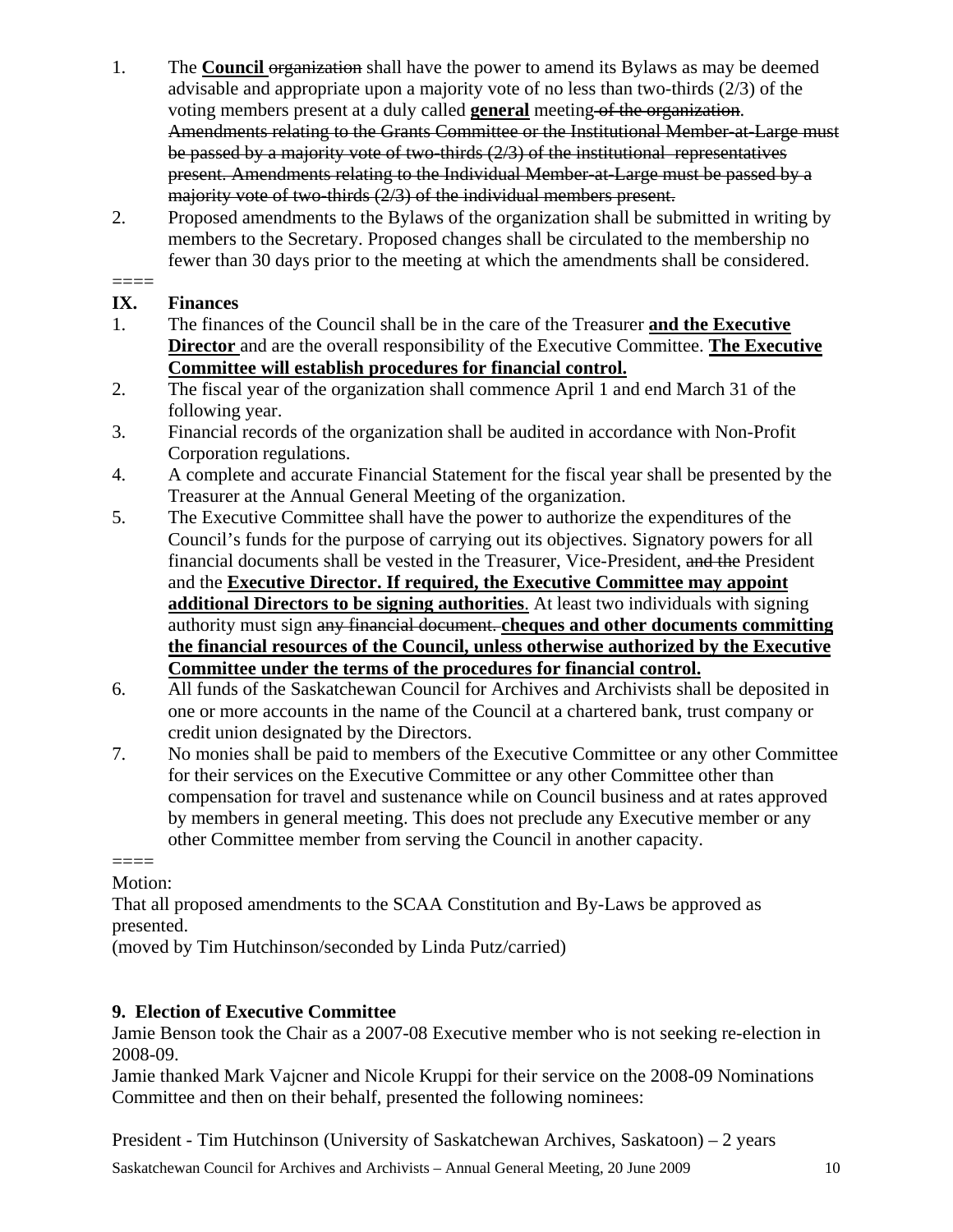Vice President - Mark Vajcner (University of Regina Archives, Regina) – 1 year Secretary - Crista L. Bradley (University of Regina Archives, Regina) – 2 years Treasurer - May Chan (Regina Public Library Prairie History Room, Regina) – 1 year Institutional Member-at-Large - Jeff O'Brien (City of Saskatoon Archives, Saskatoon) – 1 year Individual Member-at-Large - Stephen Roth (Saskatchewan Archives Board, Regina) – 2 years

No nominations were received from the floor. All positions were acclaimed.

#### **10. Other Business**

Jeff O'Brien briefly reviewed the contents of the 2007 CCA General Assembly Report.

#### **11. Adjournment**

The meeting adjourned at 4:10 p.m.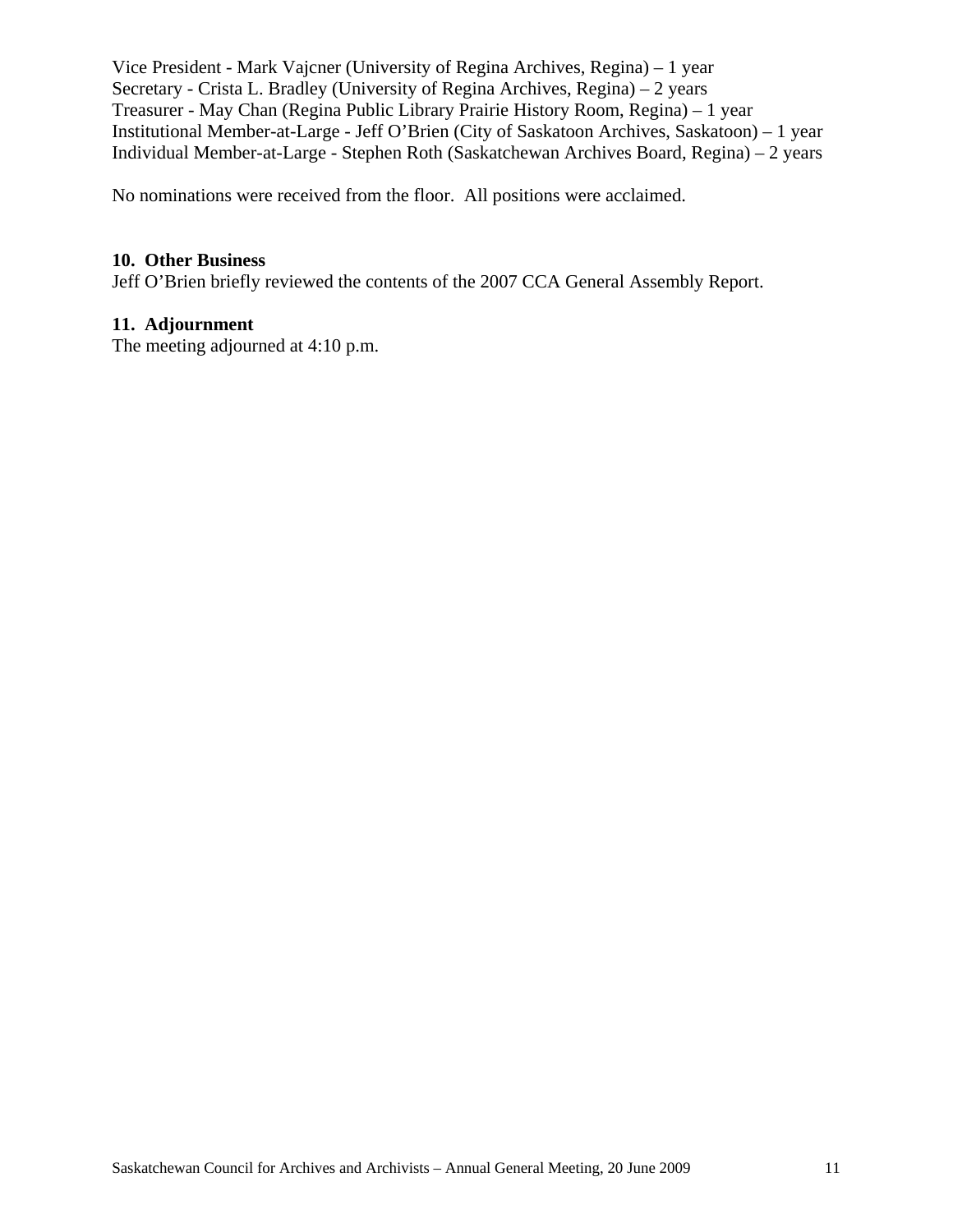## **President's Report**

Many of the activities of the Council during the last year are covered in more detail in other reports, in those cases I will restrict my comments to some highlights.

Public awareness activities continue to be a major focus – always important but perhaps even more so in the context of the current global economic situation. The fourth annual Archives Week was arguably the most active and most successful yet, particularly in terms of the number and variety of events across the province. I have been pleased to see the continuation and development of our partnership with the Saskatchewan Youth Heritage Fairs, most recently with the production of a "toolkit" about archives in Saskatchewan for the use of participating teachers and students. It's too early to assess whether our involvement has made a difference in the projects being submitted, but for what it's worth, there certainly seemed to be more contenders for the SCAA's prize at the Saskatoon regional fair than there were last year.

On a related note, we are watching with interest the establishment of Heritage Saskatchewan, which has potential to be an important ally of the SCAA and the heritage community more generally in our advocacy work as well as coordinating common activities and interest with allied organizations. We are expecting to hear more about this new organization as early as June, and some of our members have already been involved in the early planning stages.

The Communications Committee has presented an interesting set of recommendations relating to a communications strategy for the Council. I look forward to more discussion at the AGM.

2008/09 was the first year of the SCAA's Institutional Grants Program; for 2009/10 we were able to increase funding (and the project caps). I'm hoping this can be further increased in the future. So far, it appears this program has been helpful both in providing matches for NADP grants but even more so in providing small grants for stand-alone projects.

In terms of governance and administration, I have often referred to the Council being in transition: that is, from a purely volunteer-run organization to a staffed organization with more stable funding. This transition will continue into 2009/10. As previously reported, the Executive made a significant decision relating to SCAA staff and contract positions. As of June 2009, the full-time Executive Director / Archives Advisor position will be divided into two new positions: a part-time Executive Director and a full-time Archives Advisor. The Archives Advisor will also be responsible for SAIN.

The Executive believes that this change will be strategic and beneficial to our members. It has become clear over the years that the outreach / archives advisory service is, to most members, a very important service, both in terms of advice and support for institutional members but also because of the role that the Archives Advisor plays in the professional development program. By making this position full-time and separating the administrative and outreach functions, this move should strengthen our advisory service.

At the same time, a part-time Executive Director will focus solely on coordinating and implementing the administration and operations of the SCAA as these tasks grow in number and complexity. The Executive Director will also play a critical role in supporting our volunteer Executive and committee members in their roles and in representing the SCAA among other organizations.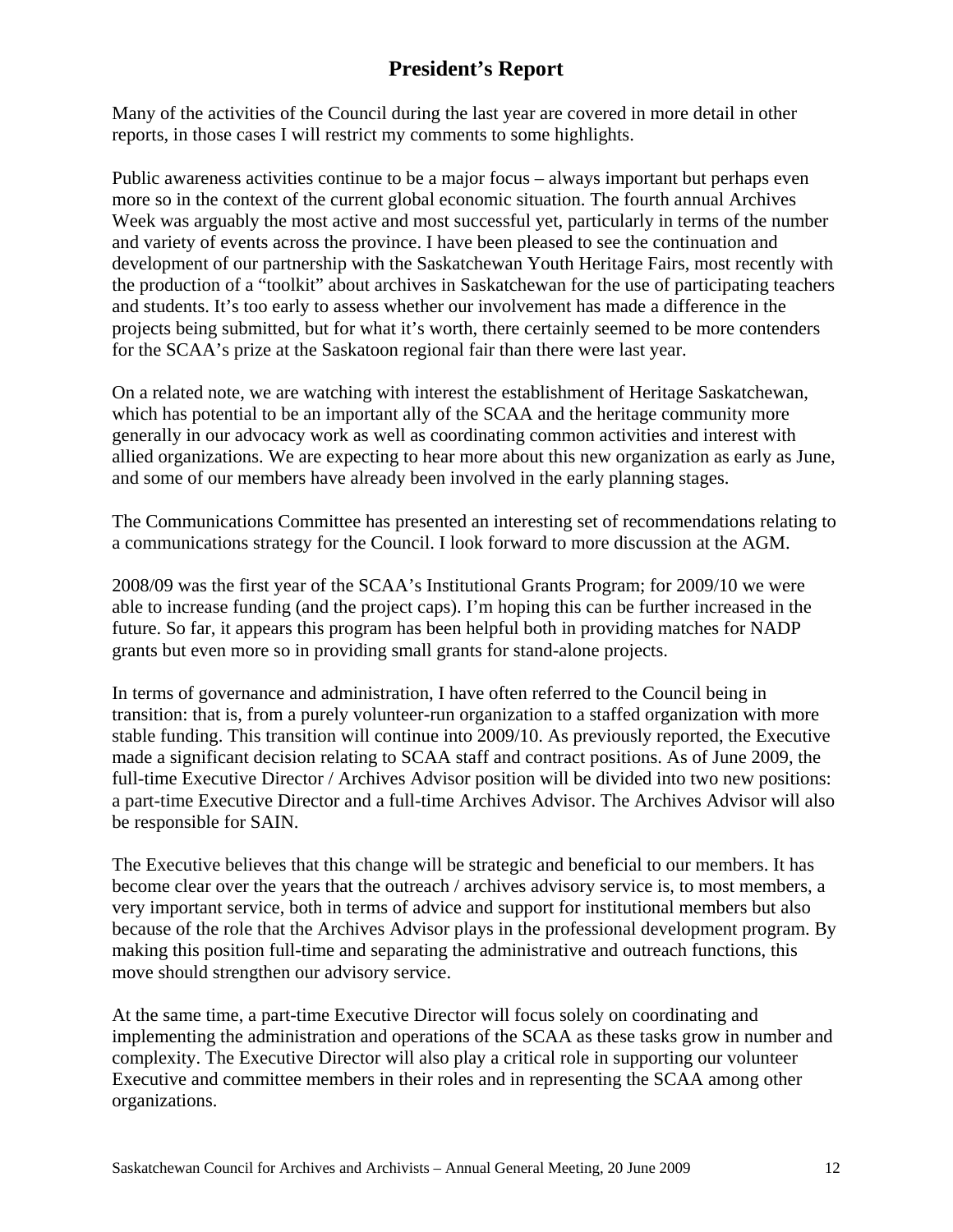As I write this, the search committees for both positions are completing their work. An announcement about the staffing of the new positions will be made prior to the AGM.

We are also continuing efforts to document and formalize policies and procedures, to improve overall practices but also in the name of longer-term continuity. Examples this past year include the development of a formal budget process (including the documentation of financial timelines, which are largely driven by external deadlines). And the experience of a treasurer new to the SCAA highlighted the importance of documenting all aspects our finances. This led to the development, for the first time, of systematic budget notes (which you will find in your agenda package); and SCAA have been working on a financial manual covering the use of our accounting software, among other issues. And increasingly, master copies of documents are being managed on our executive and committee intranet rather than on local computers at the homes and offices of the Council's volunteers.

The Executive is also interested in introducing and improving methods of evaluating Council programs and services. While of course we are always happy to hear from members, we are hoping that the introduction of an annual "programs and services" survey will be a more systematic way to help measure progress and improvement over time.

In closing, I'd like to thank my colleagues on the Executive, committee members, and our staff and contractors for their work and dedication during the past year. My thanks as well to our members across the province. With my Council role particularly focused on organizational and administrative issues, it can be easy to lose sight of the bigger picture – but whenever I am in a position to talk about what the Council does, it's easiest to illustrate that by relating stories about the work that happens in archives small and  $large(r)$ , and the role the Council is able to play in facilitating and furthering that work.

Tim Hutchinson President 10 May 2009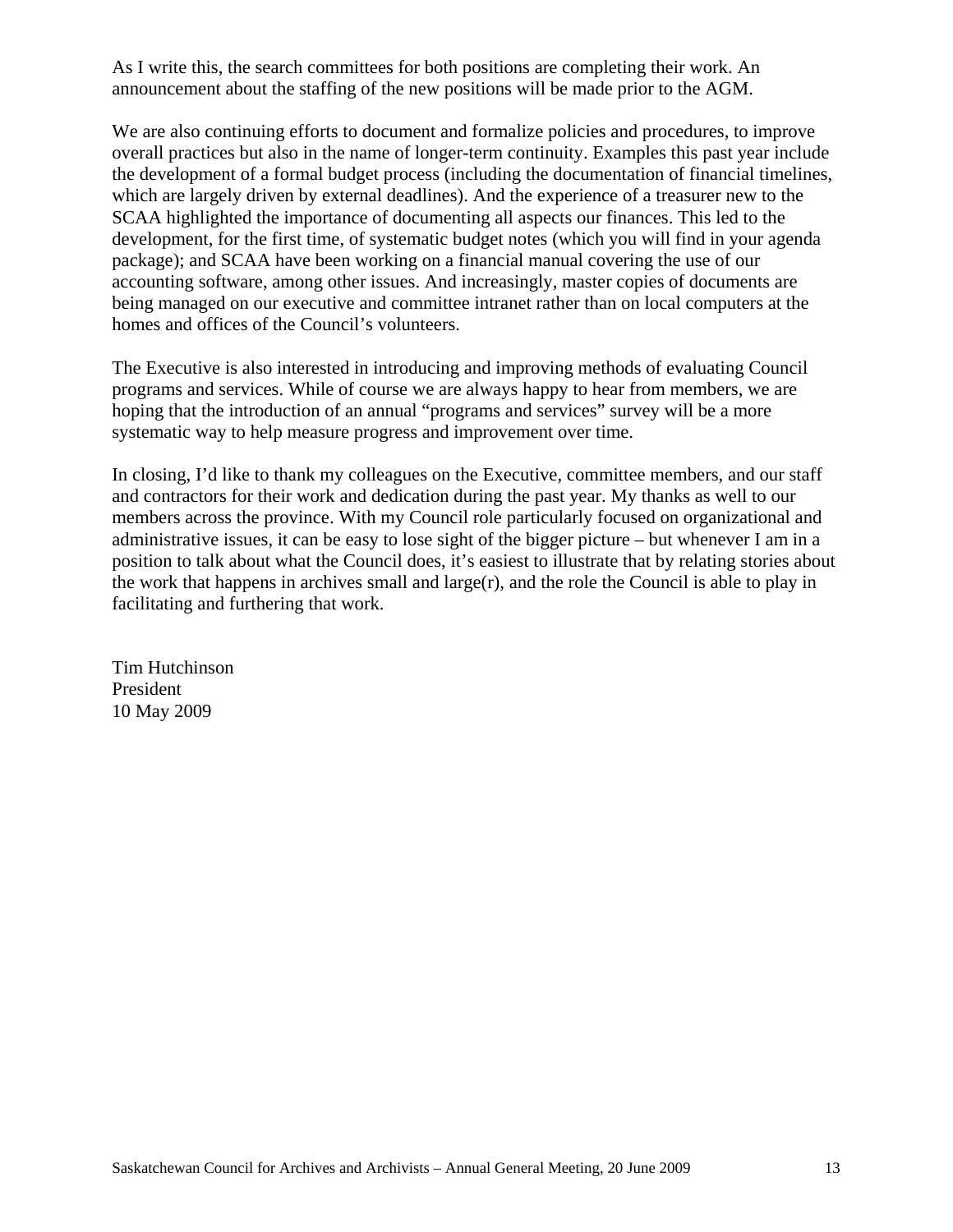## **Vice President's Report**

While the position of Vice President has traditionally had a lighter workload than some of the other executive portfolios, I must sadly report that this year that was not the case.

Our President was out of commission for a number of months last summer giving me a rather quick re-introduction into the business of SCAA. My work continued in the fall with involvement on the Communications and Grants committees. Both of these committees were highly satisfying. The Communications Committee produced a report, which we will be discussing later in the meeting. This report outlines what the committee believes to be an innovative, effective, and sustainable, communications model for SCAA. The Grants Committee was also innovative this year re-designing, and hopefully simplifying, the application process for the Institutional Grants Program funded through SaskCulture. The committee adjudicated a supplementary round of applications for the 2008-09 grant year, applications for the 2009-10 year, as well as the traditional NADP grants offered through the Canadian Council of Archives.

As Vice President I represented SCAA at several meetings with SaskCulture and represented SCAA at the Canadian Council of Archives General Assembly in Ottawa this past October.

As Tim has reported, the Executive moved to restructure the Executive Director/Archives Advisor position and subsequently I chaired the Archives Advisor Search Committee.

Finally, together with Linda McIntyre, our two-person Nominations Committee developed the slate of candidates we'll be voting on later in the meeting.

While busy, it was a highly rewarding year. I'd like to thank the other members of Executive as well as the committee members – Cheryl Avery and Trevor Powell on Grants, Linda McIntyre and Dana Turgeon on Communications, and Jamie Benson, Nadine Charabin, and Stephen Roth on the Archives Advisor Search Committee for their hard work and commitment.

Respectfully submitted,

Mark Vajcner SCAA Vice President, 2008-09 12 May 2009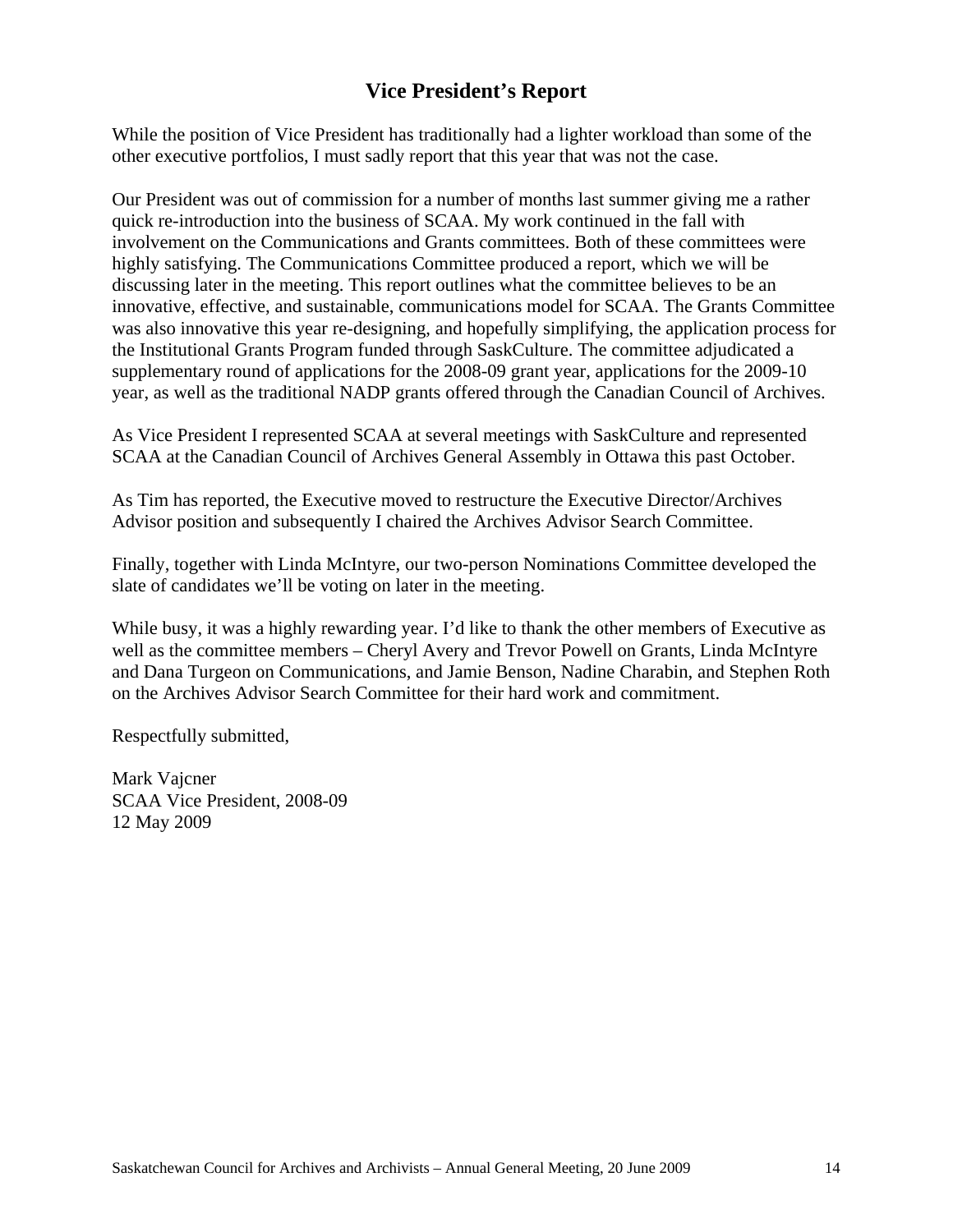## **Treasurer's Report**

Since joining the Executive last June, I have been busy adjusting to my new position and learning about the SCAA's financial operations. One of the biggest challenges for me was to help develop the SCAA's 2009-2010 budget for SaskCulture. By taking a hands-on approach, I had a better understanding of the organization and was able suggest changes to some of our financial procedures and management. Some of these changes include getting the office to upgrade their *Simply Accounting* software, which enabled us to keep better track of our expenditures, and developing an accounting manual that helped explained our accounting codes and provided notes about how we derived some these figures.

Please note the following:

#### 2008-2009 Actual Figures

- Due to extenuating circumstances, the Indigenous History Book Project was cancelled last fall and the majority of the NADP grant was given back.
- We also spent an additional \$1000 to wrap up the SCAA short film project last year.
- We are showing a small deficit (\$128.55) in the 2008-2009 Actuals, due to the estimated amount for our accounting fees. At the time of this report, the auditor's report and bill had not been received yet so the final amount may change slightly.

#### 2009-2010 Proposed Budget

- Under sales, there is now a column for the sale of the 2009 *Saskatchewan Directory of Archives*. We anticipate selling at least least 20 copies of the directory to other libraries, genealogical societies, and institutions for \$20 a piece. The reprinting of the directory was also included in this year's budget.
- In spite of lower than expected registration numbers for our workshops and workshop revenue last year, we still anticipate meeting our \$3000 target this year, due in large part to our copyright workshop.
- The salaries indicated for the Executive Director and Administrative Assistant were from April 1 to May 20, 2009. The salaries for the new Part-time Executive Director and fulltime Archives Advisor are also listed and run from June 1, 2009 to March 31, 2010.

Overall, if things go as planned, we will end up with a slight margin at the end of March 2010.

May P. Chan Treasurer 20 May 2009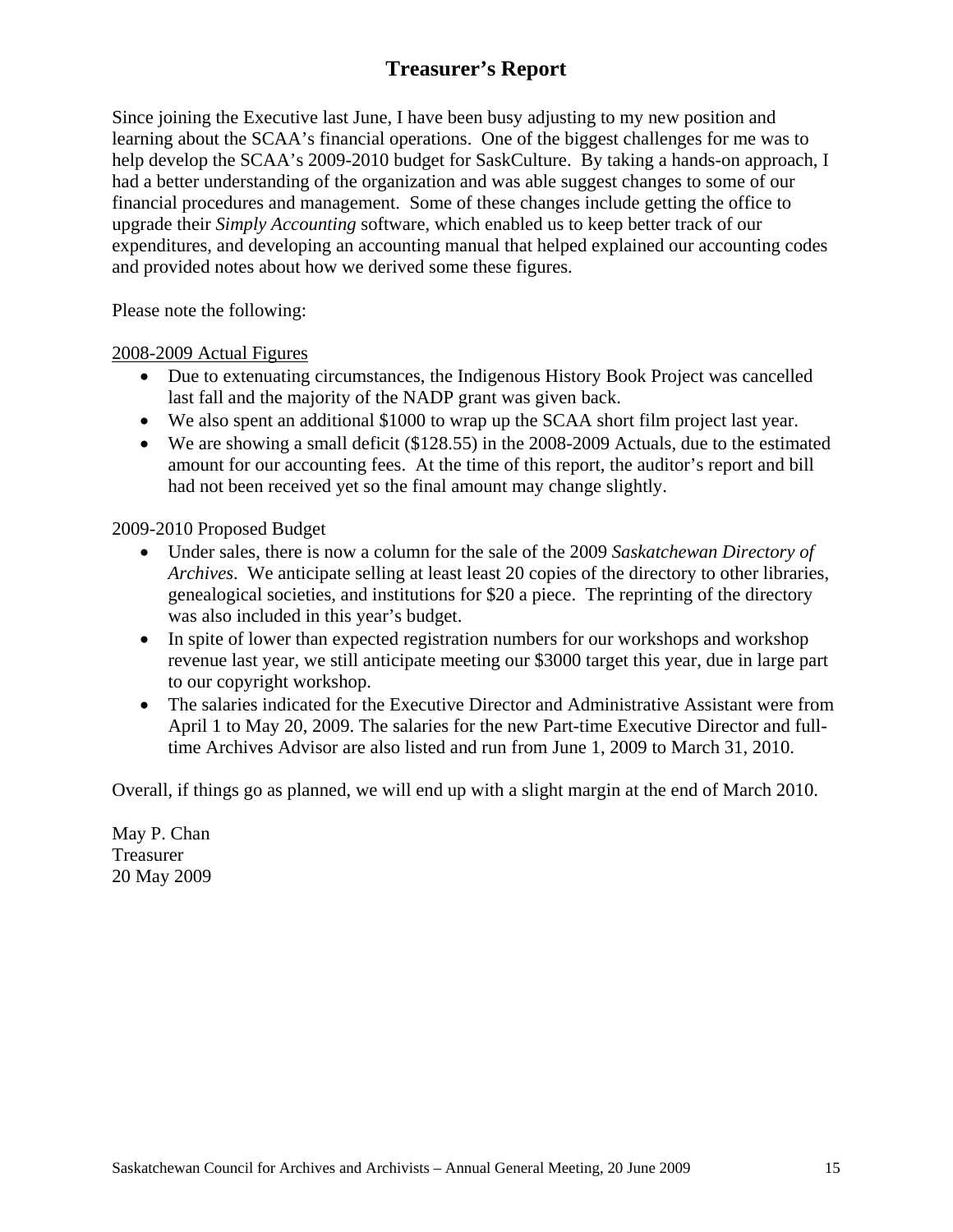## **SCAA PROPOSED 2009-2010 BUDGET**

|                |                                              | 2009-2010<br>Budget (\$) | 2009-2010                |                           |
|----------------|----------------------------------------------|--------------------------|--------------------------|---------------------------|
|                |                                              | Previously<br>circulated | Budget $(\$)$<br>Revised | 2008-2009<br>Actuals (\$) |
| <b>REVENUE</b> |                                              |                          |                          |                           |
| 4000           | <b>Sales</b>                                 |                          |                          |                           |
| 4011           | Sales (Directory of Archives)                | 400.00                   | 400.00                   |                           |
| 4099           | <b>Sales - Sub-Total</b>                     | 400.00                   | 400.00                   |                           |
|                |                                              |                          |                          |                           |
| 4100           | Fees, Donations, & Fund Raising              |                          |                          |                           |
| 4101           | <b>Membership Fees</b>                       | 4,500.00                 | 4,500.00                 | 4,750.00                  |
| 4102           | <b>Workshop Registration Fees</b>            | 3,000.00                 | 3,000.00                 | 375.00                    |
| 4103           | <b>Other Registration Fees</b>               |                          |                          |                           |
| 4129           | <b>Fees - Sub-Total</b>                      | 7,500.00                 | 7,500.00                 | 5,125.00                  |
| 4130           | Donations - Bequests                         |                          |                          |                           |
| 4131           | Donations - Corporate                        |                          |                          |                           |
| 4132           | Donations - Individual                       |                          |                          | 3.00                      |
| 4149           | <b>Donations - Sub-Total</b>                 |                          |                          | 3.00                      |
| 4199           | <b>Total Fees, Donations, Fund Raising</b>   | 7,900.00                 | 7,900.00                 | 5,128.00                  |
|                |                                              |                          |                          |                           |
| 4200           | <b>Grants</b>                                |                          |                          |                           |
| 4210           | Saskatchewan Lotteries                       | 116,000.00               | 116,000.00               | 108,000.00                |
| 4220           | Nat. Arch. Devel. Prog. - Prof. Devel.       | 5,893.00                 | 5,893.00                 | 2,642.51                  |
| 4221           | Nat. Arch. Devel. Prog. - Indigenous History |                          |                          | 3,500.00                  |
| 4222           | Nat. Arch. Devel. Prog. - SAIN               | 16,551.62                | 16,551.62                |                           |
| 4230           | <b>Canadian Council of Archives</b>          |                          |                          |                           |
| 4240           | <b>Other Grants</b>                          |                          |                          |                           |
| 4299           | <b>Total Grants</b>                          | 138,444.62               | 138,444.62               | 114,142.51                |
| 4300           | <b>Other Revenue</b>                         |                          |                          |                           |
| 4310           | Interest Income                              | 350.00                   | 350.00                   | 589.66                    |
| 4399           | <b>Total Other Revenue</b>                   | 350.00                   | 350.00                   | 589.66                    |
|                | <b>Total Revenue</b>                         | 146,694.62               | 146,694.62               | 119,860.17                |
|                |                                              |                          |                          |                           |

## **EXPENSES**

| 5000 | <b>Payroll Expenses</b>                   |           |           |           |
|------|-------------------------------------------|-----------|-----------|-----------|
| 5010 | <b>ED/AA Salary</b>                       | 6,651.00  | 6,651.00  | 48,328.13 |
| 5011 | <b>Administrative Assistant Wages</b>     | 1,122.00  | 841.00    | 6,618.41  |
| 5012 | PT Executive Director Salary and Benefits | 21,220.14 |           |           |
| 5049 | <b>Sub-Total Salaries and Wages</b>       | 28,993.14 | 7,492.00  | 54,946.54 |
|      | <b>Association Management Contract</b>    |           | 23,489.58 |           |
|      | <b>Sub-Total Contract</b>                 |           | 23,489.58 |           |
| 5050 | <b>Administrative Centre Services</b>     | 130.00    | 130.00    | 243.60    |
| 5051 | <b>Employee Benefits</b>                  |           |           |           |
| 5052 | EI                                        |           |           |           |
| 5053 | <b>CPP</b>                                |           |           |           |
| 5055 | <b>WCB</b>                                |           |           | 166.73    |
| 5069 | <b>Sub-Total Employee Expenses</b>        | 130.00    | 130.00    | 410.33    |
| 5099 | <b>Total Payroll Expenses</b>             | 29,123.14 | 31,111.58 | 55,356.87 |
|      |                                           |           |           |           |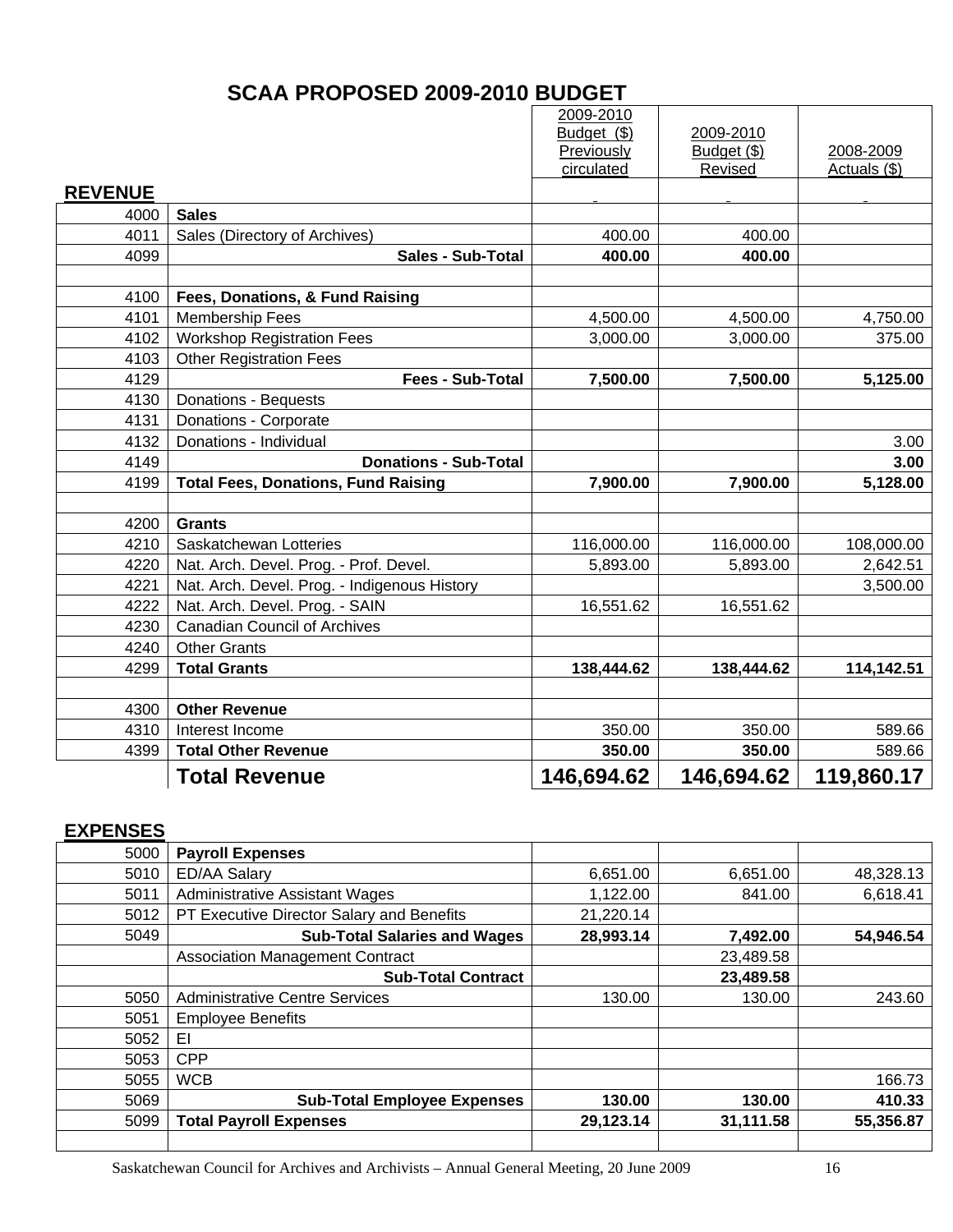| 5300 | <b>General Administration</b>                          |           |           |           |
|------|--------------------------------------------------------|-----------|-----------|-----------|
| 5301 | Accounting & Legal                                     | 2,100.00  | 2,100.00  | 2,580.00  |
| 5302 | <b>Bank Charges</b>                                    | 150.00    | 150.00    | 193.24    |
| 5305 | Sask Culture Membership                                | 100.00    | 100.00    | 100.00    |
| 5320 | <b>Advertizing &amp; Promotion</b>                     |           |           |           |
| 5330 | Newsletter                                             | 700.00    | 700.00    | 1,028.78  |
| 5340 | <b>Business Fees &amp; Licences</b>                    |           |           |           |
| 5345 | Courier & Postage                                      |           |           | 685.68    |
| 5360 | <b>Office Supplies</b>                                 | 1,500.00  | 300.00    | 613.25    |
| 5361 | Printing/Photocopying                                  |           |           | 38.57     |
| 5370 | Insurance                                              |           |           |           |
| 5380 | Rent                                                   | 3,150.00  | 3,350.00  | 2,844.33  |
| 5384 | Telephone & Internet                                   | 1,700.00  | 1,408.00  | 1,686.67  |
| 5390 | Repairs & Maintenance                                  |           |           |           |
|      | <b>AGM</b> expenses                                    |           |           | 765.12    |
| 5395 | Miscellaneous / Contingency                            |           | 115.00    | 143.75    |
| 5140 | <b>Other Contracts</b>                                 |           |           |           |
| 5399 | <b>Total General Administration</b>                    | 9,400.00  | 8,223.00  | 10,679.39 |
|      |                                                        |           |           |           |
| 5400 | <b>Travel &amp; Meetings</b>                           |           |           |           |
| 5410 | <b>Executive &amp; Committees</b>                      | 1,500.00  | 1,500.00  | 1,226.78  |
| 5420 | <b>Executive Director</b>                              | 4,500.00  | 1,000.00  | 6,978.83  |
| 5421 | <b>Administrative Assistant</b>                        |           |           | 306.47    |
| 5499 | <b>Total Travel</b>                                    | 6,000.00  | 2,500.00  | 8,512.08  |
|      |                                                        |           |           |           |
|      |                                                        |           |           |           |
| 5500 | <b>Projects</b>                                        |           |           |           |
| 5510 | <b>Short Films</b>                                     |           |           | 1,000.00  |
| 5519 | <b>Short Films - Subtotal</b>                          | 0.00      | 0.00      | 1,000.00  |
| 5520 | <b>Archives Week &amp; Public Awareness</b>            | 7,500.00  | 7,500.00  |           |
| 5522 | General promotional materials                          |           |           | 2,357.76  |
| 5524 | Events-promotion                                       |           |           | 716.50    |
| 5526 | Events-other costs                                     |           |           | 1,641.69  |
| 5528 | Advertising and media                                  |           |           | 1,622.37  |
| 5530 | Archives Week institutional funding                    |           |           | 500.00    |
| 5532 | Youth outreach                                         |           |           | 189.36    |
| 5534 | <b>Directory of Archives</b>                           | 1,400.00  | 1,400.00  |           |
| 5538 | Other AW & public awareness costs                      |           |           |           |
|      | <b>Archives Week &amp; Public Awareness - Subtotal</b> | 8,900.00  | 8,900.00  | 7,027.68  |
| 5540 | <b>SAIN</b>                                            |           |           |           |
| 5541 | <b>SAIN Archivist</b>                                  | 20,821.03 | 20,821.03 | 17,668.24 |
| 5542 | <b>SAIN Travel</b>                                     | 2,000.00  | 2,000.00  | 903.64    |
| 5549 | <b>SAIN sub-total</b>                                  | 22,821.03 | 22,821.03 | 18,571.88 |
| 5550 | <b>Professional Development</b>                        |           |           |           |
| 5551 | PD Instructors                                         | 5,000.00  | 5,000.00  | 750.00    |
| 5552 | PD Instructors - travel & expenses                     | 3,600.00  | 3,600.00  | 1,578.23  |
| 5553 | <b>Travel Subsidies - SCAA Events</b>                  | 4,443.00  | 4,443.00  | 1,376.40  |
| 5554 | Travel Subsidies - Gen. Prof. Development              | 1,500.00  | 1,500.00  | 1,098.42  |
| 5555 | PD facilities rental                                   | 600.00    | 600.00    | 328.12    |
| 5557 | Other PD costs                                         | 500.00    | 500.00    | 209.65    |
|      | <b>Professional Development sub-total</b>              | 15,643.00 | 15,643.00 | 5,340.82  |
| 5600 | Institutional Funding                                  |           |           |           |
| 5610 | <b>Grant Distributions</b>                             | 15,000.00 | 15,000.00 | 10,000.00 |
| 5619 | Sub-Total                                              | 15,000.00 | 15,000.00 | 10,000.00 |

Saskatchewan Council for Archives and Archivists – Annual General Meeting, 20 June 2009 17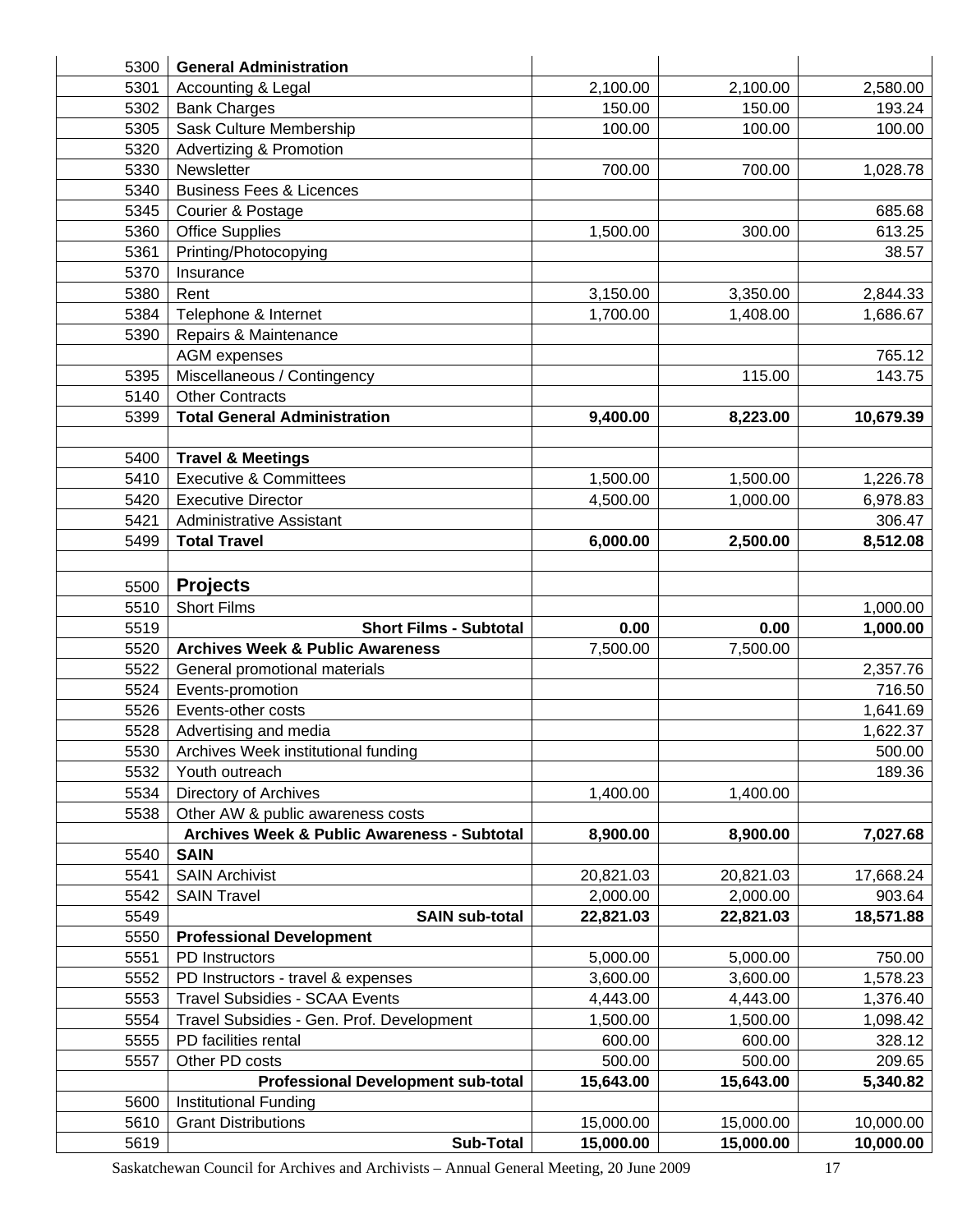| 5620 | <b>Indigenous History Project</b>                 |            |            |            |
|------|---------------------------------------------------|------------|------------|------------|
| 5621 | Indigenous History Project - salaries and wages   |            |            | 2,500.00   |
| 5622 | Indigenous History Project - travel & meetings    |            |            | 500.00     |
| 5623 | Indigenous History Project - supplies & equipment |            |            |            |
| 5624 | Indigenous History Project - honoraria & gifts    |            |            | 500.00     |
| 5629 | <b>Sub-Total Indigenous History Project</b>       | 0.00       | 0.00       | 3,500.00   |
| 5670 | <b>Archives Advisory Service</b>                  |            |            |            |
| 5671 | Archives Advisor Salary and Benefits              | 39,426.30  | 39,426.30  |            |
|      | <b>Archives Advisor Travel</b>                    |            | 2,500.00   |            |
|      | <b>Archives Advisor Communications</b>            |            | 500.00     |            |
| 5675 | <b>Archives Advisory Service sub-total</b>        | 39,426.30  | 42,426.30  | 0.00       |
| 5999 | <b>Total Projects</b>                             | 101,790.33 | 104,790.33 | 45,440.38  |
|      | <b>Total Expenses</b>                             | 146,313.47 | 146,624.91 | 119,988.72 |
|      | <b>Difference</b>                                 | 381.15     | 69.71      | $-128.55$  |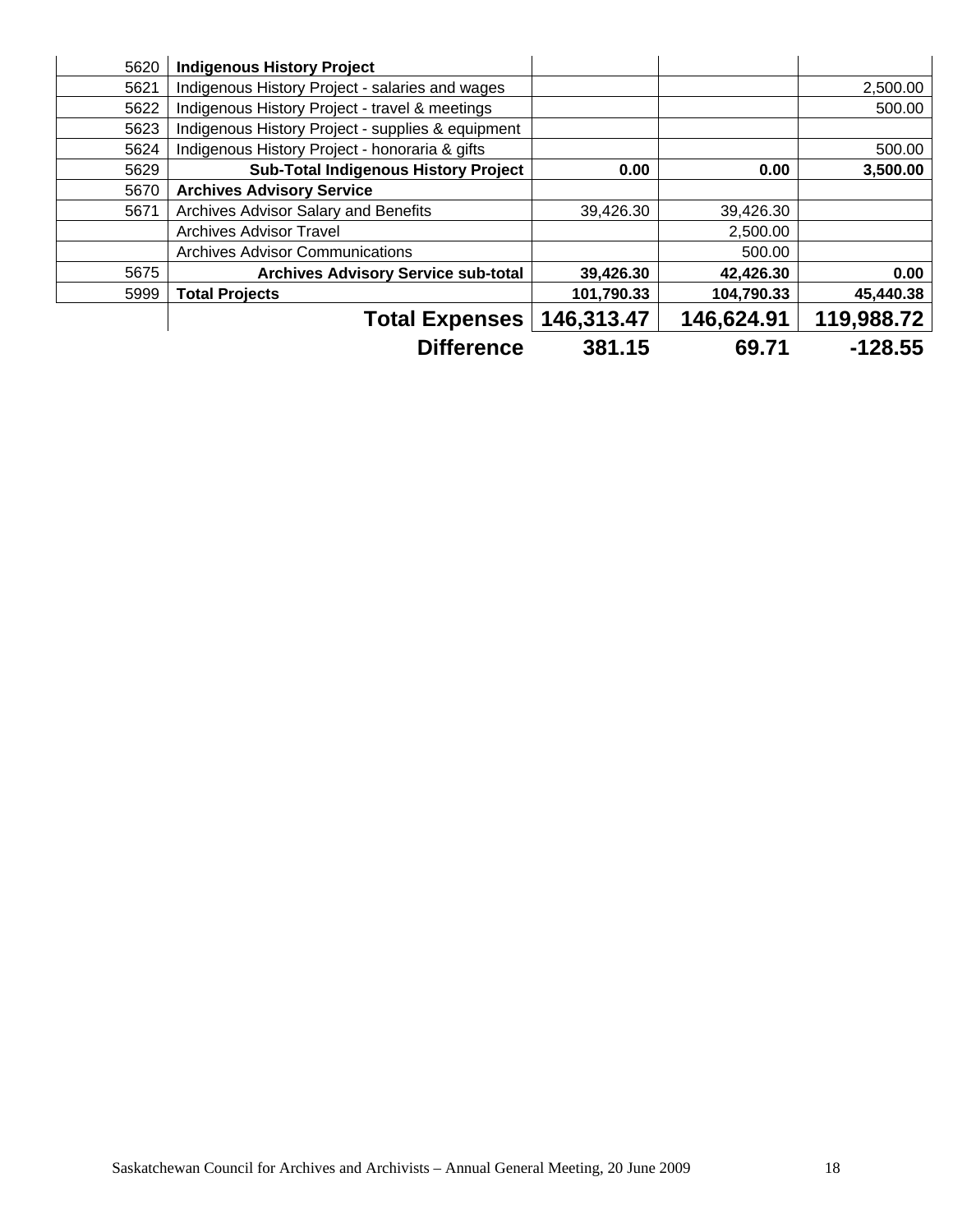## **Financial Motions for 2009 AGM**

approved by Executive 23 April 2009

#### 1. Financial policy

Whereas the Executive Committee has approved amendments to the Procedures for Financial Control, originally approved by the 2008 AGM:

Motion:

That the amendments to the Procedures for Financial Control be approved; That the policy may continue to be amended by the Executive Committee, with such amendments to be ratified at the following AGM.

#### 2. Office Expenses

Whereas the SCAA has opened a permanent office from which to conduct SCAA business, to provide work areas for the Executive Director, Archives Advisor and other staff, and for the maintenance and storage of SCAA documentation:

Motion:

That the Executive Director be given the authority within the Procedures for Financial Control to arrange payment of all expenses related to the day-to-day operation of the SCAA office.

#### 3. Staff Travel Expenses

Whereas as part of the regular duties, the Executive Director, Archives Advisor and other staff/contractors are expected to travel to various locations in Saskatchewan, and represent the SCAA at functions inside and outside Saskatchewan:

Motion:

That the Executive Director be given the authority within the Procedures for Financial Control, and in accordance with the SCAA travel guidelines, to use the Office bank account to pay the expenses associated with such travel.

#### 4. Executive and Committee Travel Expenses

Whereas members of the Executive Committee and other committees may be required to travel on approved Council business:

Motion:

That in accordance with the SCAA travel guidelines, members of the Executive Committee and other committees be reimbursed for the expenses of such travel.

#### 5. Project Expenditures

Whereas the SCAA Executive Committee may create and approve funded projects toward meeting the objectives of the SCAA:

Motion:

That within the Procedures for Financial Control and within the established budgets and approval for each project, expenditures may be made without specific Executive Committee approval for each expenditure.

#### 6. Budget Adjustments

Whereas the SCAA conducts its financial affairs within the constraints of an approved Annual Budget and adjustments to that budget may be needed during implementation: Motion:

That adjustments to the Annual Budget may be made with the approval of a majority of the Executive Committee.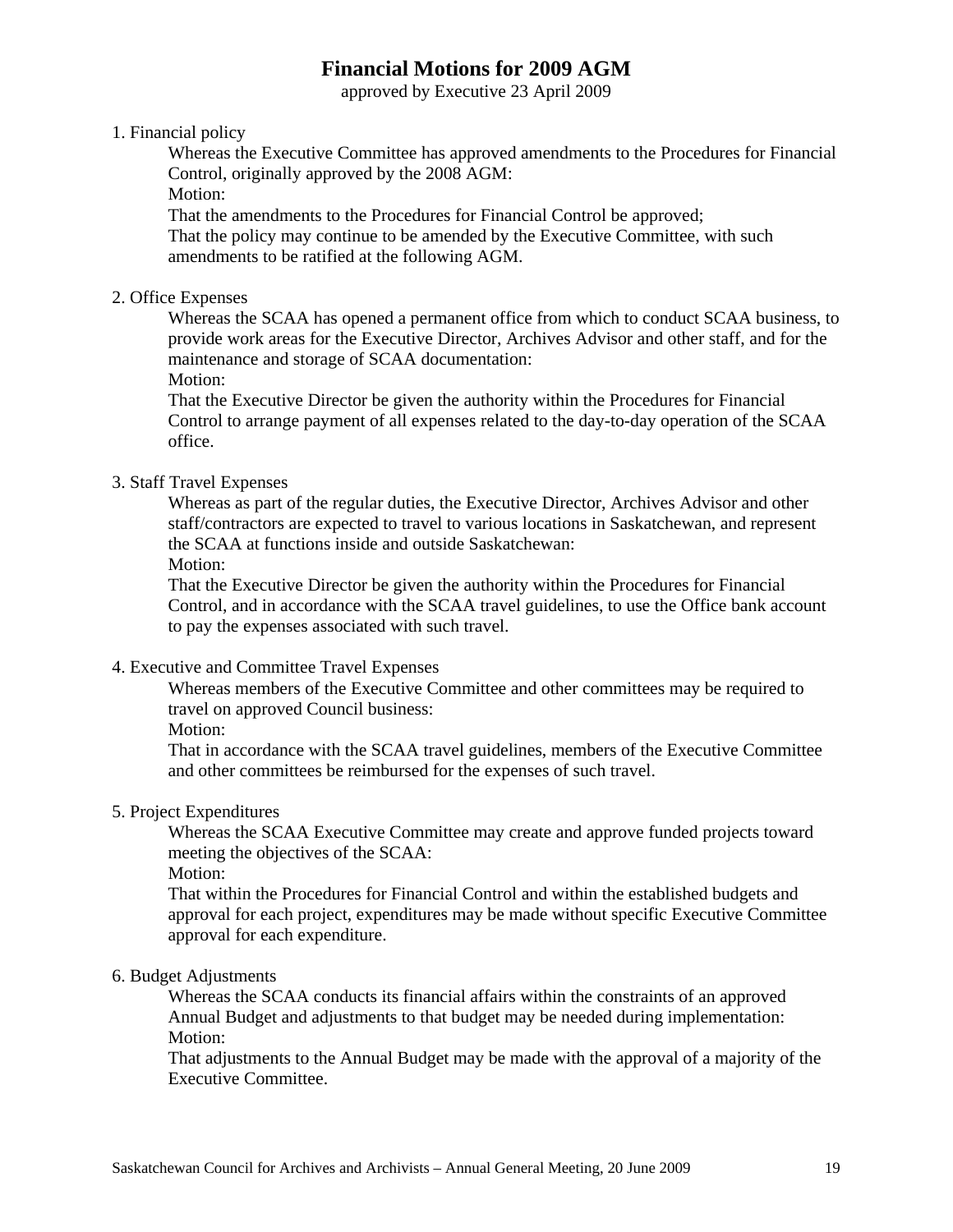#### **PROCEDURES FOR FINANCIAL CONTROL**

**Authority: Executive Committee (to be ratified by AGM) Approved: 7 January 2008 (Executive) Revised: 29 April 2008 (Executive) Motion passed at Annual General Meeting, 24 May 2008: That this policy be approved and adopted for implementation by the Executive Committee, and may be amended by the Executive Committee, with such amendments to be ratified at the SCAA Annual General Meeting. Revised: 8 January 2009 (Executive)** 

#### **Authority**

- 1. The Executive shall establish legal Financial Accounts for operating and investment funds. A Primary Account shall be established for the acceptance of all income and the dispersal of all funds for expenditures, including transfers to an Office Account and to other accounts that may be created for specific projects or purposes. The Treasurer and one other member of the Executive Committee shall have on line access to all Accounts. Cash withdrawals are not permitted. Cheques on the Primary Account must have two authorized signatures for approval for payment.
- 2. An Office Account, without access to the Primary Account, shall be established for use by the Executive Director for approved expenditures for SCAA Office operations and communications and for projects with budgets specifically approved by the Executive Committee. The balance in the Office Account shall be set at \$1,000.00 at the beginning of each month by the Treasurer and may be augmented to \$1,000.00 during the month with the approval of the Executive Committee. Expenditures from the Office Account may be by Debit Card or by Cheques over the signature of the Executive Director. Cash withdrawals are not permitted.
- 3. A Savings Account, linked to the Primary Account, may be established for the purpose of short-term investments. Transfers between the Savings Account and the Primary Account may be made with the authorization of a single signing authority for transfers of up to \$5000, and with the authorization of two signing authorities for transfers over \$5000. An exception may be made to the latter provision if an emergency transfer to the Primary Account is required to avoid a shortfall in that account. Expenditures may not be made directly against the Savings Account, and cash withdrawals are not permitted.
- 4. The Executive Director, and members of the Executive Committee as approved by the Executive Committee, may be issued with an SCAA Credit Card for use for SCAArelated and approved expenditures. The maximum owing balance permitted on the Credit Card shall be \$2,500.00. The use of the Credit Card shall be restricted to those occasions when the Debit Card or Cheques are not suitable means of payment.
- 5. The need for, and constraints on, the financial accounts and on the Credit Card shall be reviewed at the time of the Annual Budget approval process. Changes to the constraints may be made at any time with the approval of the Executive Committee.
- 6. An Annual Budget for income and expenditures for the fiscal time period 1 April through 31 March the following year must be created and approved by the Executive Committee.
- 7. For each approved project budget, a financial manager shall be assigned responsibility for authorization and control of all expenditures and for preparing regularly scheduled reports on the status of project expenditures.
- 8. Changes to approved budgets can only be made by the Executive Committee.
- 9. Where approval by the Executive Committee is required, that approval may be obtained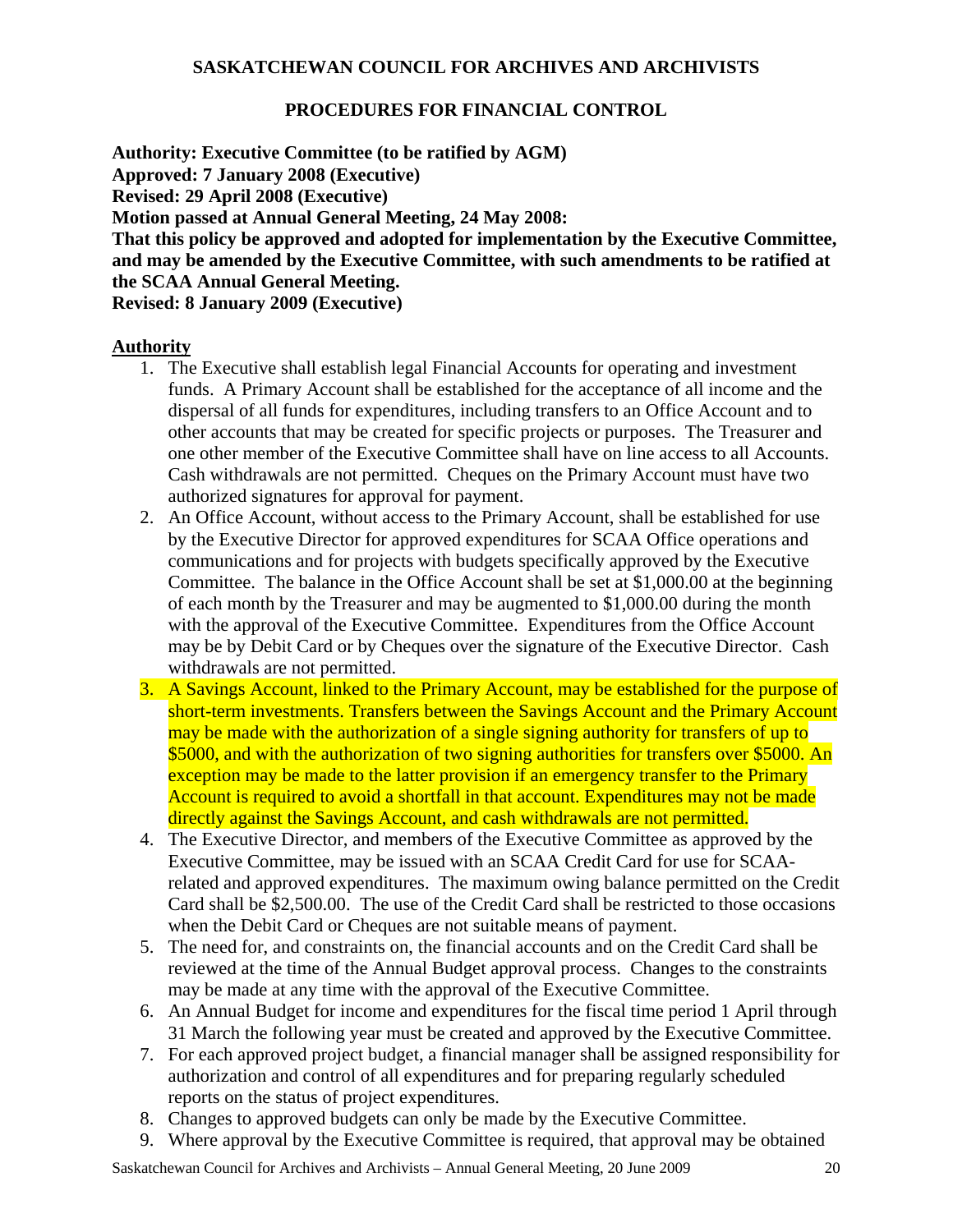during a meeting or conference call, or by e-mail. Decisions by e-mail need to follow procedures similar for a regular motion: silence shall not be taken as consent, and a majority vote by those executive members available within a reasonable amount of time is required (i.e. quorum is required, but for greater certainty, a majority of the full executive should approve the proposal). Printouts of the relevant e-mails shall be attached to the minutes of the next meeting of the Executive Committee.

10. All financial transactions shall be recorded onto an appropriate accounting system.

#### **Income**

- 1. All income sources must be identified and approved by the Executive Committee.
- 2. Receipts must be issued for each income item, with the exception of grant monies and of anonymous donations, but must be issued in any case if so requested by the donor. Receipts must be numbered in sequence by year (e.g. 2007-001) and a paper copy kept in the SCAA financial records. Each receipt must identify the source of the payment, the method of payment, and the exact amount of the payment.

#### **Expenditures**

- 1. All expenditures must be approved by the Executive Committee. The Executive Committee may choose to approve omnibus motions to do with usual SCAA office operations and communications, for travel expenses for the Executive Director, and for project expenditures specifically approved by the Executive Committee.
- 2. All capital expenditures in excess of \$200.00 must be identified for approval by the Executive Committee.
- 3. Supporting invoices or receipts must be obtained and kept for all expenditures, with the exception of those receipts not required for expenses claimed under the Travel Policy.
- 4. For authorized expenditures from the Primary Bank Account, the Executive Director or Executive Committee Member may issue cheques and then must arrange for the required signatures, or if necessary may use the SCAA Credit Card.
- 5. For authorized expenditures from the Office Bank Account, the Executive Director may use the Debit Card or Cheques over his/her own signature.
- 6. All reimbursed travel expenses must be supported by completed and signed travel forms for each travel event, as identified in the Travel Policy

#### **Procedures**

The selected accounting system shall be maintained at the SCAA Office.

Income:

- 1. All income must be deposited in the Primary Account and recorded into the accounting system.
- 2. Required receipts shall be issued through the SCAA Office.

Expenditures:

- 1. All documentation for expenditures should be sent to the SCAA Office within two weeks of the transaction.
- 2. All expenditures must be recorded into the accounting system.
- 3. All cheques are issued through the SCAA Office.
- 4. For best practices, all invoices for goods and/or services received should be processed for payment within thirty days of receipt of the invoice and the goods and/or services.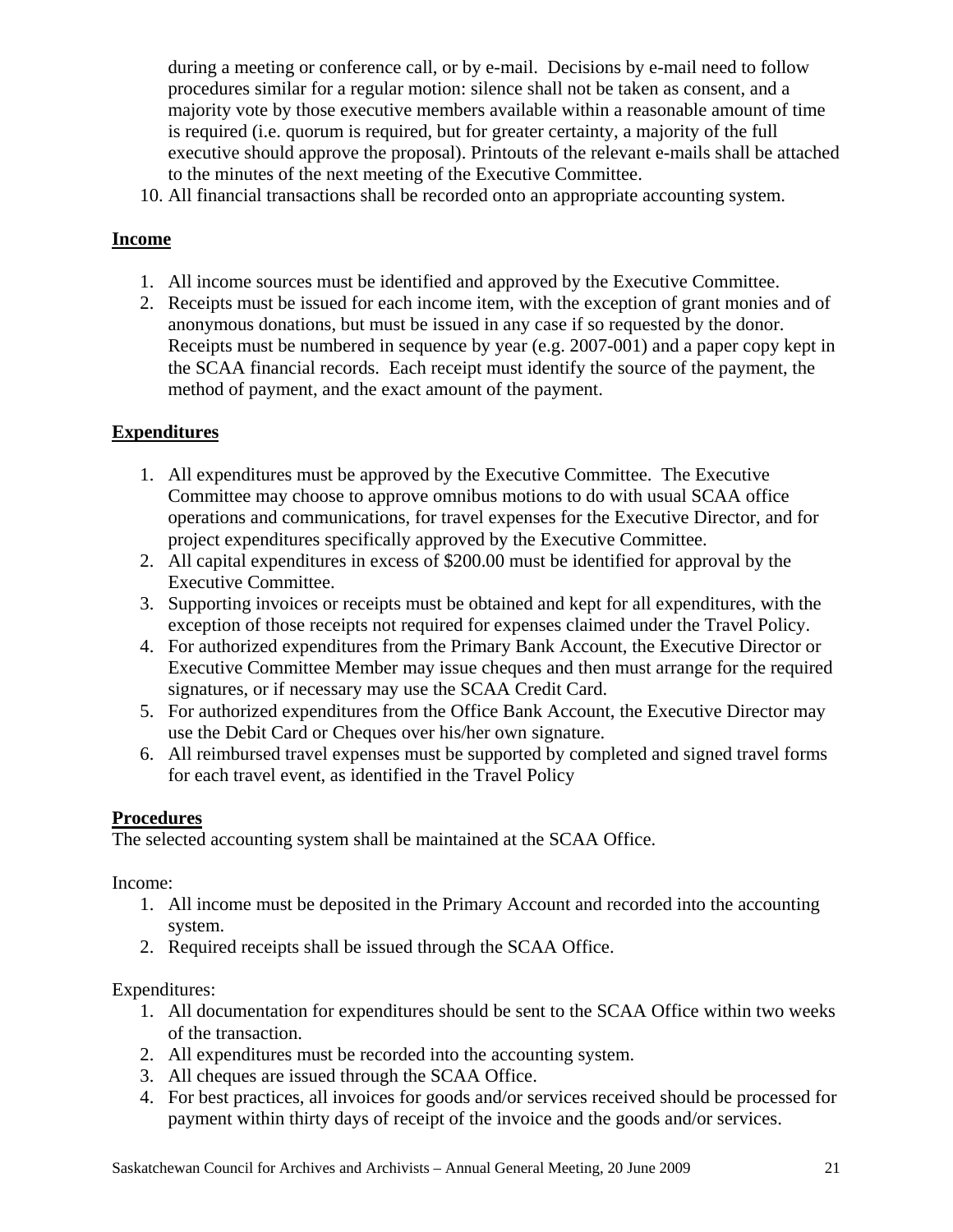## **Secretary's Report**

The last year has been another busy one for the SCAA. I enjoyed participating in the regular activities of the Executive and Committees and drafting a records schedule for the Council.

The Council's 2008-09 membership numbers are as follows:

- 23 Individual Members (same as 2007-08)
- 52 Institutional Members (+6 from 2007-08) List available at http://scaa.sk.ca/directory.html

Thanks to the SCAA's staff and volunteers for all of their work this year!

Respectfully Submitted,

Crista Bradley SCAA Secretary 2008-09 Executive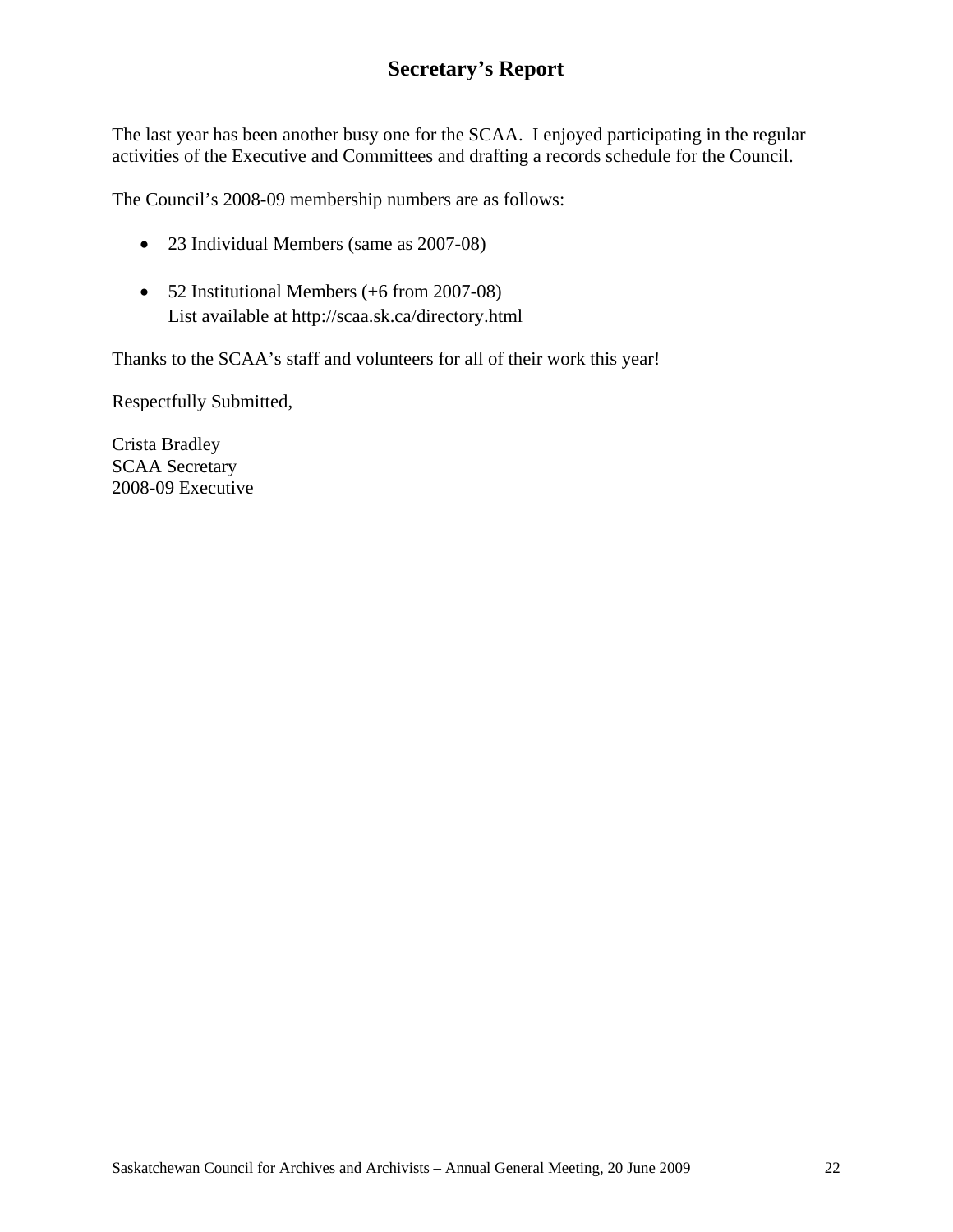**Building An Effective and Sustainable Communications Structure for the Saskatchewan Council for Archives and Archivists** 

## **Communications Committee Report May 2009**

#### **Communications Committee members:**

Linda McIntyre Dana Turgeon Mark Vajcner (chair)

#### **Survey Assistance:**

Tim Hutchinson Carey Isaak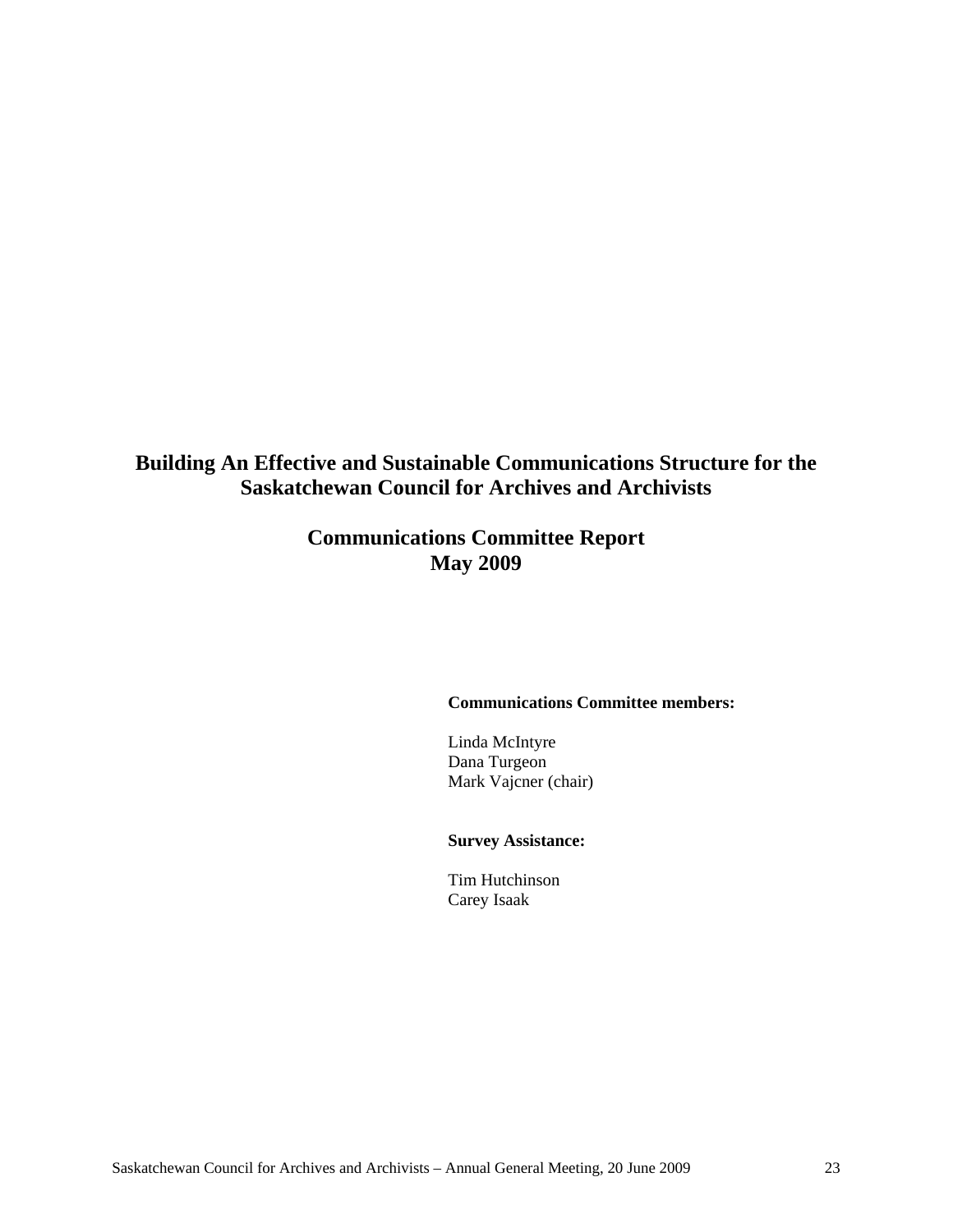#### **1. Task**

The Communications Committee has been tasked with preparing an internal communications strategy for the Saskatchewan Council for Archives and Archivists (SCAA). The committee has investigated the way SCAA communicates with its membership and has prepared various recommendations for SCAA to improve its communication effectiveness.

#### **2. Research Tools**

The committee has utilized several tools in undertaking its task.

#### **2.1 SCAA Strategic Plan**

The SCAA strategic plan, *Strategic Planning – SCAA Odyssey, 2006-2011: Charting Our Journey* (http://scaa.sk.ca/strategic\_plan.html), identified greater archival community engagement as a target for 2011 and recommended the development of a comprehensive communication strategy for SCAA. The strategic plan outlined the following as key progress points for SCAA:

- facilitate greater communication between council members;
- link the archival community to combat isolation;
- enhance communication between SCAA and the archival community; and
- have interactive customizable web resources.

#### **2.2 Survey of Other Archival Associations**

The Executive Director/Archives Advisor was asked to collect communication strategies, policies and programs from other provincial archival associations across the country. While the response to this informal survey was less than ideal, as of November 2008, the following communication tools were utilized, to varying degrees, by provincial archival associations across the country.

- Blogs;
- Flickr for virtual exhibits;
- Listservs:
- Newsletters both in print and/or electronic format; and
- Websites

There was also an expression of interest to expand beyond these communications means to experiment with Web 2.0 tools such as *Facebook* (http://www.facebook.com) and *Twitter* (http://twitter.com).

#### **2.3 Survey of Membership**

A survey of SCAA members was conducted in March 2009. This communications survey asked questions relating to internet and email access, the SCAA website, the monthly *E-Update*, and the SCAA newsletter (See the appendix for the full text and results of the survey).

#### **3. Report**

Utilizing these research tools, the Communications Committee has prepared the following report and recommendations.

#### **3.1 Building 'pride' in the archival community**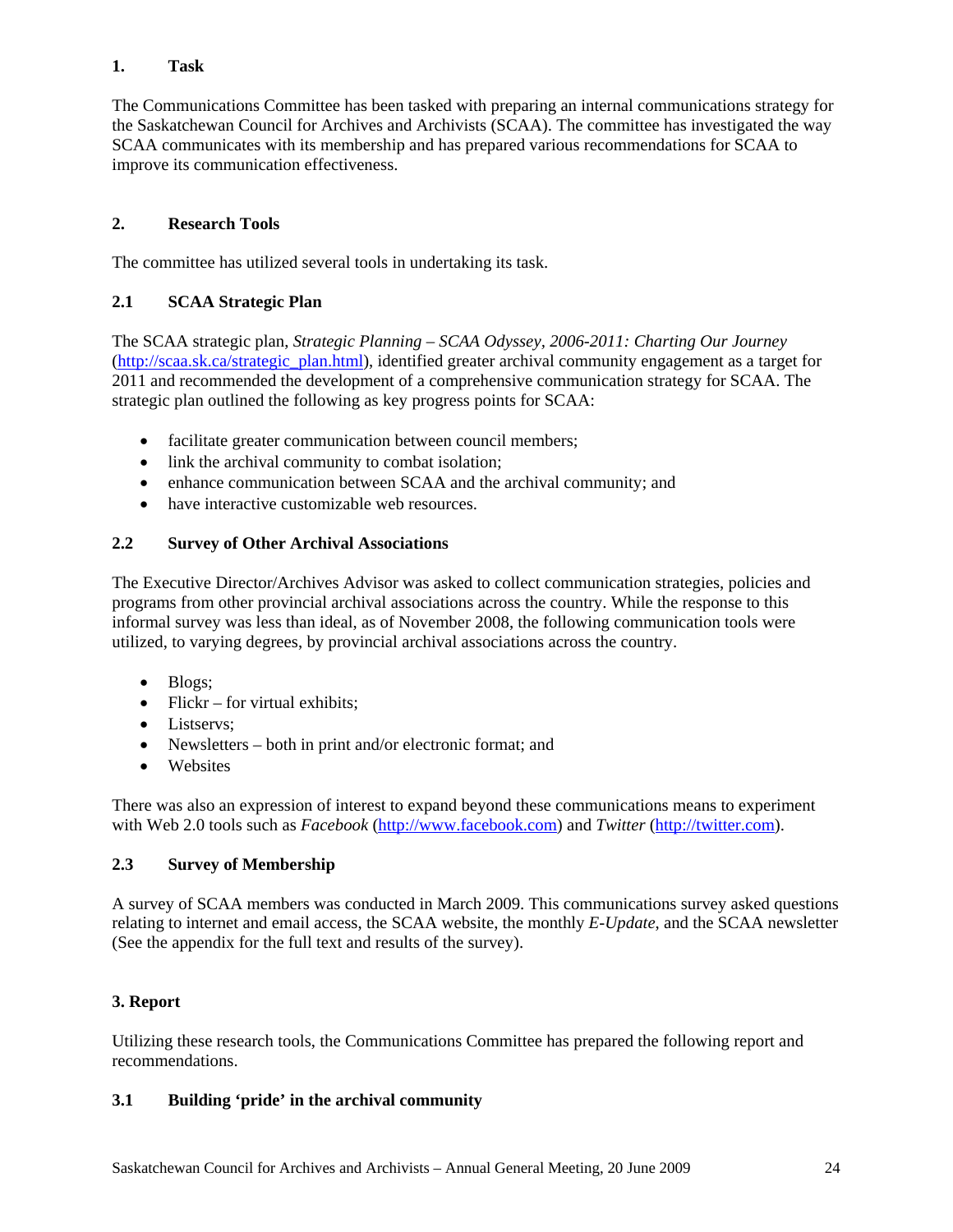A prominent theme of the SCAA strategic plan is the demand for more interaction, communication, and outreach in and among the archival community. This requires greater work on behalf of SCAA in terms of programming and delivery but it also requires greater participation and ownership of the SCAA by its membership. SCAA needs a participation strategy that will get members excited about being part of an archival community and wanting to share that excitement whether as individuals or as institutions, large or small.

SCAA needs to develop a culture of pride in being an SCAA member. Organizations begin the development of such a culture with clarity and certitude in purpose.

In its deliberations the Communications Committee identified the establishment of a clear mission statement as a first priority. Parallel but separate discussions amoung SCAA Executive resulted in a draft mission statement that will be presented to the Annual General Meeting in June 2009. Following adoption of the mission statement at the general meeting SCAA should undertake a campaign to articulate that mission statement to members and allied groups throughout the province.

#### **3.2 The challenge of face-to-face interaction**

Saskatchewan poses a unique geographic challenge to any membership organization. It is a large geographic space with many dispersed population centers. Unlike most provinces, which contain concentrated population areas, Saskatoon and Regina together account for only about 45% of the provincial population. The remaining population centers are small, by Canadian standards, and are dispersed over a vast geographic area. While 20 of 26 individual members (76.9%) and 33 of 57 institutional members (57.9%) are located in either Saskatoon or Regina, the remaining membership is thinly dispersed across the province. Even the split of individual and institutional members between Saskatoon and Regina creates a certain degree of physical isolation as there is no overwhelming concentration of archivists and archival institutions.

Thus in practical terms, SCAA does not enjoy a cohesive community of archivists as one finds in Toronto or the lower mainland of British Columbia. Our main opportunity for face-to-face interaction will continue to remain the Annual General Meeting and SCAA should consider innovative ideas (such as educational opportunities, concurrent meetings with other heritage organizations, thematic presentations, member forums, and targeted travel funding) to encourage as wide a participation in this event as possible.

SCAA should also play a greater role in promoting local communities of archivists, such as the Saskatoon Area Archivists' Group (SAAG) and establish and promote a province-wide mentorship program to serve as a conduit for face-to-face interaction among archivists.

#### **3.3 Province wide interaction to be electronic**

Geographic reality dictates that the simplest and most effective means of interaction among archivists will be electronic. Simply put, SCAA needs to use electronic tools to bridge the distance between its members and to counteract geographic isolation. The use of electronic tools need not necessarily follow a top-down communication model. The communication model must be highly interactive, user friendly, and make use of Web 2.0 (and later) philosophies. This type of interactive communication model will counteract isolation and encourage greater participation in the archival community. SCAA should actively experiment with popular web-based communications and content delivery platforms such as it did with *Facebook* during Archives Week 2009.

Saskatchewan Council for Archives and Archivists – Annual General Meeting, 20 June 2009 25 The SCAA website (http://scaa.sk.ca/) should serve as the central point around which all electronic communication tools are clustered. All communication tools should link to the website and all communication tools should be accessible from it. The SCAA website has consistently provided high quality information, design, and presentation. Yet there is room for the expansion of the website so that it continues to serve as a strong resource to archivists and archival institutions. Past newsletters and annual reports to the Annual General Meetings should be archived on the website. The Archives Advisor and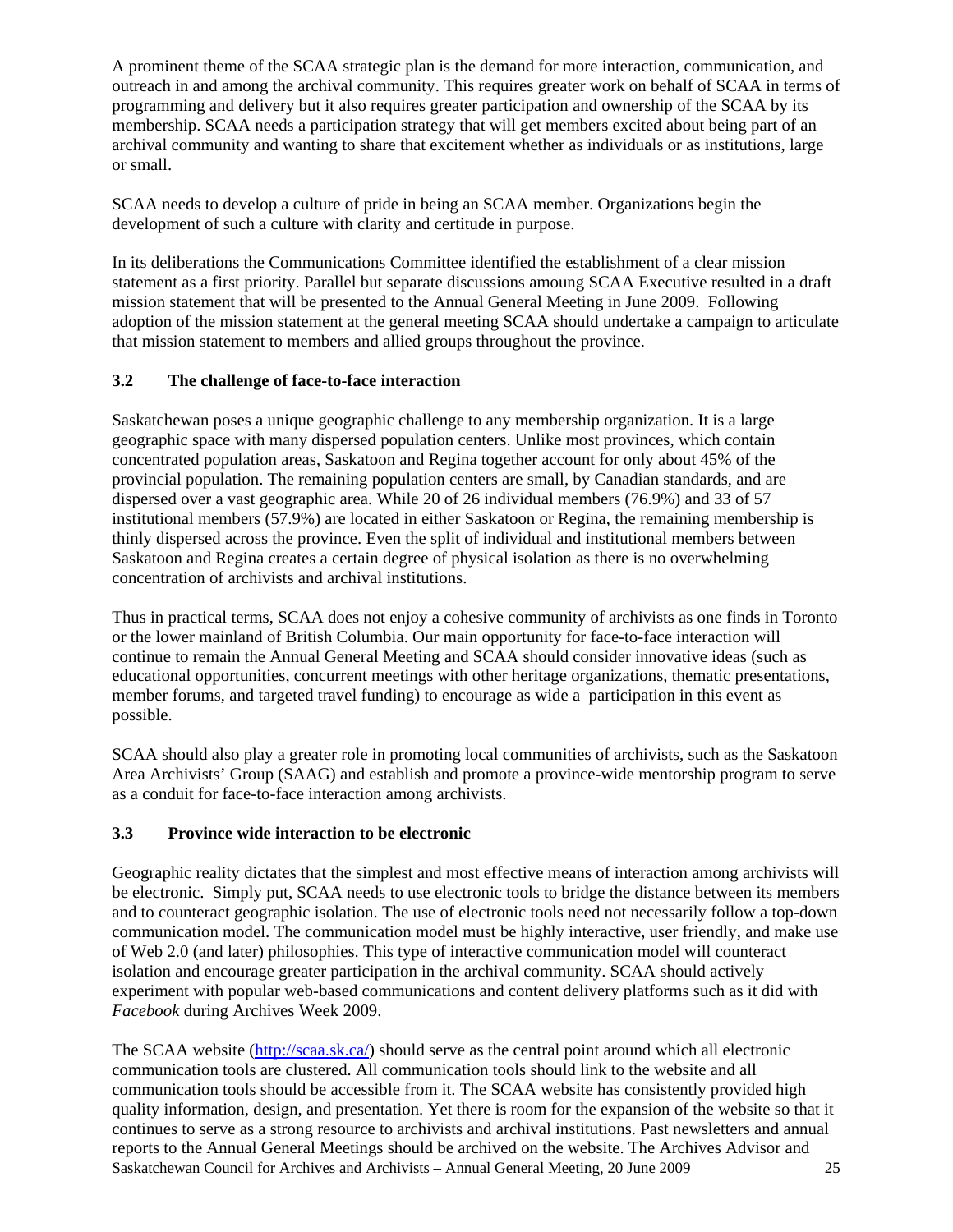standing committees (particularly the Education Committee) should make greater use of the website to archive useful information, reports, and presentations. Likewise creating a spot on the website for members to post content (or links to content) should be considered.

Web-based or email-based communication is also a more environmentally responsible method of communication than sending out hard copy documents. With many people becoming increasingly concerned with the environment, phasing out hard-copy communications has become a cornerstone of the philosophy of many professional organizations. The SCAA should strive to implement more earthfriendly strategies in its communication plan. To this end, SCAA should consider discontinuing the paper version of its newsletter and instead post an electronic edition to its website. The March 2009 member survey indicated that 97% of respondents have internet access and email at their institution. The remaining 3% indicated that they have such access at home. Fully 91% of respondents have high-speed internet connections. The time has come for a fully electronic version of the newsletter. Such a newsletter, no longer restricted by physical production costs, could be expanded in terms of content. Much information is already delivered electronically via the monthly *E-Update* instituted in September 2008. Repetition between these two publications should be curtailed with the *E-Update* serving as the delivery vehicle for news and announcements and a new bi-annual electronic newsletter delivering longer and more substantive items.

Fully 90% of member survey respondents found the *E-Update* a useful and timely source of information. However, it is disturbing that 10% of respondents didn't receive or were unaware of the existence of the *E-Update*. SCAA must use only *Sk-Archivists-L*, the SCAA listserv, in distributing general emails such as the *E-Update*. SCAA must eliminate the use of other less-formal electronic distribution lists that arose in the past and still seem to vie with *Sk-Archivists-L* in the circulation of general information. SCAA must also endeavor to keep the membership of the listserv as current as possible.

While the Communications Committee envisions the responsibility for the production of the newsletter and *E-Update* to rest with the Executive Director and Archives Advisor, it believes that the Communications Committee should serve as proof-readers, a role that has previously been fulfilled by the Executive Committee.

#### **4. Recommendations**

#### Building pride and ownership

4.1 Following adoption of a mission statement at the June 2009 Annual General Meeting, develop and undertake a campaign to articulate that mission statement to members, potential members, and allied groups throughout the province.

4.2 Develop a participation strategy that will excite members about being part of the SCAA community.

#### Face-to-face interaction

4.3 Consider and implement innovative ideas to encourage the greatest possible participation in the Annual General Meeting. This includes:

a) Educational opportunities and thematic presentations;

b) Concurrent meetings with other heritage organizations;

c) A member forum that allows members to share ideas, ask questions, seek advice, and generally discuss issues of concern; and

Saskatchewan Council for Archives and Archivists – Annual General Meeting, 20 June 2009 26 d) Travel funding for staff of volunteer-run institutions to attend AGM activities.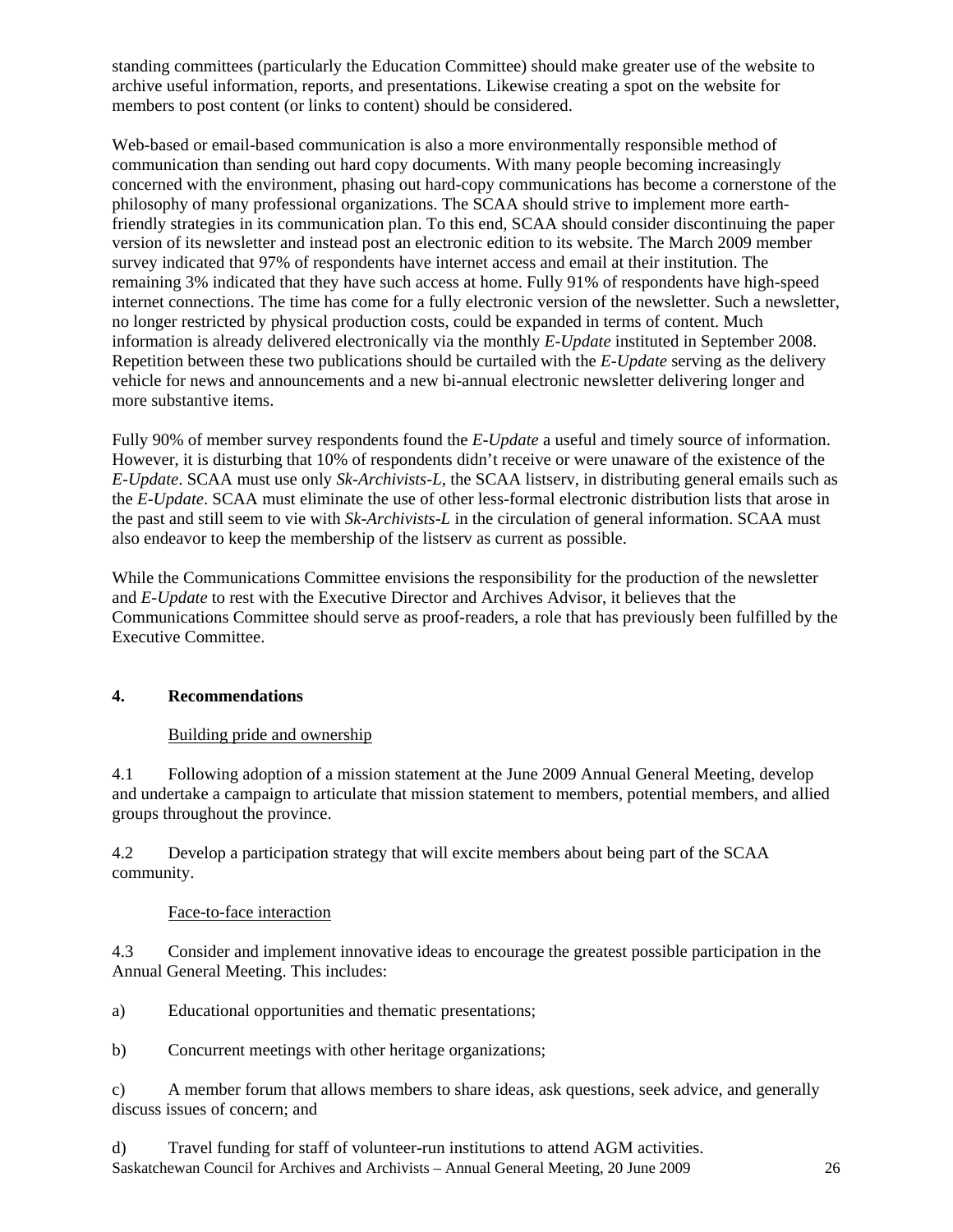4.4 Promote the establishment of localized communities of archivists, such as the Saskatoon Area Archivists' Group (SAAG) by providing organizational support and promotion.

4.5 Establish an archival mentorship program pairing experienced archival practitioners with those seeking long-term advice.

#### Expanding the SCAA website

4.6 Post reports, presentations, and other useful information generated by the Executive Director, Archives Advisor, Executive and other standing committees to the website. Consider the establishment of a "members only" section on the website should this be warranted.

4.7 Investigate the possibility of posting materials from workshops to the website. Also consider posting video or audio files of workshops.

4.8 Archive past newsletters and AGM annual reports on the website.

4.9 Create a spot on the website for members to post content (or links to content). This spot would consist of content generated by members that may be of interest to the SCAA community (such as personal research or institutional presentations).

#### Web 2.0 communication tools

4.10 Actively experiment with popular web-based communications and content delivery platforms. Include:

- a) *Facebook*
- b) *Flickr*
- c) *Twitter*
- d) RSS feed for the website; and
- e) Wikis and blogging software

4.11 Use only *Sk-Archivists-L*, the SCAA listserv, in distributing general emails such as the *E-Update*. Eliminate the use of other less-formal electronic distribution lists that arose in the past and still seem to vie with *Sk-Archivists-L* in the circulation of general information. Ensure that listserv membership is kept up-to-date.

4.12 Link all communication tools to the website. Web 2.0 projects should, however, be undertaken as separate initiatives and not necessarily added to current web maintenance duties.

#### SCAA newsletter and *E-Update*

4.13 Discontinue the paper version of the newsletter and instead post an electronic edition to the SCAA website. An "on-demand" paper version may be printed out and mailed where a member does not have internet access.

4.14 Produce two editions of the newsletter per year, however, expand newsletter content delivering longer and more substantive items such as:

- a) Articles reporting on conferences and workshops;
- b) News about people and institutions;
- c) Highlight projects undertaken by members; and

Saskatchewan Council for Archives and Archivists – Annual General Meeting, 20 June 2009 27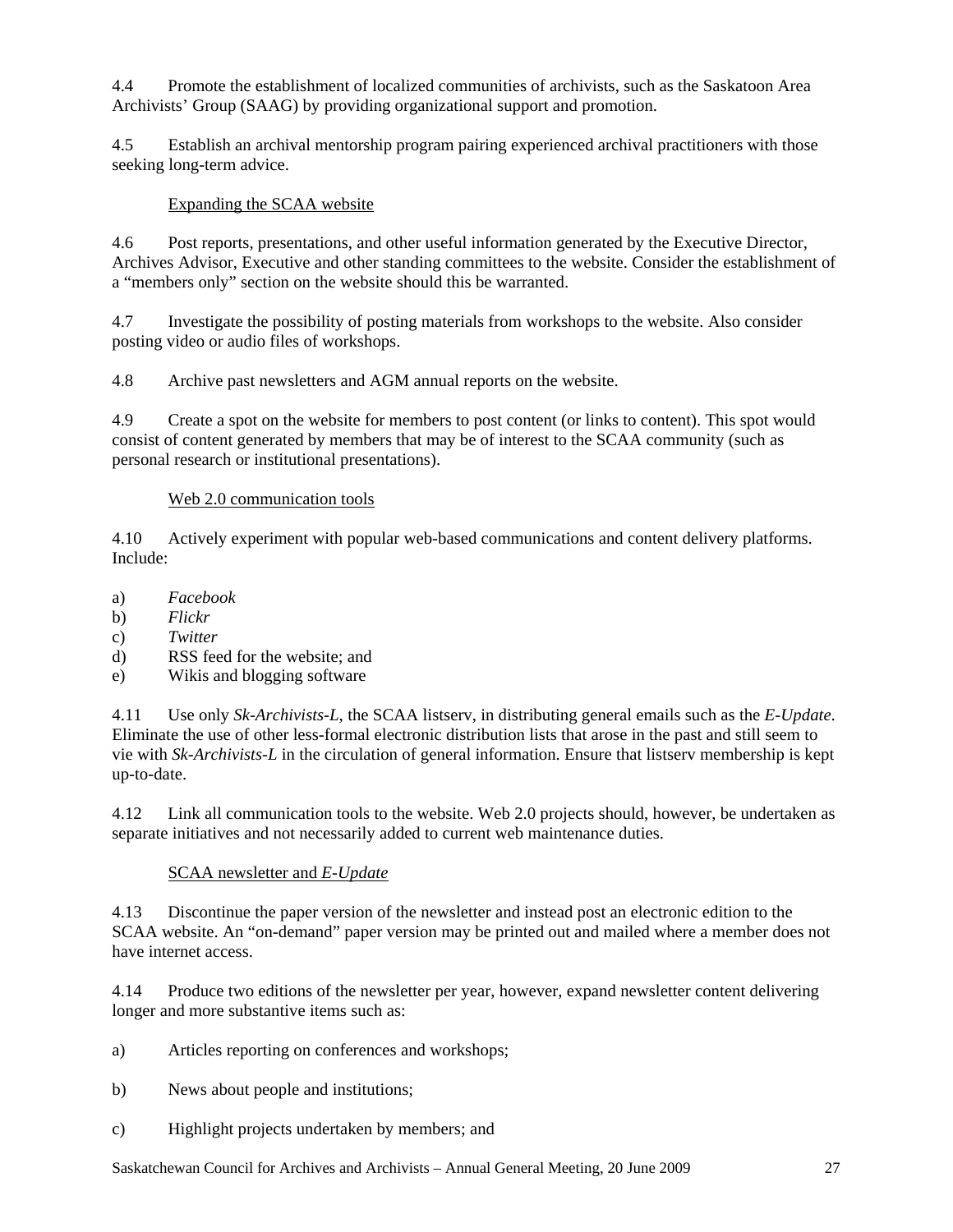d) Columns such as "Ask the Expert" which have proven popular

4.15 Continue the monthly *E-Update*. Use it as the delivery vehicle for news and announcements ensuring that it is:

a) Organized around clearer headings/groupings and utilizes a "Table of Contents" feature such as that used by the *CCA Update*;

b) Formatted as a plain text document so that it may be viewed clearly no matter what email program members use; and

c) Distributed using Sk-Archivists-L;

#### Communications Committee role

4.16 Shift proof-reading responsibility for the newsletter, *E-Update,* and other communications tools from the Executive Committee to the Communications Committee.

4.17 Monitor communication needs and coordinate SCAA response to those needs.

#### **5 Lead responsibilities for the communications structure**

The expanded communication structure outlined in the report and recommendations will require coordination and work. The Communications Committee recommends the following division of tasks:

| Task                                                                                                                              | <b>Lead Responsibility</b> |
|-----------------------------------------------------------------------------------------------------------------------------------|----------------------------|
| Publicize SCAA mission statement                                                                                                  | <b>Executive Director</b>  |
| Develop a membership participation strategy                                                                                       | <b>Executive Committee</b> |
| Develop and implement an expanded AGM format                                                                                      | <b>Executive Committee</b> |
| Promote localized archives groups on the SAAG model                                                                               | <b>Archives Advisor</b>    |
| Implement a mentorship program                                                                                                    | <b>Archives Advisor</b>    |
| Consistently post SCAA documentation to the website and<br>investigate the creation of a "members only" section of the<br>website | <b>Executive Director</b>  |
| Post education workshops to the website                                                                                           | <b>Education Committee</b> |
| Archive past newsletters and AGM annual reports on the<br>website                                                                 | <b>Executive Director</b>  |
| Create and govern a spot on the website for user-generated<br>materials                                                           | <b>Executive Director</b>  |
| Actively experiment with popular web-based<br>communications and content delivery platforms                                       | All                        |
| Ensure that Sk-Archivists-L membership is kept up to date                                                                         | <b>Executive Director</b>  |

Saskatchewan Council for Archives and Archivists – Annual General Meeting, 20 June 2009 28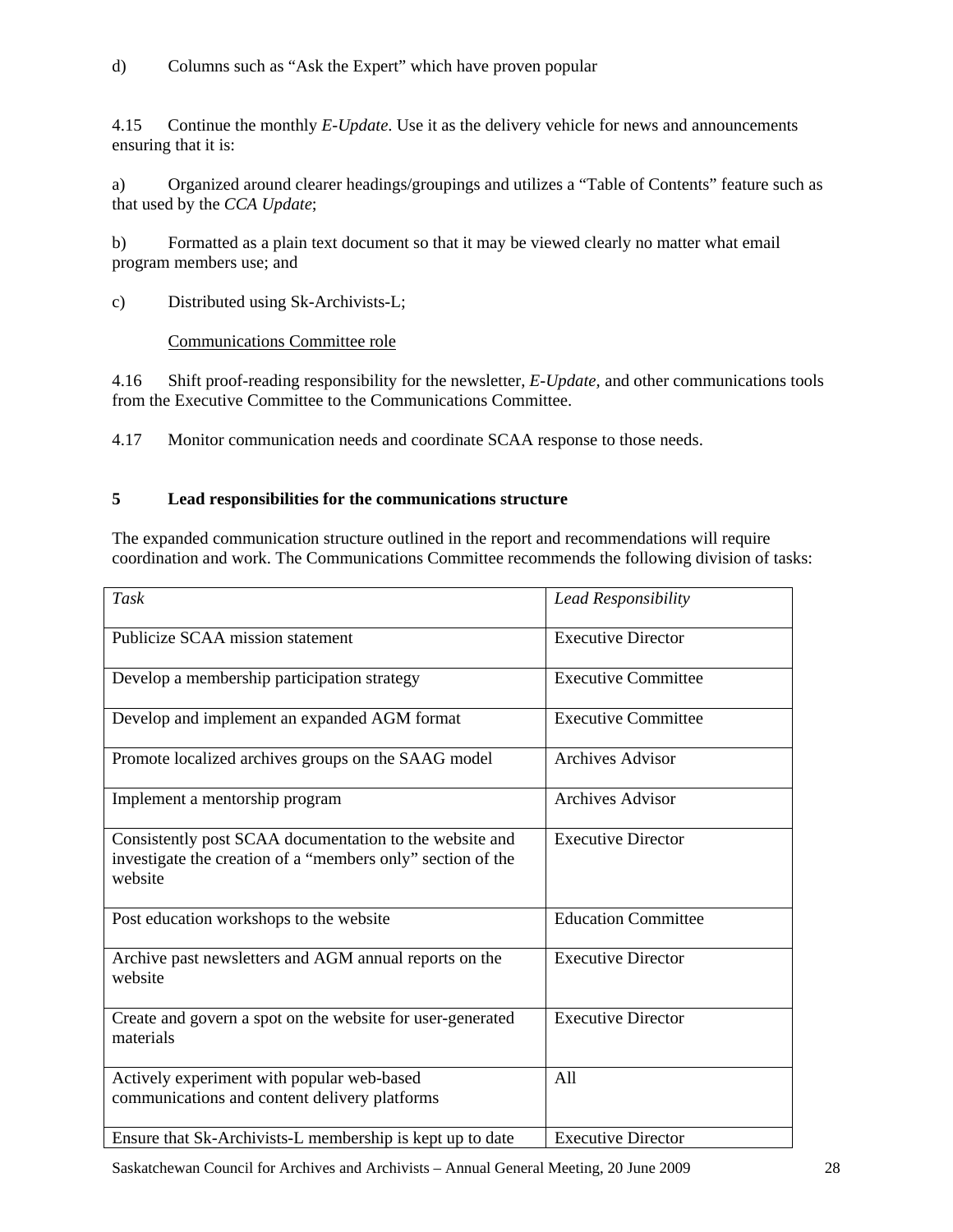| Link all communication tools to the website                                                                 | <b>Executive Director</b>                |
|-------------------------------------------------------------------------------------------------------------|------------------------------------------|
| Regularly produce and post a revamped electronic version of<br>the SCAA newsletter                          | Executive Director & Archives<br>Advisor |
| Continue the monthly <i>E-Update</i> . Use it as the delivery<br>vehicle for news and announcements         | <b>Executive Director</b>                |
| Provide editorial support for SCAA newsletter, <i>E-Update</i> ,<br>and other internal communications tools | <b>Communications Committee</b>          |
| Continually monitor SCAA internal Communication needs                                                       | <b>Communications Committee</b>          |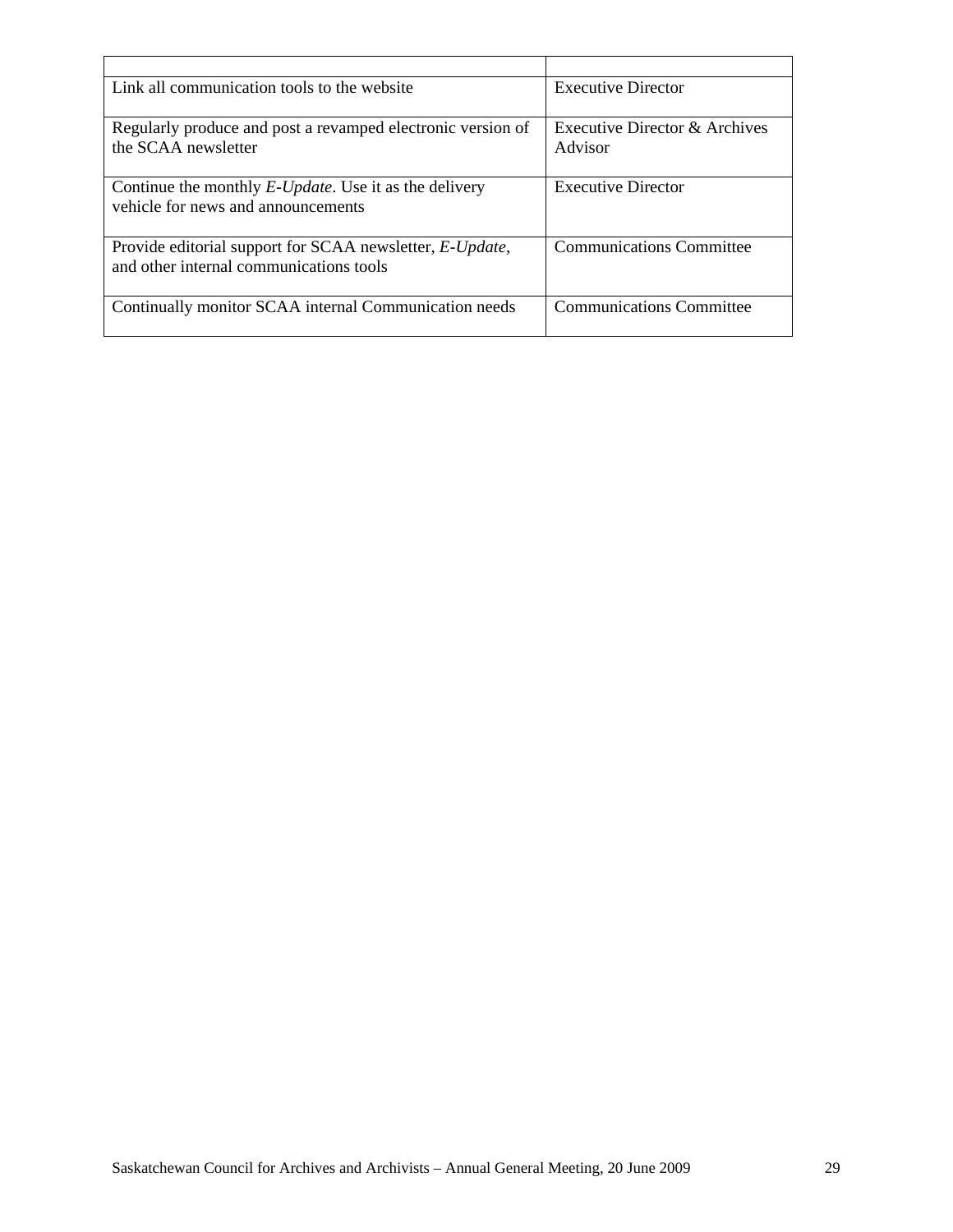A survey to assist the Communications Committee in developing a comprehensive internal communications strategy. This survey was undertaken in March 2009. There were a total of 33 participants

| Please indicate your membership category.        |                |                |  |
|--------------------------------------------------|----------------|----------------|--|
| Answer                                           | Count          | Percentage     |  |
| No answer                                        | $\theta$       | $\theta$       |  |
| Institutional                                    | 22             | 66.67%         |  |
| Individual                                       | 11             | 33.33%         |  |
| Do you have Internet access at your institution? |                |                |  |
| <b>Answer</b>                                    | Count          | Percentage     |  |
| No answer                                        | $\theta$       | $\Omega$       |  |
| Yes                                              | 32             | 96.97%         |  |
| No                                               | 1              | 3.03%          |  |
| What type of internet access do you have?        |                |                |  |
| <b>Answer</b>                                    | Count          | Percentage     |  |
| No answer                                        | 3              | 9.09%          |  |
| Dial-up                                          | $\overline{0}$ | $\overline{0}$ |  |
| High-speed                                       | 30             | 90.91%         |  |

| Please provide the Kbps (kilobits per second) rate, if known.                                    |                                              |                |  |
|--------------------------------------------------------------------------------------------------|----------------------------------------------|----------------|--|
| <b>Calculation</b>                                                                               | <b>Result</b>                                |                |  |
|                                                                                                  | Not enough values for calculation            |                |  |
| If you don't have internet access at your institution, do you have regular access either at home |                                              |                |  |
|                                                                                                  | or at a location such as the public library? |                |  |
| <b>Answer</b>                                                                                    | Count                                        | Percentage     |  |
| No answer                                                                                        | 32                                           | 96.97%         |  |
| Home - high-speed                                                                                | 1                                            | 3.03%          |  |
| Public access point - high-speed                                                                 | $\overline{0}$                               | $\overline{0}$ |  |
| Other - high-speed                                                                               | $\Omega$                                     | $\Omega$       |  |
| Home - dial-up                                                                                   | $\Omega$                                     | $\Omega$       |  |
| Public access point - dial-up                                                                    | $\Omega$                                     | $\Omega$       |  |
| Other - dial-up                                                                                  | $\Omega$                                     | $\Omega$       |  |
| No access                                                                                        | $\overline{0}$                               | $\Omega$       |  |
| Do you have access to an e-mail account at your institution?                                     |                                              |                |  |
| <b>Answer</b>                                                                                    | Count                                        | Percentage     |  |
| No answer                                                                                        | $\Omega$                                     | $\theta$       |  |
| Yes                                                                                              | 32                                           | 96.97%         |  |
| No                                                                                               | 1                                            | 3.03%          |  |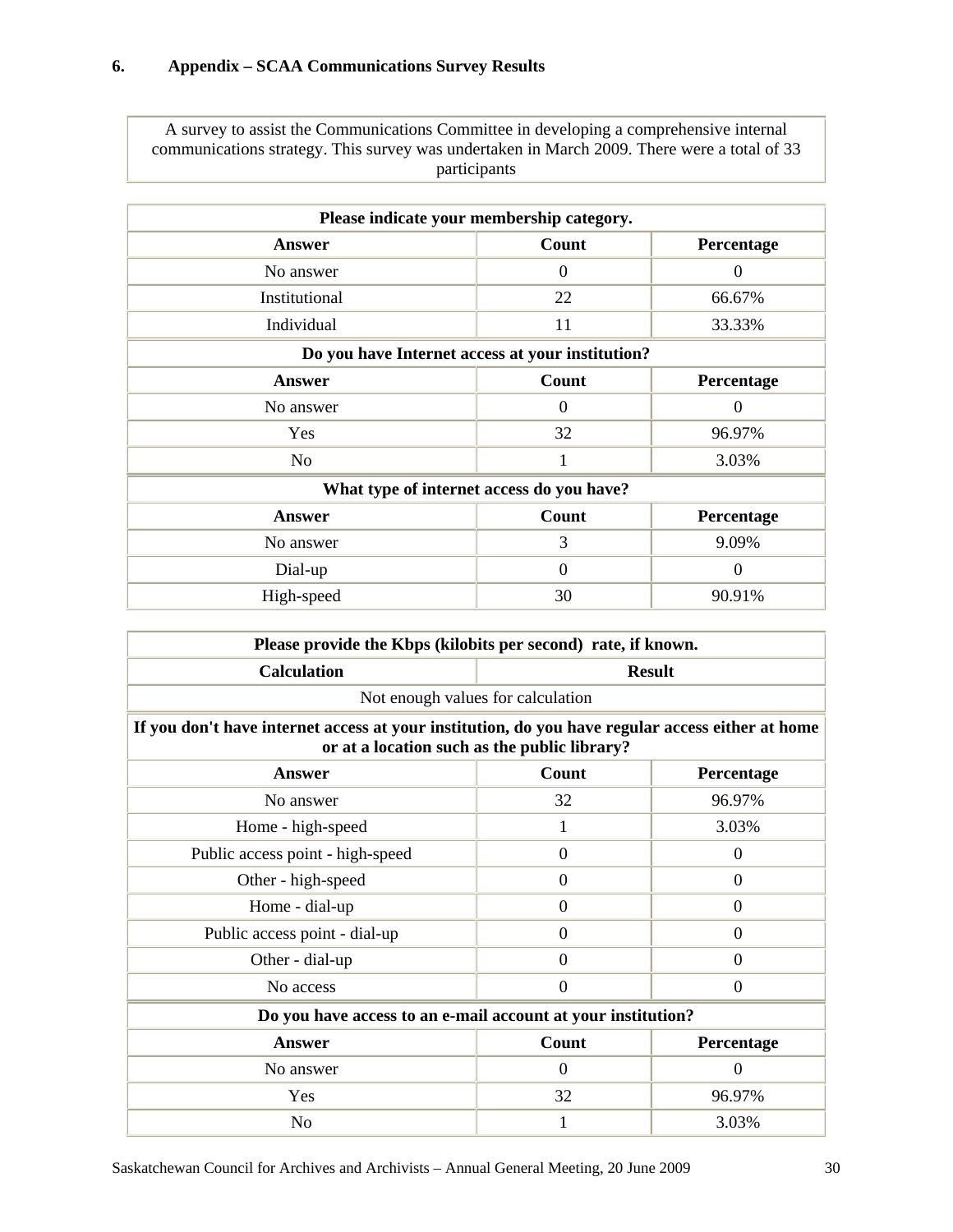| If you don't have an institutional e-mail account, do you have another e-mail account that can                                | be used to receive SCAA communications?      |                  |  |
|-------------------------------------------------------------------------------------------------------------------------------|----------------------------------------------|------------------|--|
| <b>Answer</b>                                                                                                                 | <b>Count</b>                                 | Percentage       |  |
| No answer                                                                                                                     | 32                                           | 96.97%           |  |
| Yes                                                                                                                           | 1                                            | 3.03%            |  |
| N <sub>o</sub>                                                                                                                | $\overline{0}$                               | $\boldsymbol{0}$ |  |
| What communication sources do you use to get information about the SCAA and its programs<br>and services?                     |                                              |                  |  |
| <b>Answer</b>                                                                                                                 | Count                                        | Percentage       |  |
| <b>SCAA</b> website                                                                                                           | 27                                           | 81.82%           |  |
| Monthly E-update                                                                                                              | 28                                           | 84.85%           |  |
| <b>SCAA</b> listserv                                                                                                          | 12                                           | 36.36%           |  |
| SCAA newsletter, The Archives Re-Past                                                                                         | 28                                           | 84.85%           |  |
| Other                                                                                                                         | $\overline{7}$                               | 21.21%           |  |
|                                                                                                                               | How often do you look at the SCAA's website? |                  |  |
| <b>Answer</b>                                                                                                                 | Count                                        | Percentage       |  |
| No answer                                                                                                                     | $\overline{0}$                               | $\overline{0}$   |  |
| Once a week or more                                                                                                           | 5                                            | 15.15%           |  |
| Once a month or more                                                                                                          | 18                                           | 54.55%           |  |
| Rarely                                                                                                                        | $\overline{7}$                               | 21.21%           |  |
| Never                                                                                                                         | $\overline{3}$                               | 9.09%            |  |
| Are there any changes to the SCAA's website you feel are necessary, or features you would<br>like to suggest? Please comment. |                                              |                  |  |
| <b>Answer</b>                                                                                                                 | Count                                        | Percentage       |  |
| Answer                                                                                                                        | 8                                            | 24.24%           |  |
| No answer                                                                                                                     | 25                                           | 75.76%           |  |

#### Comments:

#### Improved SAIN browsing

Possibly more updates would get me visiting more. If a main page doesn't change much, I don't tend to go back to it often.

Regular updates, use of Web 2.0.

The website needs an RSS feed to inform readers of updates. Might also want to include profiles of member institutions and provide online access to past issues of the Archives newsletter.

It is a nicely designed website with good visual appeal.

No, I think it is fairly user-friendly and visually appealing.

My only comment is that I should be using the website.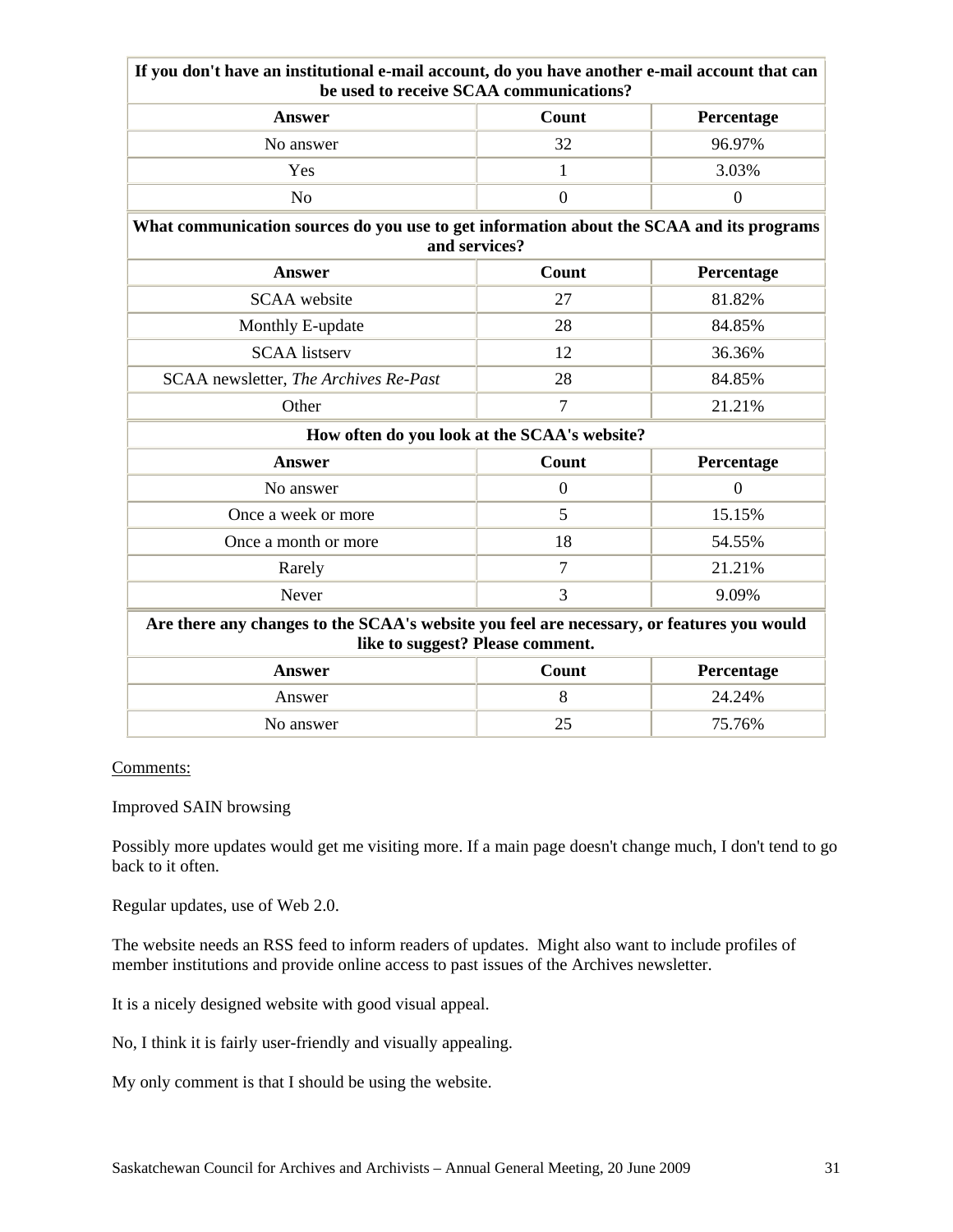The website is very comprehensive and easy to access for information. Possibly there could be a brief news section with up-to-date information, but perhaps the monthly E-update fills that gap. I don't seem to be receiving the E-update.

| Has the SCAA's Monthly E-Update provided you with useful and timely information on<br>archival/heritage programs and issues?       |              |            |  |
|------------------------------------------------------------------------------------------------------------------------------------|--------------|------------|--|
| Answer                                                                                                                             | <b>Count</b> | Percentage |  |
| No answer                                                                                                                          | 3            | 9.09%      |  |
| Usually/always                                                                                                                     | 15           | 45.45%     |  |
| <b>Sometimes</b>                                                                                                                   | 15           | 45.45%     |  |
| Rarely/never                                                                                                                       | $\theta$     | $\theta$   |  |
| Are there any changes to the E-Update that you feel are necessary, or other suggestions you<br>would like to make? Please comment. |              |            |  |
| Answer                                                                                                                             | Count        | Percentage |  |
| Answer                                                                                                                             | $\mathbf Q$  | 27.27%     |  |

No answer 24 72.73%

#### Comments:

The formatting is always wonky. Send as plain text please.

The content often repeats what is received through Sask Culture listserv

For our type and size of facility most of the items in the update do not directly concern us but I do find them of interest. I have little or no funding available to me to attend workshops now so the ones that I might attend would be in Saskatoon(day trip) and at my cost.

I did not know of the *E-update*.

Clearer headings and groupings within the update would help to focus attention on events, initiatives, etc.

I like it as is!

I don't seem to be receiving it so cannot comment.

Suggest adding a list of topics at the beginning (e.g. see CCA and SaskCulture updates)

I find the information provided in the SaskCulture member E-Update not useful. I have therefore informed the person who has access to the institutional computer to delete this when it arrives. The other e-mail arriving from SCAA is printed and given to me.

| Would you be able and willing to receive the SCAA's newsletter <i>The Archives Re-Past</i> in an<br>electronic version only? |    |        |  |
|------------------------------------------------------------------------------------------------------------------------------|----|--------|--|
| Count<br>Percentage<br>Answer                                                                                                |    |        |  |
| No answer                                                                                                                    |    | 3.03%  |  |
| Yes                                                                                                                          | 27 | 81.82% |  |
| N <sub>0</sub>                                                                                                               | 5  | 15.15% |  |
| What method of delivery would you prefer for an electronic-only newsletter?                                                  |    |        |  |
| Count<br><b>Percentage</b><br>Answer                                                                                         |    |        |  |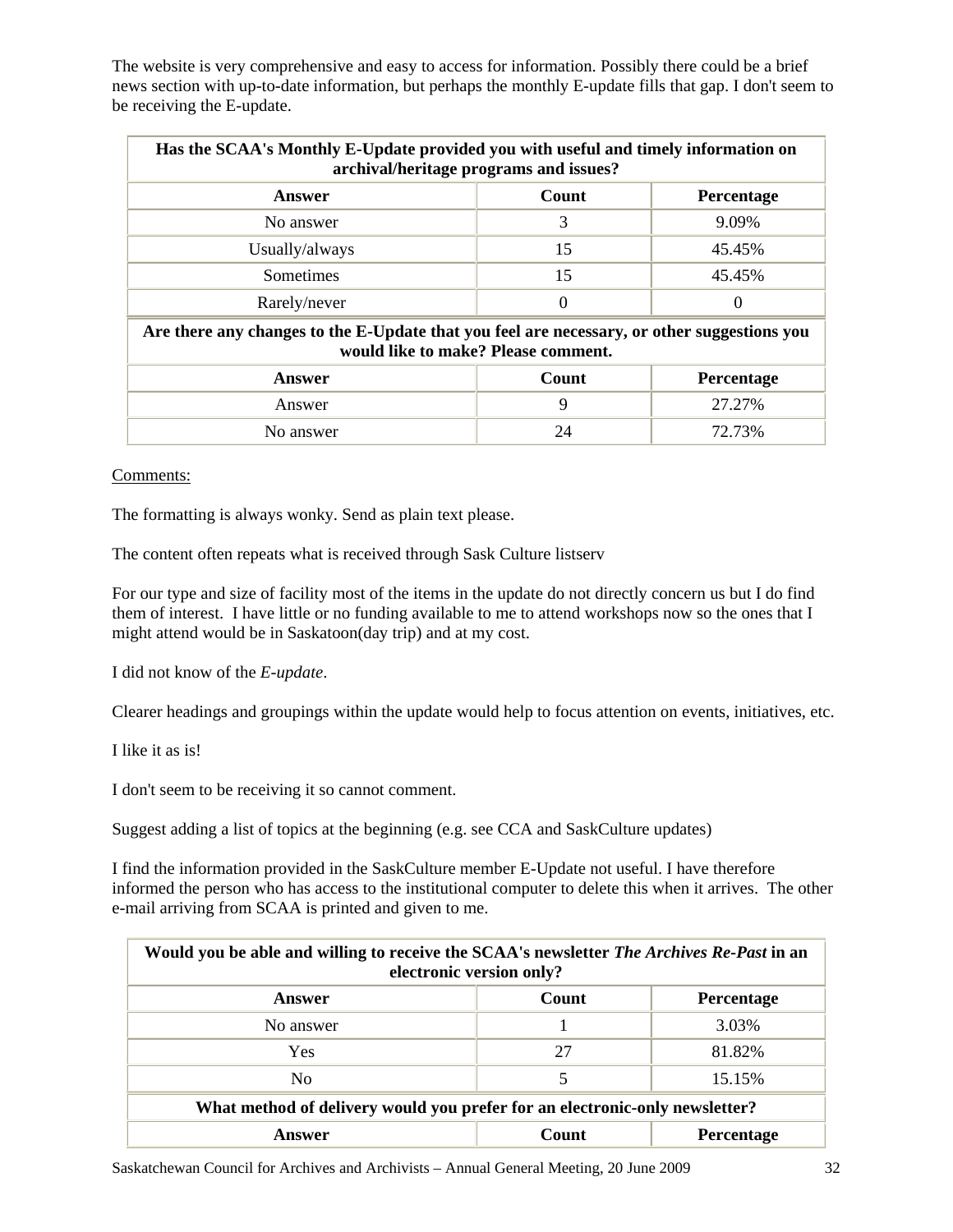| No answer                                                                                             | 6     | 18.18%     |  |
|-------------------------------------------------------------------------------------------------------|-------|------------|--|
| E-mail attachment                                                                                     |       | 21.21%     |  |
| E-mail with link to web version                                                                       | 10    | 30.30%     |  |
| <b>Both</b>                                                                                           | 10    | 30.30%     |  |
| Do you have any comments or suggestions about the newsletter, including ideas for future<br>articles? |       |            |  |
| Answer                                                                                                | Count | Percentage |  |
|                                                                                                       |       |            |  |
| Answer                                                                                                | 10    | 30.30%     |  |

#### Comments:

I really liked the "Ask the Expert" article about photographs. More of the "how to do archives for nonarchivists" might be great since it's something I can pass along to our visitors at the Museum.

Focus more on in-depth articles, news is covered by the E-Update. And place back issues of the newsletter online.

I like to hear what the smaller places are doing. How they are set up and run.

Industry and workshops of Saskatchewan. Also, interviewing people whose trade is disappearing, sort of a living archives, this is more of a primary document production process though.

I think that we would do well to include more news about the people in our community in the newsletter. The SCAA's most recent strategic planning process revealed that our members want more opportunities to connect with others in the Saskatchewan archival community - I think that the newsletter can play an important part in this.

I would be interested in an article about Conservation Assessments.

Feature a successful project from start to finish....

Sections on news from the membership; technological updates; regular columns on various issues that affect numbers; article on a different institution every issue.

No.

The newsletter is probably best used for feature articles rather than breaking news. Possible topics (some of which have occasionally been done before) include archival tips, features about member institutions, reports on workshops

| Please provide any additional comments you would like to provide about SCAA<br>communications. |       |                   |  |  |
|------------------------------------------------------------------------------------------------|-------|-------------------|--|--|
| Answer                                                                                         | Count | <b>Percentage</b> |  |  |
| Answer                                                                                         |       | 24.24%            |  |  |
| No answer                                                                                      | 25    | 75.76%            |  |  |

#### Comments:

This is slightly off-topic but I am THRILLED with your privacy note at the start of this survey. I was recently severely burnt by a survey I thought was anonymous that wasn't (I will never fill out a

Saskatchewan Council for Archives and Archivists – Annual General Meeting, 20 June 2009 33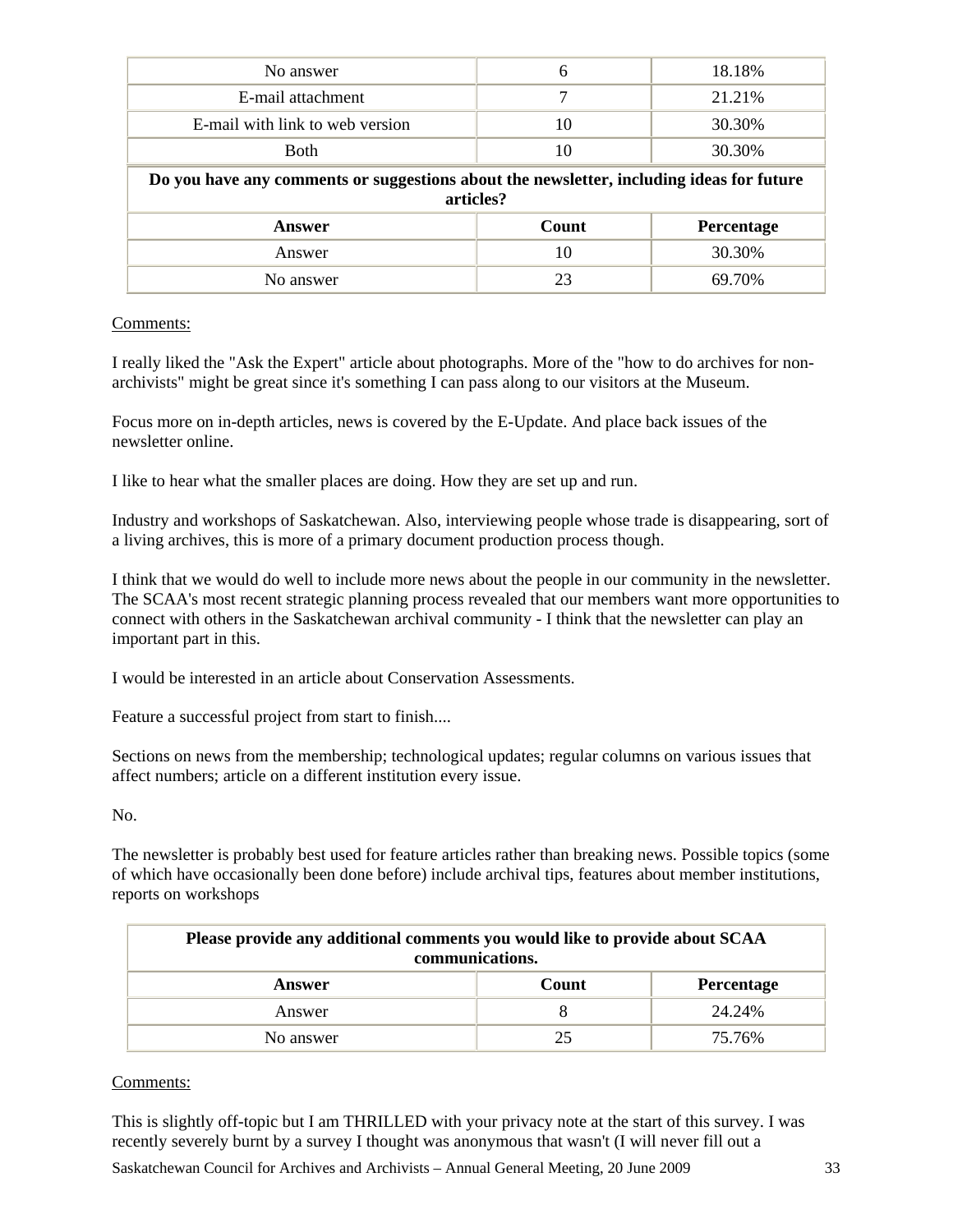SurveyMonkey survey ever again). I appreciate that you guys know what a survey is and how to conduct it well. I shouldn't be surprised, I suppose, since so much of your communication is done so well. Another thought of something you could add to your website would be highlighting new members or certain members. The MAS (Museums Association) website does a good job of this in a fairly subtle way.

Need to establish tools for more 2-way communication.

Newsletter has enough detail to be helpful, but seems a little 'cluttered' at times.

I look forward to hearing about more workshops and educational activities.

Thanks to the Communications Committee for their work on this!

We need more events to provide opportunities to meet.

Good luck.

Update the website with the latest newsletter issues as it only goes up to 2003. Otherwise, great job!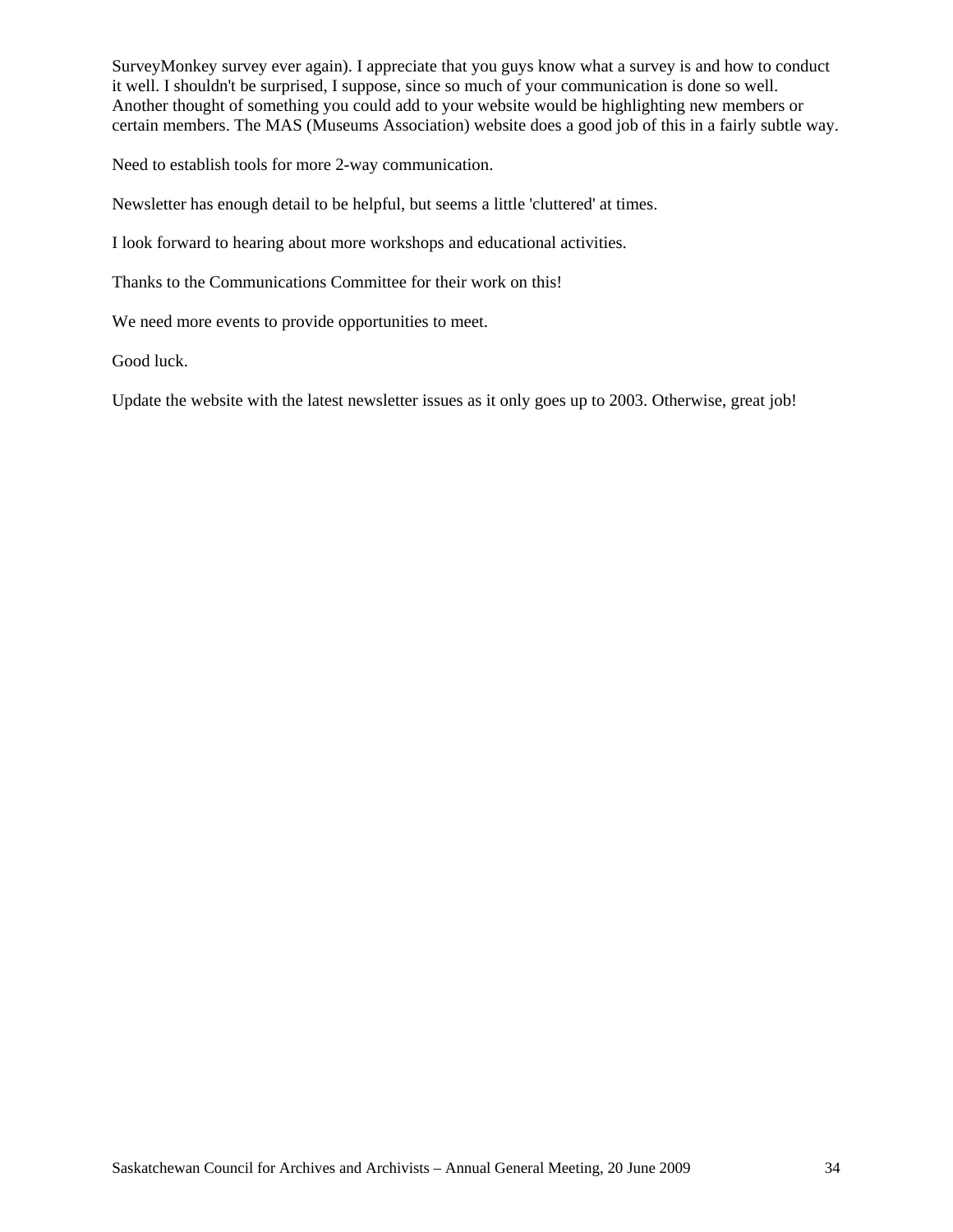## **Education Committee Report**

This was a less active year for professional development than in some years. The main workshop presented during 2008/09 was "Introduction to Managing Sound and Moving Archival Materials" (Saskatoon, August 2008). This workshop was well received by participants, but attendance was low, primarily due to relatively short notice for the publicity. We may also want to revisit scheduling workshops during the summer months.

In partnership with other committees, other workshop opportunities were also available to SCAA members this year. The Grants Writing workshop presented by Jeff O'Brien was once again well prepared and exceptionally presented and continues to be useful at the very least in helping members understand the grants process and more often than not to better produce successful grant applications. SCAA members also formed the program committee for the "Archives and You" Conference in May 2008, which included a number of short workshops and other sessions.

Unfortunately, the Volunteer Management workshop originally scheduled for March 2009 had to be cancelled due to insufficient registration. Since in this case information about the workshop was circulated well in advance, both to members and outside groups, we will be interested to hear what may have contributed to the lack of interest in this workshop.

In the later stages of the year, the committee drafted an announcement to solicit interest from potential workshop presenters, in the hopes that a greater pool of presenters and more established education program could be developed. This call will be issued in the near future and as a follow-up, those expressing an interest will be asked to provide further details on possible sessions and will be supplied the expectations of the Council for these sessions.

The committee and the Executive continue to work on clarifying the division of responsibility between the Education Committee and the SCAA's staff. This year, we have appreciated the assistance of the staff in publicity and administration relating to workshops.

We also look forward to seeing responses to the professional development section in the "programs and services" survey recently sent to members. And if you have comments or suggestions about the SCAA's professional development program, I would be pleased to hear from you directly.

Stephen Roth, Chair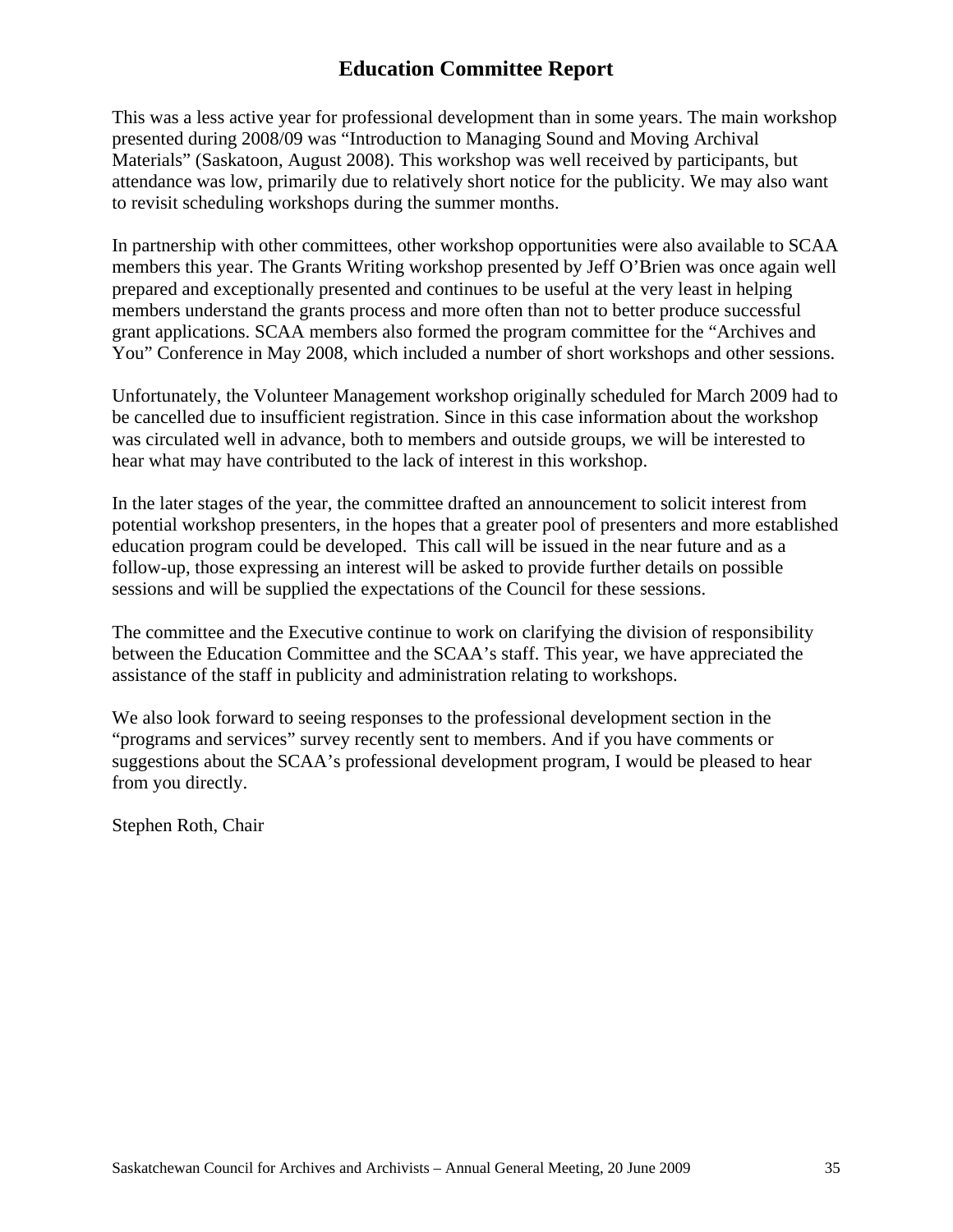## **Grants Committee Report**

This year the SCAA Grants Committee consisted of Mark Vajcner (chair), Cheryl Avery and Trevor Powell. The committee met several times to adjudicate the NADP project applications and the Institutional Grants Program.

### **NADP Project Applications:**

As in previous years, the committee reviewed funding applications submitted under the NADP program. The total provincial allocation for 2009-10 was \$83,475 of which \$83,463.40 was allocated to six institutional and SCAA projects. The list of projects recommended to CCA by the committee were:

| <i>Institution</i>      | Project Title                    | <b>Funds</b> |
|-------------------------|----------------------------------|--------------|
|                         |                                  | Requested    |
| Diefenbaker Canada      | Guide to Visual Subseries        | 1,327.81     |
| Centre                  |                                  |              |
| Saskatchewan Archives   | Survey of Miscellaneous Holdings | 17,270.00    |
| Saskatoon Public        | Creative Photographs Phase II    | 24,764.97    |
| Library – Local History |                                  |              |
| Room                    |                                  |              |
| University of Regina    | <b>Jack Sures fonds</b>          | 17,656.00    |
|                         |                                  |              |
|                         |                                  | 61,018.78    |

Two SCAA project applications were also submitted under the NADP program. These applications requested funding for the Continuing Education and Professional Development Program (\$5,893.00) and for the SAIN Archivist (\$16,551.62).

#### **Institutional Grants Program:**

In 2007, the Grants Committee recommended that a provincial grants program be created for use by institutions in Saskatchewan. Funding for this program was provided by the Saskatchewan Lotteries Trust Fund for Sport, Culture and Recreation through SaskCulture Inc. The initial program offer had an allocation of \$10,000, with an application cap of \$1,000.

The current Grants Committee inherited a sum of \$4,300 that was not disbursed from this initial offer. A supplementary round of grant applications were accepted in October 2008 and the entire grant program was offered again in 2009-10. The second year of the program had an allocation of \$15,000. The application cap was raised, for both the 2008-09 Supplementary Round and for 2009-10 applications to \$2,000.

Funding was allocated as follows:

#### **Allocation for Institutional Grants Program, 2008-09 (Supplementary Round)**

| <i>Institution</i> | Allocation |
|--------------------|------------|
|                    |            |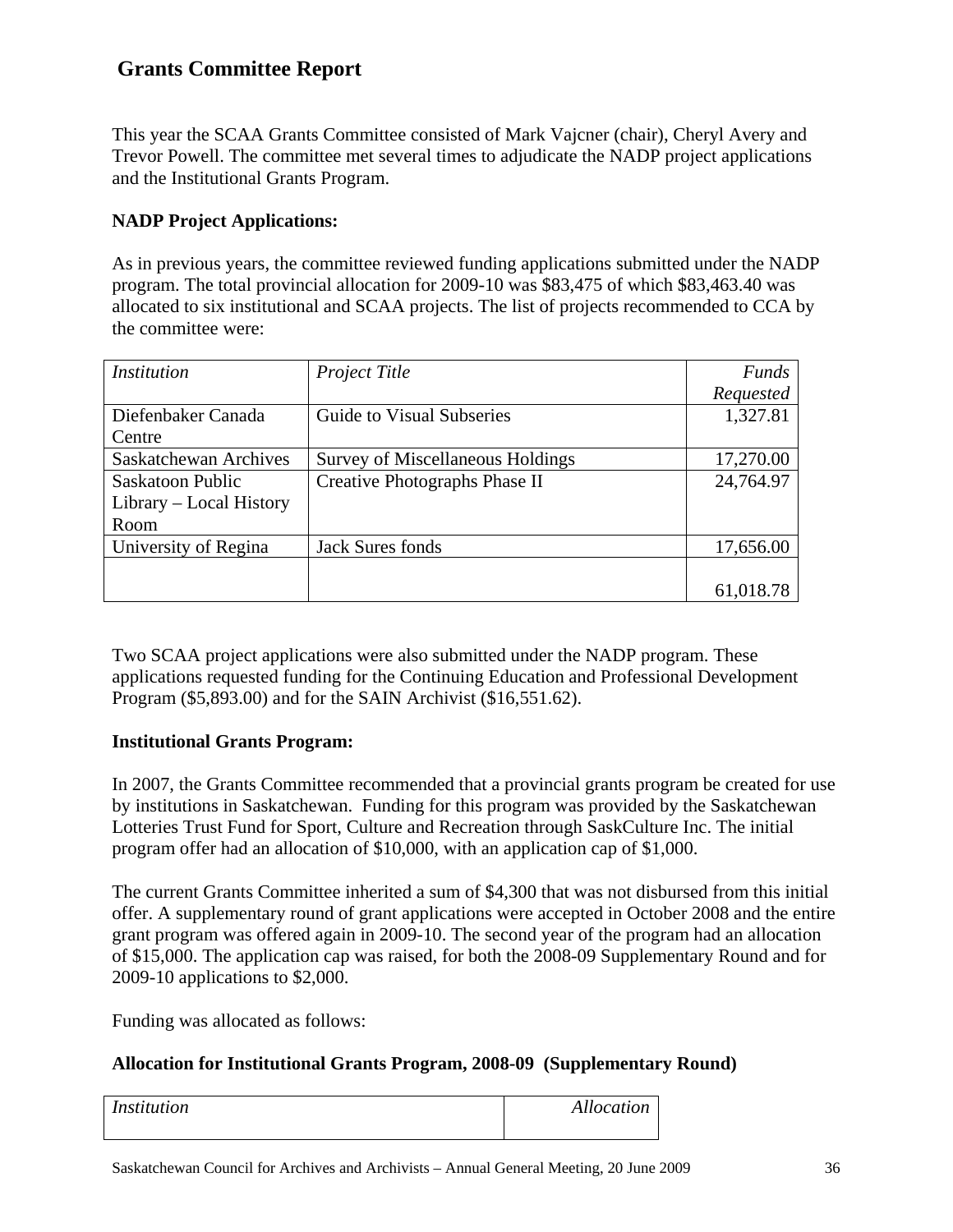| Northern Saskatchewan Archives | 1,984.50 |
|--------------------------------|----------|
| <b>Saskatchewan Archives</b>   | 2,000.00 |
| University of Regina           | 315.50   |
|                                |          |
|                                | 4,300.00 |

#### **Allocation for Institutional Grants Program, 2009-10**

| <i>Institution</i>                          | Allocation |
|---------------------------------------------|------------|
|                                             |            |
| Archibald Library                           | 1,867.00   |
| Diefenbaker Centre                          | 1,911.88   |
| Humboldt & District Archives                | 2,000.00   |
| North Battleford                            | 2,000.00   |
| Saskatchewan Archives - Datalogger Purchase | 1,081.50   |
| <b>Saskatchewan Archives - Stueck Fonds</b> | 2,000.00   |
| University of Regina                        | 1,447.88   |
| University of Saskatchewan                  | 2,000.00   |
|                                             |            |
|                                             | 14, 308.26 |

The Institutional Grants Program is intended to fund arrangement and description, conservation, digitization, outreach, and any other archives-centered projects. Projects selected for funding this year were prioritized by:

- 1. Quality of the project (its value to the institution and the community)
- 2. Smaller institutional members will receive priority over archives with well established funding structures
- 3. Priority will also be given to archives that have not previously received funding through the SCAA

Institutional Grants may be used as matching funding for grant opportunities offered by other agencies. In 2009-10 applicants used the Institutional Grants Program to mach the National Archival Development Program (NADP) and funding from the Saskatchewan Digital Alliance (SDA).

#### **Grants Workbooks and Workshop:**

As in other years, the SCAA again put out an updated Workbook to guide our members through the process of creating NADP applications, and put on a workshop. The workshop was led by Jeff O'Brien from the City of Saskatoon Archives.

Respectfully submitted by the Grants Committee,

Mark Vajcner (Chair) Cheryl Avery Trevor Powell

13 May 2009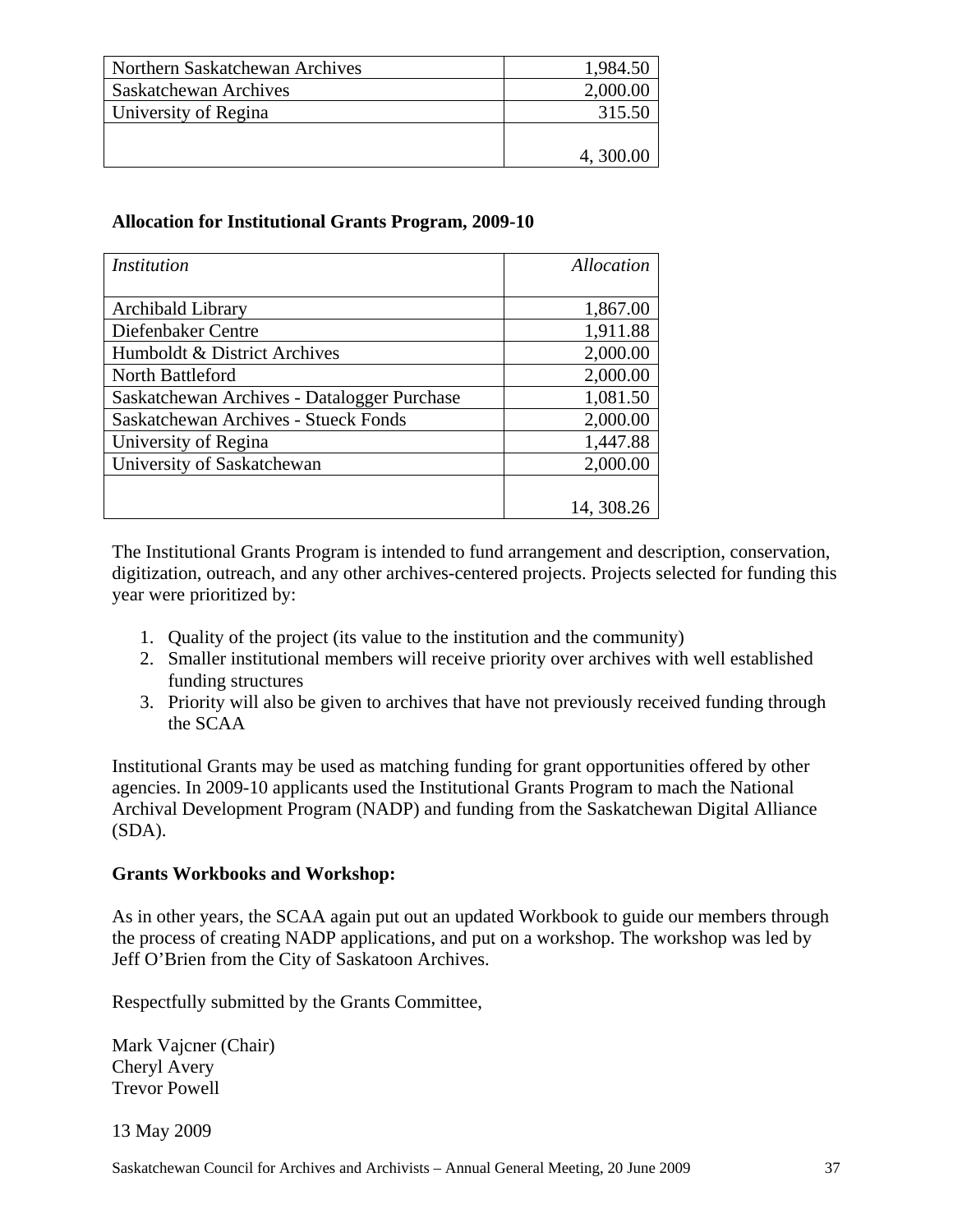## **Public Awareness Committee Report**

Public awareness, while not traditionally one of the core archival functions, is an essential activity for us if we wish to compete for funding dollars and for the attention of the public and of our various stakeholder groups. Thus, the Public Awareness Committee was very busy this year—supported, of course, by the Executive and by member institutions—in carrying out a wide range of activities in 2008-2009.

The Public Awareness Committee for 2008-2009 consisted of:

Jeff O'Brien, City of Saskatoon Archives (Chair) Chad Arie, SAB Regina Crista Bradley, University of Regina Nadine Charabin, SAB Saskatoon Cam Hart, SCAA

#### **Archives Week:**

Chief among these activities was Archives Week, held February 2-8, 2009. Events were held in Humboldt, La Ronge, Prince Albert, North Battleford, Regina, Saskatoon, Shaunavon, Swift Current and Yorkton. Events included:

- "Celebrity Readers" events in Regina and Saskatoon
- Exhibits of archival material in Saskatoon, Swift Current, Yorkton and Regina
- Public exhibits of unidentified photos ("Do You Know These People") in Humboldt and La Ronge
- An exhibit and open house in Prince Albert (PA Historical Society)
- A travelling exhibit in North Battleford (City of North Battleford Historical Archives)
- A radio call-in show on CBC, broadcast province-wide (Jeff O'Brien and Crista Bradley)
- A lecture at the University of Regina by Tom Nesmith, well-known archival educator
- Historic movie nights in Regina and Saskatoon
- Public readings of local stories in Shaunavon (Grand Coteau Heritage and Cultural Centre)
- Television interviews on CTV in Saskatoon (Jeff O'Brien on behalf of the SCAA) and on CTV, Global TV and Access Communications in Regina (Crista Bradley on behalf of the SCAA)
- The "Archives Pavilion" at the Saskatoon Heritage Festival

Some of these events were assisted with grants money provided by the SCAA specifically for this purpose. This fund—introduced in 2008 but fully expended for the first time in 2009 provided a pool of \$500 for institutions to draw on, on a first-come-first-served basis, to a maximum of \$100 in order to help with Archives Week activities. Recipients were:

- City of Saskatoon (digitization of 1931 film for Saskatoon movie night)
- Northern Saskatchewan Archives (photo identification session)
- Grand Coteau Heritage Centre (public reading event)
- Archives of the Humboldt and District Museum (archives open house)
- City of North Battleford Historic Archives (help in purchasing display panels)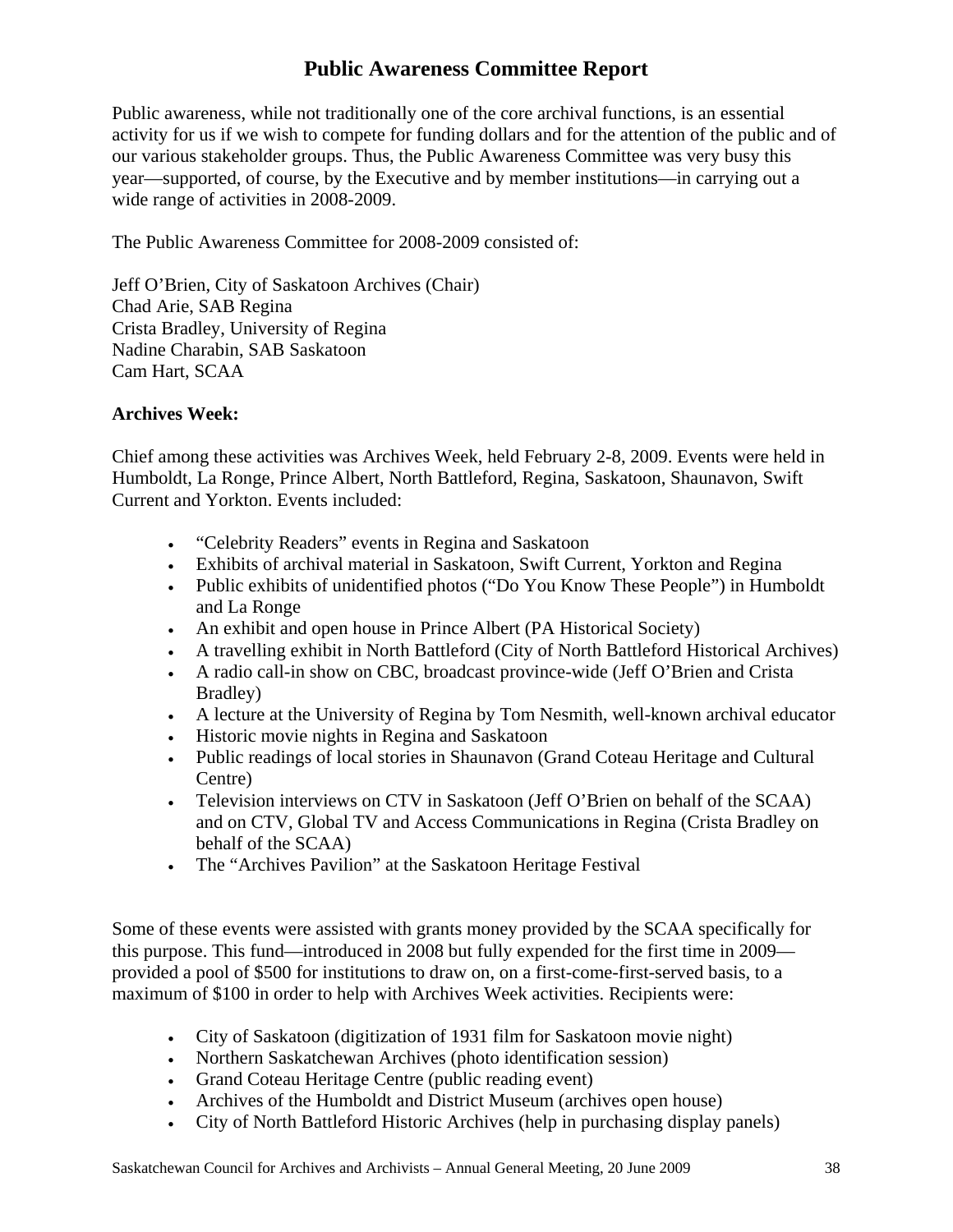While it is difficult to quantify the effects of Archives Week on general public awareness of archives in the province overall, there is no doubt that the specific events were successful. The comments that we received after the events were uniformly positive. Attendance at the Saskatoon readers event was slightly lower than in 2008, but this was balanced by a much higher than expected attendance at the Saskatoon movie night and at the Regina readers event. The addition of new events in places like Saskatoon and Regina, and events in centres which haven't had them before (eg., Shaunavon) was a strong plus for Archives Week this year as well.

Media coverage of Archives Week events was not what it could have been. Regina's celebrity reader event was covered by local cable media, but not Saskatoon's. The Star Phoenix quoted Ken Dahl of the Saskatoon SAB office in its piece about the Heritage Festival in that city, but only made a very passing reference to the Archives Pavilion. There was nothing in the local news in either city that we are aware of in which Archives Week was specifically mentioned, aside from the paid advertisements and events listings, and a piece written by Tim Hutchinson for the U of S On Campus News. The CBC call-in show was a success, but the TV appearance by Jeff O'Brien in Saskatoon, for example, while well-received, did not do much to publicize Archives Week specifically. The smaller centres got better coverage, naturally, but attracting greater media attention to Archives Week activities in the larger centres and across the province generally is something we need to aggressively pursue this year.

#### **Youth Heritage Fair:**

The Council was once again heavily involved in the youth heritage fairs organized by the Saskatchewan Youth Heritage Fairs Association and held in several centres in Saskatchewan. The SCAA provided judges to the fairs in Regina, Saskatoon, Meadow Lake, Humboldt, Prince Albert and Moose Jaw. The Council also awarded prizes to students whose exhibits were deemed to show the best use of primary sources. We have also created a guide for teachers and students to help in using primary sources for the heritage fairs. It may be viewed on the Council website, here:

http://scaa.sk.ca/youth\_heritage\_fairs.html

While it is too early to say whether our involvement has made a difference in the projects being submitted, there did seemed to be more exhibits using primary sources at the Saskatoon regional fair than there were last year.

#### **Other Activities:**

This year the SCAA published the Directory of Archives in Saskatchewan, which we hope will be distributed widely among libraries and other heritage-related institutions in the province, and thus act as a powerful tool for bringing prospective researchers to our doors. We hope to be able to sell it in order to recoup some of the costs. The SCAA also donated \$500 to the Association of Canadian Archivists national conference in Calgary on May 14-18, which was used to help bring in speakers for a concurrent session.

#### **Thoughts and Recommendations:**

Archives Week is the centerpiece of our annual public awareness activities. It is gratifying, therefore, that in terms of number of events and institutional participation, Archives Week 2009

Saskatchewan Council for Archives and Archivists – Annual General Meeting, 20 June 2009 39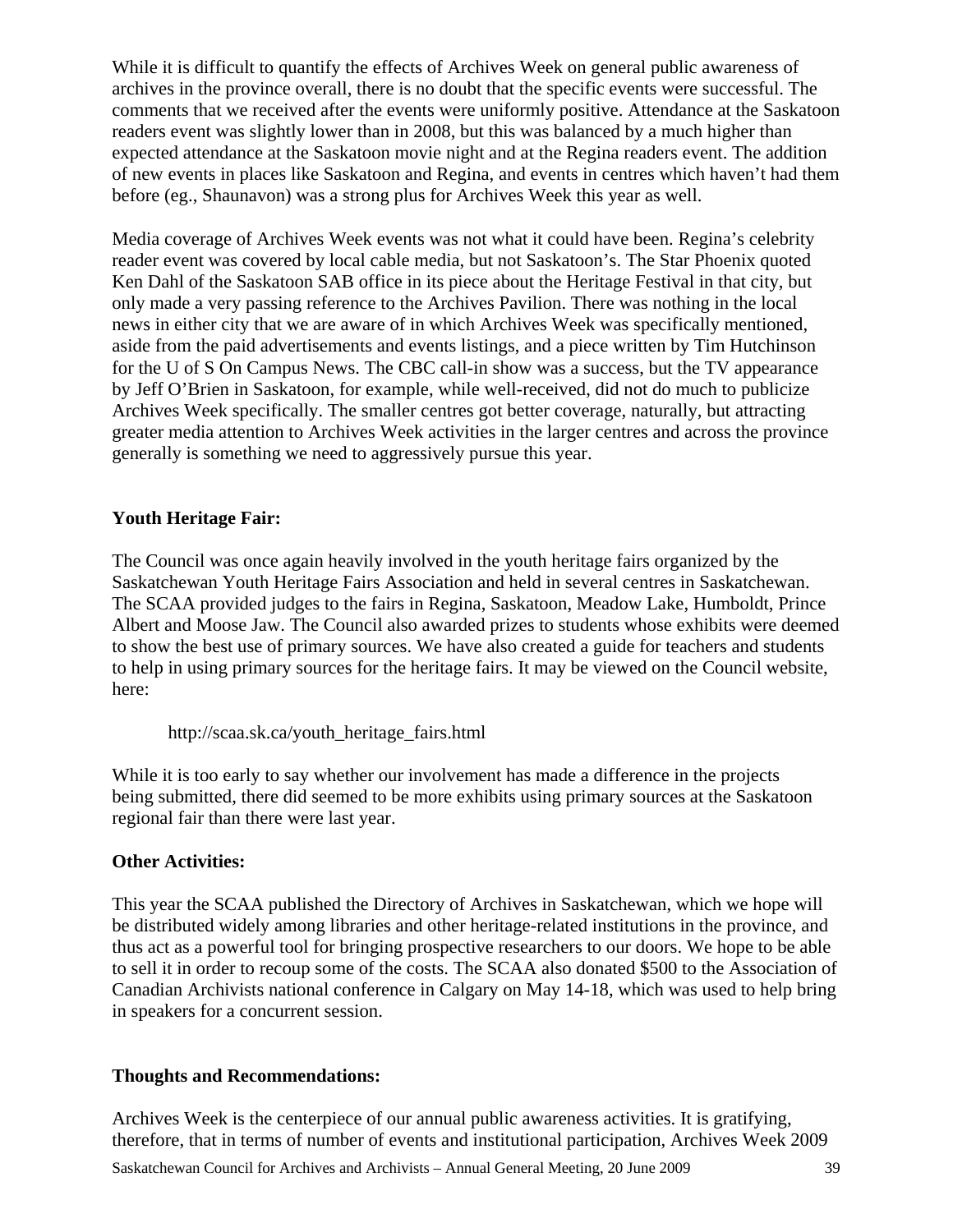was the biggest and best yet. Planning is underway for next year already and we very much hope that we will see even more activity from members outside Regina and Saskatoon in 2010. We will continue to be involved with the Youth Heritage Festivals and to put on Archives Week activities as the main focus of our public awareness activities. These are proven activities for us. However, we need to be more diligent about:

- Quantifying the effect of our activities, particularly in recording attendance
- Attracting media attention to our events, and to archives generally
- Formal Recording and reporting on awareness activities or opportunities across the province (including collecting media reference to archives specific to us and more generally archives-related
- Creating more opportunities to "tell our stories"
- PA committee meeting to discuss on-going activities and plans
- Increased participation by members outside of Regina and Saskatoon

One thing to consider might be increasing the size of the Archives Week funding pool somewhat so that more institutions can access it.

On behalf of the committee I would like to offer my heartfelt thanks to everyone from across the province for their hard work on Archives Week and on our other archives-related public awareness activities and tools. We are a small organization; working together as we do, we accomplish great things.

I also want to thank Crista Bradley who, unbeknownst to her, functioned as the unofficial Vice-Chair of the committee and in so doing shouldered a great deal of the burden during some of the more complicated moments this year.

Respectfully submitted,

Jeff O'Brien, Chair 2008-2009 SCAA Public Awareness Committee May 21, 2009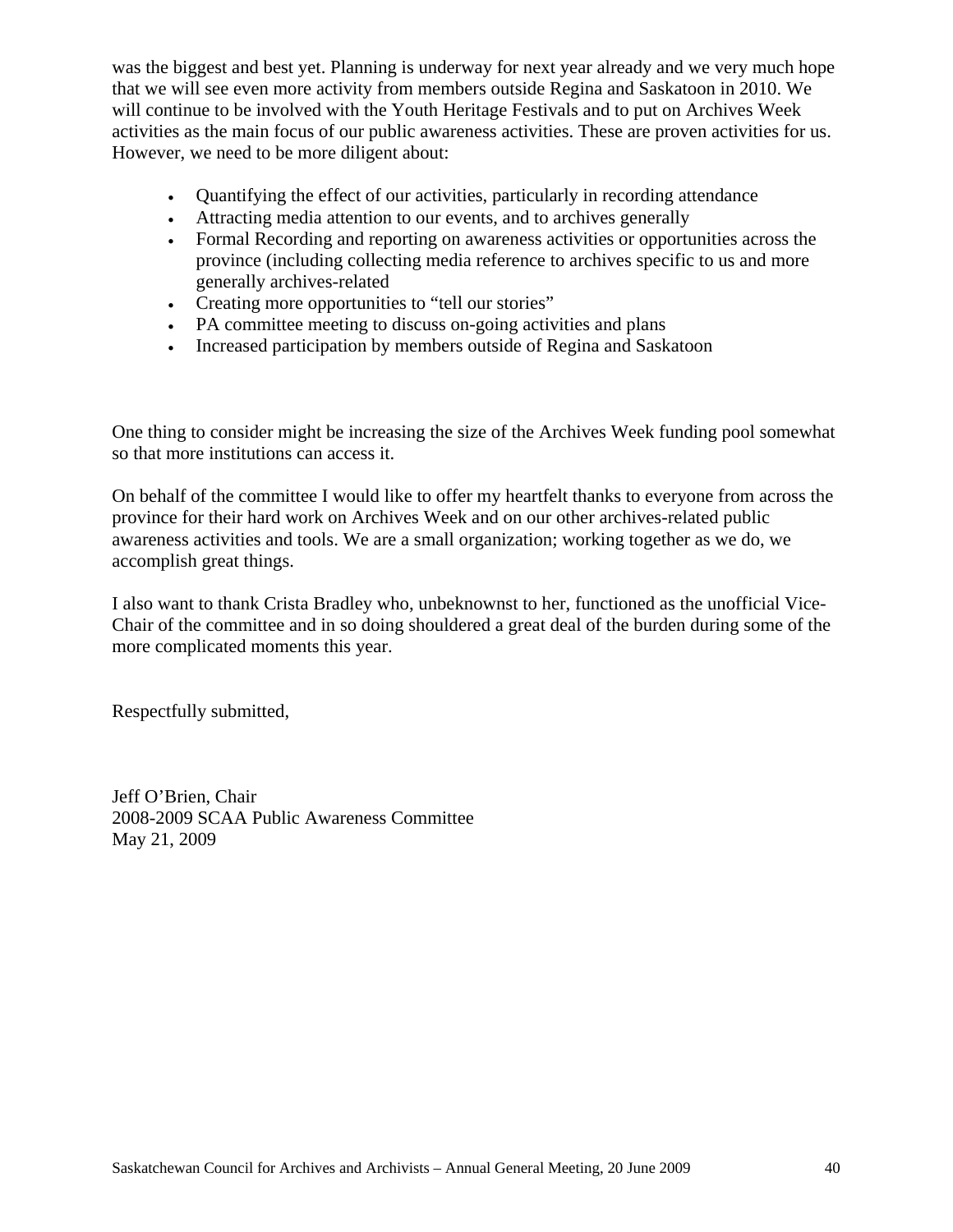## **SAIN Photo and Collection Database Report**

The term of the SAIN Archivist contract this year spanned April to August 2008. Though little was added to the "public" SAIN databases, efforts continued to make descriptions RAD compliant prior to their upload. Therefore additions were made to descriptions awaiting upload and the editing of entries already posted on the Collection side also continued.

Work with the Local History Room at the Saskatoon Public Library (LHR) was undertaken as their photo collection is extensive, potentially over 35,000 images, and is often used by the public and media. However, due to staff turnover and other issues in the past, the contribution to the Photo DB has been stalled at 61 for the past several years. During this past contract, with the help of Dorothea Funk and IT at the LHR, a new RAD compliant in-house DB was created and your SAIN archivist was given access to edit old descriptions. Over 720 new photo descriptions are now awaiting upload. Also, through an NADP grant this past year the LHR staff was able to make available an additional 1140 descriptions for this year. Work continues as well as discussions concerning the review of current contributions to the SAIN collection DB and possible additions.

In addition to the work with LHR, several visits and meetings were made with the volunteers and staff of North Battleford Historical Archive (NB), the Lloydminster Regional Archives (LRA), the Northern Saskatchewan Archives (NSA) in La Ronge and the Rosetown Centennial Library Archives (RCLA). Some of these meetings were made in association with the SCAA Archives Advisor to aid in the creation of fonds level descriptions for the collection DB as well as item level descriptions for the photo DB. All have either completed these descriptions or are in the process of creating them.

With the help of a Young Canada Works grant, NB was able to hire a student for the summer of '08. The student was able to identify several fonds to be described as well as work with their inhouse DB to potentially create those RAD compliant descriptions. Item level descriptions have already been created for photos and are near ready for upload. LRA has done extensive work on their Barr Colonist collection and hope to have additional resources made available through SAIN. Graham Guest at the NSA, through their participation in the "Our Legacy" project, was able to identify potential additions to be made to SAIN. In the RCLA the addition of enthusiastic volunteers to Sharon Clark's diligence has led to the quick organization of a General Photo Collection and the potential for the creation of additional fonds level descriptions.

Due to timing the Moose Jaw Public Library Archives (MJPLA) was contacted to add to their fonds level descriptions already posted, but they were not made at this time. Also, the Saskatchewan Teachers' Federation (STF) was also asked about their potential for adding to the SAIN collection DB, but staffing changes have made it difficult for now.

In continuing the work stated above, your SAIN Archivist plans to help expand the SAIN site in the next year.

Submitted by Cameron Hart – SAIN Archivist 5 May 2009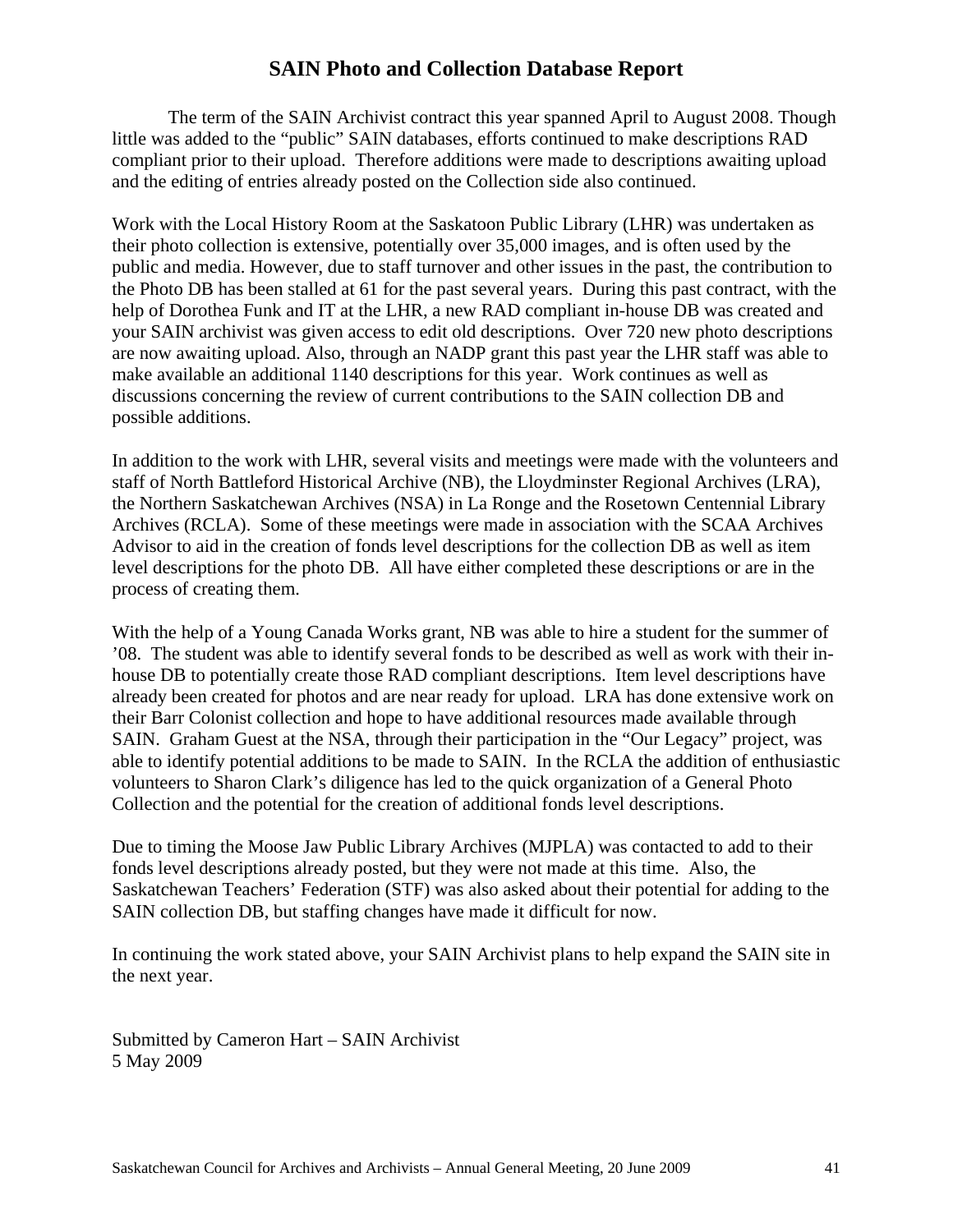## **Proposed amendments to the SCAA Constitution and Bylaws**

#### *Background*

The SCAA's current Constitution and Bylaws are available at http://scaa.sk.ca/about\_us/constitution.html

The 2008-09 SCAA Executive proposes to amend Section I of the Constitution and Bylaws to include a mission statement (2a). The mission statement was developed by the Executive to address the fact that the Council has been operating without one since its inception; this was also recommended during the 2006 strategic planning process.

The Executive also proposes to rename the Council's current purpose statements to goals (2b) in order to more appropriately reflect their function.

#### *Proposed Amendments*

- change the title of section I from "Name and Purpose" to "Name, Mission and Goals"
- insert the following paragraph as I.2(a):

The mission of the Council is:

Through leadership, support, education and promotion, the SCAA fosters the development, cooperation and advancement of Saskatchewan's archives and archivists.

- renumber the existing purpose statement (paragraph I.2) as I.2(b), renumber points (a) to (i) as (i) to (ix), and change the introductory wording to:

The Council actively realizes its mission through the pursuit of goals. The goals of the Council are:

- the *amended* section would therefore read as follows (the existing wording follows below):

#### **I. Name, Mission, and Goals**

- 1.
- (a) The organization shall be known as the Saskatchewan Council for Archives and Archivists, hereinafter referred to as "the Council".
- (b) The organization shall be a registered non-profit corporation.
- 2. (a) The mission of the Council is:

Through leadership, support, education and promotion, the SCAA fosters the development, cooperation and advancement of Saskatchewan's archives and archivists.